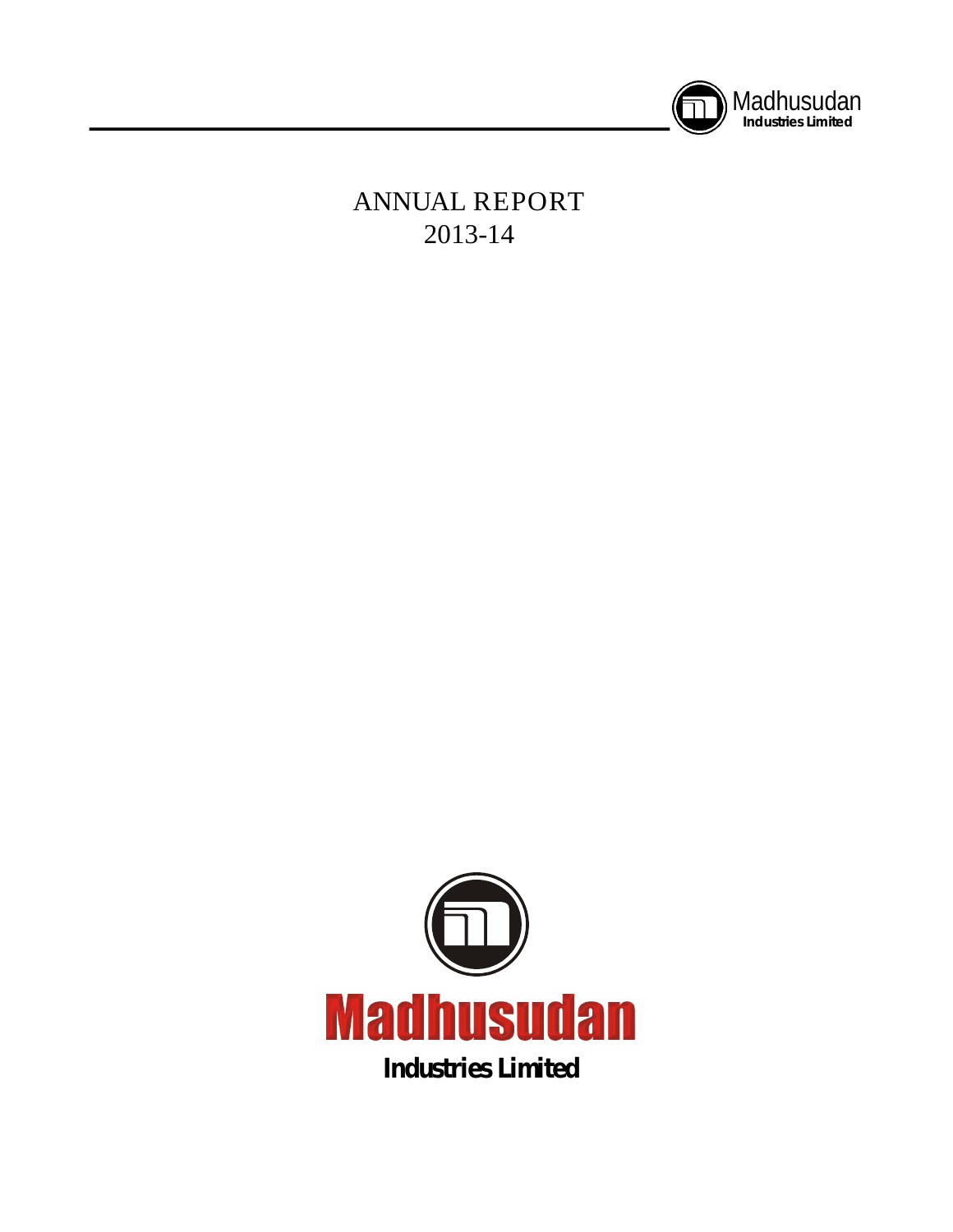# **Board of Directors**

Shri Rajesh B. Shah Shri Sanwarmal Agarwal Shri P. K. Shashidharan Shri P. C. Surana

#### **Auditors**

M/s. H. V. Vasa & Co., Chartered Accountants, B-2, "Usha Kiran", Opp. Khanpur Gate, Ahmedabad - 380 001.

#### **Registered Office**

Rakhial Station - 382 315 Taluka - Dehgam, Dist. Gandhinagar, Gujarat. Phone : (02716) 267409, Fax : 079-26427287 E-mail : madhusudan\_i@yahoo.in CIN : L29199GJ1945PLC000443

#### **Ahmedabad Office**

"Madhusudan House", Opp. Navrangpura Telephone Exchange, Ahmedabad - 380 006.

### **Registrar & Share Transfer Agent**

MCS Limited, 101, Shatdal Complex, 1st Floor, Opp. Bata Show Room, Ashram Road, Ahmedabad - 380 009.

| <b>Contents</b>                    | Page No. |
|------------------------------------|----------|
| <b>Notice</b>                      | 1        |
| Directors' Report                  | 5        |
| Corporate Governance Report        | 7        |
| Auditors' Report                   | 10       |
| <b>Balance Sheet</b>               | 12       |
| Statement of Profit & Loss         | 13       |
| <b>Cash Flow Statement</b>         | 14       |
| Notes forming part of the Accounts | 15       |

**Annual General Meeting at 11.30 a.m. on Friday, the 26th day of September, 2014 at the Registered Office.**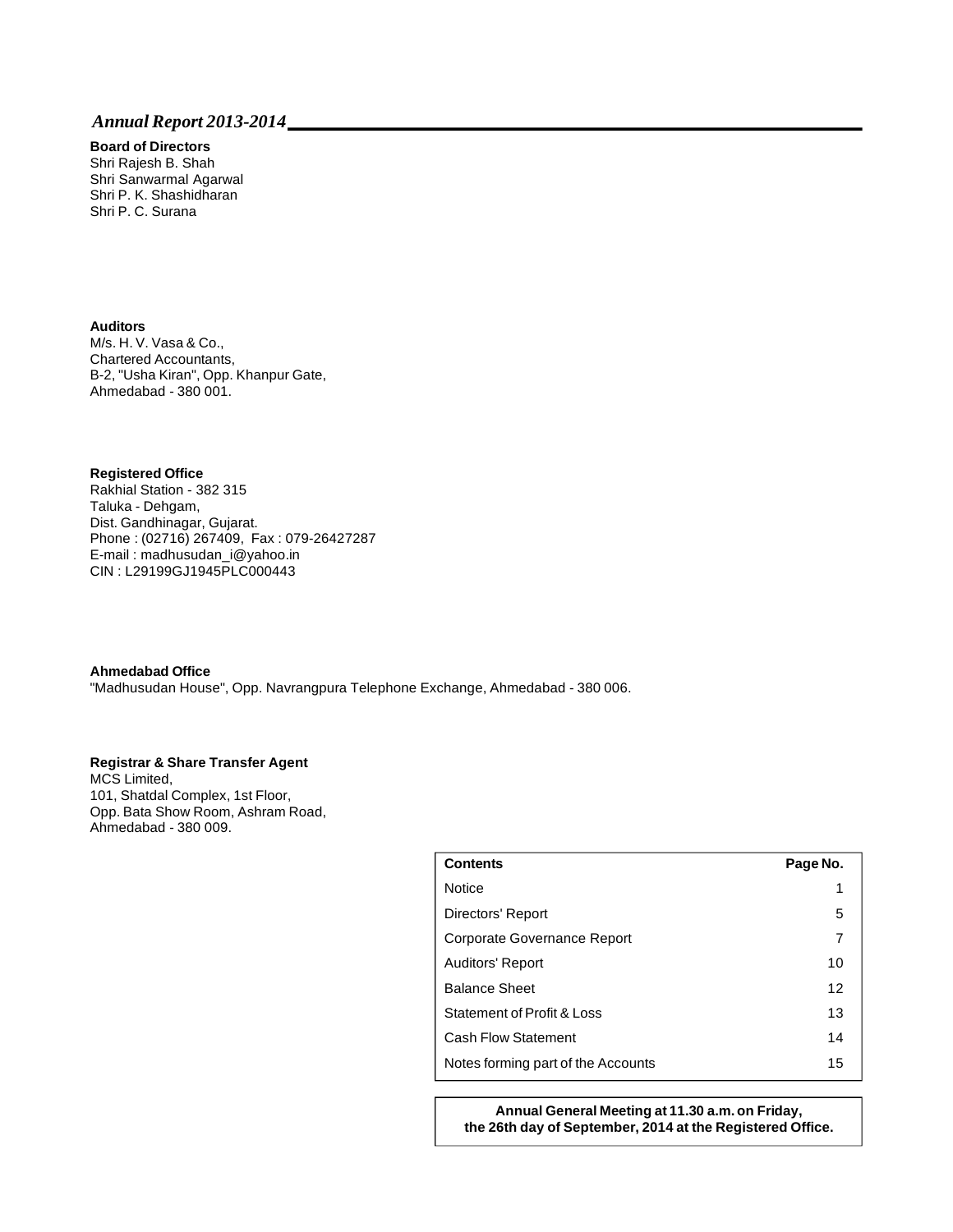# Madhusudan **Industries Limited**

#### **NOTICE**

NOTICE is hereby given that the Annual General Meeting of the Members of **MADHUSUDAN INDUSTRIES LIMITED** will be held at 11.30 a.m. on Friday, the 26<sup>th</sup> day of September, 2014 at the Registered Office of the Company at Rakhial Station, Taluka Dehgam, District Gandhinagar – 382 315, to transact the following business :

#### **ORDINARY BUSINESS**

- 1. To receive, consider and adopt the financial statements of the Company for the year ended 31<sup>st</sup> March, 2014 including statement of Audited Profit and Loss for the year ended 31st March, 2014 and Balance Sheet as at that date and the Directors' and Auditors' Reports thereon.
- 2. To appoint a director in place of Shri Sanwar Mal Agarwal, who retires by rotation and being eligible, offers himself for re-appointment.
- 3. To appoint Auditors to hold office from the conclusion of this Annual General Meeting till the conclusion of the next Annual General Meeting and to fix their remuneration.

#### **SPECIAL BUSINESS**

4. To consider and if thought fit, to pass with or without modification(s) the following resolution as an ordinary resolution:

"RESOLVED that pursuant to the provisions of Sections 149, 150, 152 and any other applicable provisions of the Companies Act, 2013 and the rules made there under (including any statutory modification(s) or re-enactment thereof for the time being in force) read with Schedule IV to the Companies Act, 2013, Shri Rajesh B. Shah (DIN 00607602) Director of the Company who retires by rotation at this Annual General Meeting and in respect of whom the Company has received a notice in writing from a member proposing his candidature for the office of Director, be and is hereby appointed as an Independent Director of the Company (who will not retire by rotation) to hold office for five consecutive years for a term up to 31<sup>st</sup> March, 2019."

5. To consider and if thought fit, to pass with or without modification(s) the following resolution as an ordinary resolution:

"RESOLVED that pursuant to the provisions of Sections 149, 150, 152 and any other applicable provisions of the Companies Act, 2013 and the rules made there under (including any statutory modification(s) or re-enactment thereof for the time being in force) read with Schedule IV to the Companies Act, 2013, Shri Prem Chand Surana (DIN 06508125) Director of the Company whose period of office is liable to determination by retirement of Directors by rotation and in respect of whom the Company has received a notice in writing from a member proposing his candidature for the office of Director, be and is hereby appointed as an Independent Director of the Company (who will not retire by rotation) to hold office for five consecutive years for a term up to 31<sup>st</sup> March 2019."

6. To consider and if thought fit, to pass with or without modification(s) the following resolution as an ordinary resolution:

"RESOLVED that Smt. Rutva Acharya (DIN 06933478), who was appointed as an Additional Director of the Company by the Board of Directors w.e.f. 28.07.2014 in terms of section 161 of the Companies Act, 2013 and Article 131 of the Articles of Association of the Company and whose term of office expires at this Annual General Meeting and in respect of whom the Company has received a notice in writing from a member proposing her candidature for the office of Director, be and is hereby appointed as an Independent Director of the Company (who will not retire by rotation) pursuant to the provisions of Sections 149, 150, 152 and any other applicable provisions of the Companies Act, 2013 and the rules made there under (including any statutory modification(s) or re-enactment thereof for the time being in force) read with Schedule IV to the Companies Act, 2013 to hold office for five consecutive years for a term up to 31<sup>st</sup> March 2019."

Regd. Office : **By Order of the Board of Directors** Rakhial Station – 382 315 Taluka - Dehgam, Dist. Gandhinagar. Rutu Shah et al. 2009 ay kalendari shah et al. 2009 ay kalendari shah et al 28<sup>th</sup> July, 2014 **Company Secretary Company Secretary Company Secretary Company Secretary** 

#### **N O T E S**

- 1. A MEMBER ENTITLED TO ATTEND AND VOTE IS ENTITLED TO APPOINT PROXY TO ATTEND AND VOTE INSTEAD OF HIM SELF AND SUCH PROXY NEED NOT BE A MEMBER OF THE COMPANY. A person can act as proxy on behalf of members not exceeding fifty and holding in aggregate not more than ten percent of total share capital of the Company.
- 2. Members are requested to notify immediately the change of address, if any, to the Company or MCS Limited, Registrar and Share Transfer Agent.
- 3. The Register of Members and Share transfer book of the Company will remain closed from 19.09.2014 to 26.09.2014 (both days inclusive).
- 4. Members / Proxies should bring the attendance slip sent herewith duly filled in for attending the meeting.
- 5. Members are requested to send their queries at least ten days before the date of the meeting so that the information can be made available at the meeting.
- 6. Explanatory Statement pursuant to provisions of section 102 of the Companies Act, 2013 is annexed hereto.
- 7. Unpaid / Unclaimed Dividend, Share application money received and due for refund and matured deposits unclaimed and unpaid for a period of seven years up to the financial year 2005-06 have been transferred to the Investor Education and Protection Fund pursuant to the provisions of Section 205C of the Companies Act, 1956.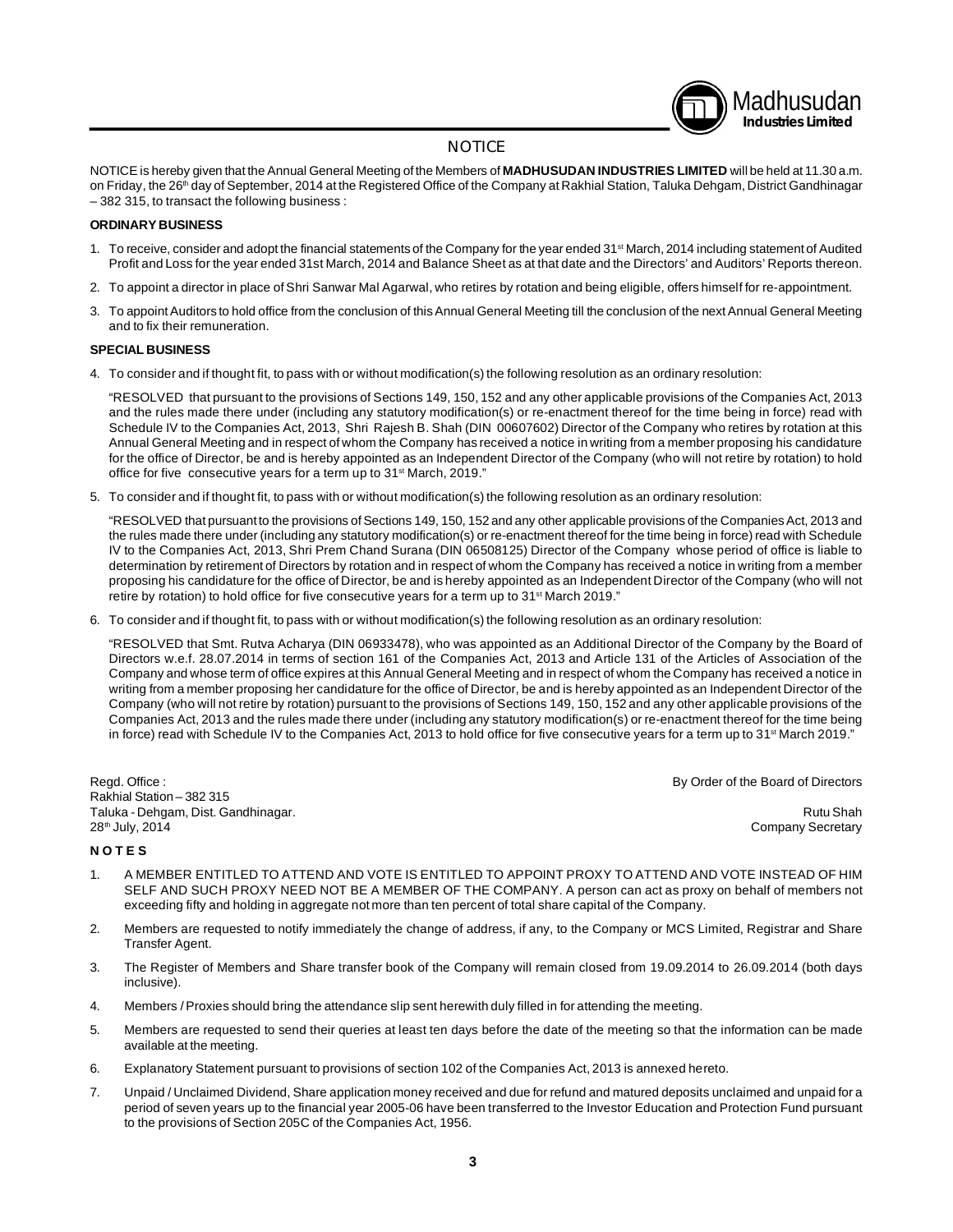- 8. The Securities and Exchange Board of India (SEBI) has mandated the submission of Permanent Account Number (PAN) by every participant in securities market. Members holding shares in electronic form are, therefore, requested to submit the PAN to their Depository Participants with whom they are maintaining their demat accounts. Members holding shares in physical form can submit their PAN details to the Company or to the registrar.
- 9. Electronic copy of the Annual Report for 2013-14 is being sent to all the members whose email IDs are registered with the Company/ Depository Participants(s) for communication purposes, unless any member has requested for a hard copy of the same and physical copy of Annual report 2013-14, who have not registered their email address. Members who have not registered their email address are requested to get your email address registered with the Company / Depository Participants and update the same, if required.
- 10. All the documents, if any, referred to in this notice and explanatory statement are available for inspection of the members at the registered office of the Company on any working day except Saturday, between 10:00 a.m. to 1:00 p.m. up to the conclusion of this meeting.
- 11. Voting through electronic means
	- I. In compliance with provisions of Section 108 of the Companies Act, 2013 and Rule 20 of the Companies (Management and Administration) Rules 2014, the Company is pleased to provide members facility to exercise their right to vote at the ensuing Annual General Meeting (AGM) by electronic means and the business may be transacted through e-Voting Services provided by National Securities Depository Limited (NSDL):

The instructions for e-voting are as under:

- A. In case a Member receives an email from NSDL [for members whose email IDs are registered with the Company/Depository Participants(s)]:
	- (i) Open email and open PDF file viz; "Madhu e-Voting.pdf" with your Client ID or Folio No. as password. The said PDF file contains your user ID and password/PIN for e-voting. Please note that the password is an initial password.
	- (ii) Launch internet browser by typing the following URL: https:/www.evoting.nsdl.com/
	- (iii) Click on Shareholder Login
	- (iv) Put user ID and password as initial password / PIN noted in step (i) above. Click Login
	- (v) Password change menu appears. Change the password/PIN with new password of your choice with minimum 8 digits/ characters or combination thereof. Note new password. It is strongly recommended not to share your password with any other person and take utmost care to keep your password confidential.
	- (vi) Home page of e-voting opens. Click on e-Voting: Active Voting Cycles.
	- (vii) Select "EVEN" of Madhusudan Industries Limited.
	- (viii) Now you are ready for e-voting as Cast Vote Page opens.
	- (ix) Cast your vote by selecting appropriate option and click on "Submit" and also "Confirm" when prompted.
	- (x) Upon confirmation, the message "Vote cast successfully" will be displayed.
	- (xi) Once you have voted on the resolution, you will not be allowed to modify your vote.
	- (xii) Institutional shareholders (i.e. other than individuals, HUF, NRI etc.) are required to send scanned copy (PDF/JPG Format) of the relevant Board Resolution/Authority letter etc. together with attested specimen signature of the duly authorized signatory(ies) who are authorized to vote, to the Scrutinizer through e-mail to mil.scrutiniser@gmail.com with a copy marked to evoting@nsdl.co.in
- B. In case a Member receives physical copy of the Notice of AGM [for members whose email IDs are not registered with the Company/Depository Participants(s) or requesting physical copy]:
	- (i) Initial password will be provided separately:
		- EVEN (E Voting Event Number) USER ID PASSWORD/PIN
	- (ii) Please follow all steps from Sl. No. (ii) to Sl. No.(xii) above, to cast vote.
- II. In case of any queries, you may refer the Frequently Asked Questions (FAQs) for Shareholders and e-voting user manual for Shareholders available at the Downloads section of www.evoting.nsdl.com.
- III. If you are already registered with NSDL for e-voting then you can use your existing user ID and password/PIN for casting your vote.
- IV. Members are required to vote only through the electronic system or through ballot only at Annual General Meeting (AGM) and in no other form. In the event a member casts his votes through both the processes, the votes in the electronic system would be considered and the ballot vote would be ignored.
- V. You can also update your mobile number and e-mail id in the user profile details of the folio which may be used for sending future communication(s).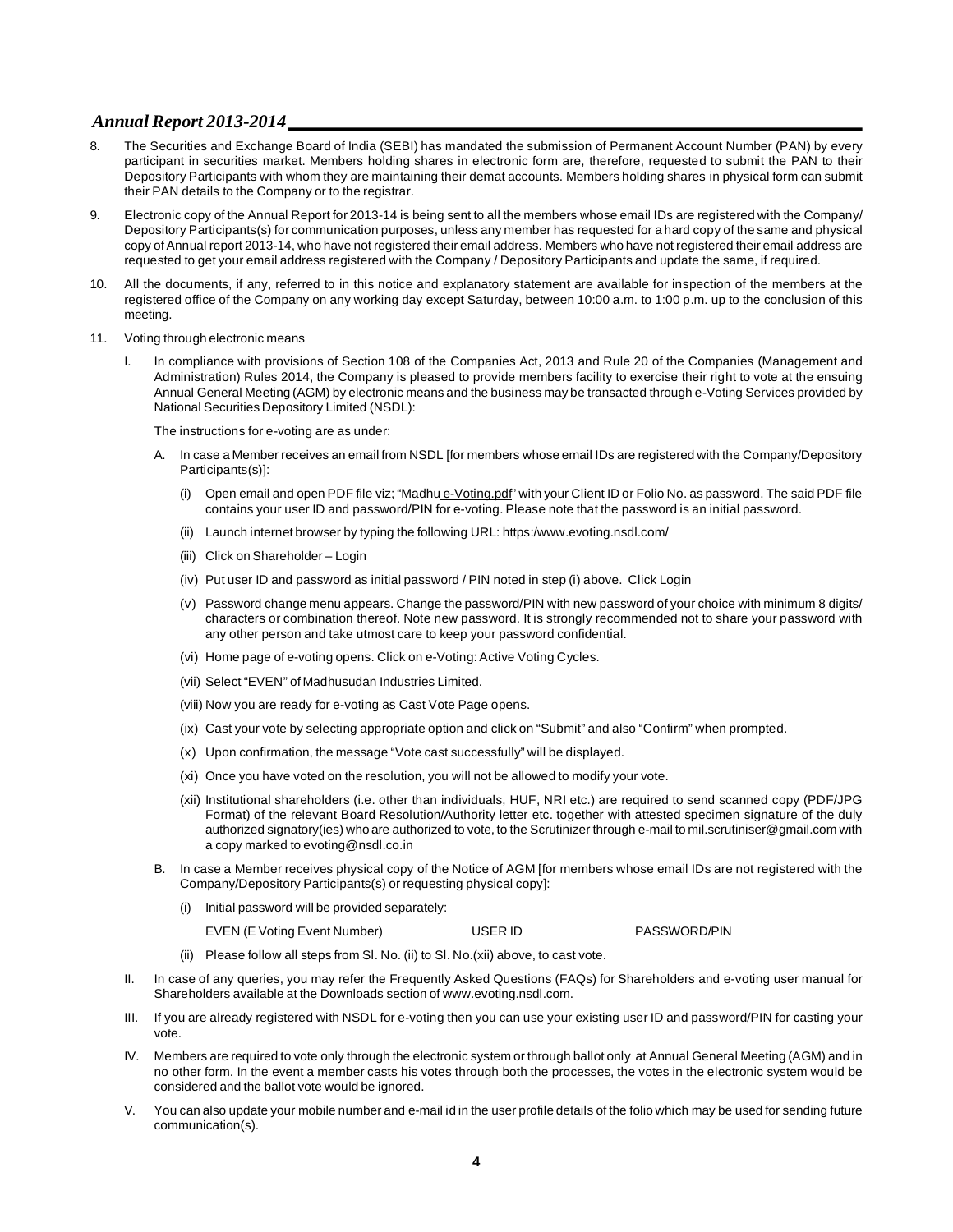**Industries Limited** VI. The e-voting period commences on 20<sup>th</sup> September, 2014 (10.00 am) and ends on 22<sup>nd</sup> September, 2014 (6.00 pm). During this period shareholders' of the Company, holding shares either in physical form or in dematerialized form, as on the cut-off date of 22<sup>nd</sup> August, 2014 may cast their vote electronically. The e-voting module shall be disabled by NSDL for voting thereafter. Once the vote on a resolution is cast by the shareholder, the shareholder shall not be allowed to change it subsequently.

Madhusudan

- VII. The e-voting rights of shareholders shall be in proportion to their shares of the paid up equity share capital of the Company as on the cut-off date of 22<sup>nd</sup> August, 2014.
- VIII. Shri Umesh Parikh, partner of Parikh Dave & Associates, Companies Secretaries, (Membership No.FCS:4152) has been appointed as the Scrutinizer to scrutinize the e-voting process in a fair and transparent manner.
- IX. The Scrutinizer shall within a period not exceeding three (3) working days from the conclusion of the e-voting period unblock the votes in the presence of at least two (2) witnesses not in the employment of the Company and make a Scrutinizer's Report of the votes cast in favour or against, if any, forthwith to the Director of the Company.
- X. The Results will be declared at the AGM of the Company on 26.09.2014. The Results declared along with the Scrutinizer's Report shall be placed on the website of NSDL within two(2) days of the AGM of the Company and communicated to the BSE Limited.

#### 12. **MEMBERS HOLDING EQUITY SHARES IN ELECTRONIC FORM AND PROXIES THEROF, ARE REQUESTED TO BRING THEIR DPID AND CLIENT ID FOR IDENTIFICATION.**

| $\sim$ | Brief resume of directors, who are proposed to be appointed / re-appointed at this meeting are given below: |  |  |
|--------|-------------------------------------------------------------------------------------------------------------|--|--|
|        |                                                                                                             |  |  |

| Name of Director                       | Shri Sanwar Mal Agarwal | Shri Rajesh B. Shah                                          | Shri Prem Chand Surana         | Smt. Rutva Acharya          |
|----------------------------------------|-------------------------|--------------------------------------------------------------|--------------------------------|-----------------------------|
| Date of Birth                          | 11.07.1953              | 11.11.1958                                                   | 12.09.1960                     | 05.07.1976                  |
| Date of appointment                    | 07.08.2006              | 07.08.2006                                                   | 30.07.2013                     | 28.07.2014                  |
| Expertise in specific functional areas | Commercial              | Finance and Accounts                                         | <b>Accounts and Commercial</b> | Administration & Commercial |
| List of other directorships held       | Gujarat Soaps Pvt. Ltd. | Madhusudan Cybernetic Pvt.Ltd<br>Goodluck Ceramics Pvt. Ltd. | Gujarat Soaps Pvt. Ltd.        |                             |
| Chairman / Member of the Committees    |                         |                                                              |                                |                             |
| of the Board of other Companies        |                         |                                                              |                                |                             |
| Shareholding in the Company            | 200                     |                                                              |                                | 250                         |

#### **Explanatory Statement Pursuant to the Provisions of Section 102 of the Companies Act, 2013.**

#### **Item No.4**

Shri Rajesh B. Shah is a Non Executive Independent Director of the Company. He joined the Board of Directors of the Company in August, 2006. He is the Chairman of the Audit committee, remuneration committee, share transfer committee and Investors' grievance committee of the Board of Directors of the Company. He is a commerce graduate and fellow member of The Institute of Chartered Accountants of India. He is having very rich experience of more than 25 years in the fields of accountancy, corporate finance, project implementation, taxation etc. He is an expert in Corporate Financial Management. He is a Director in three other companies.He does not hold by himself or by any other person any share in the company.

Shri Rajesh B. Shah retires by rotation at the ensuing Annual General Meeting under erstwhile applicable provisions of the Companies Act, 1956.In terms of Section 149 and other applicable provisions of the Companies Act, 2013 and rules made there under, Shri Rajesh B. Shah being eligible and offering himself for reappointment,is proposed to be appointed as an Independent Director for five consecutive years for a term up to 31<sup>st</sup> March, 2019. A notice has been received from a member proposing Shri Rajesh B. Shah being appointed as Director of the Company.

In the opinion of the Board, hefulfils the conditions specified in the Companies Act, 2013 and rules made there under for his appointment as an Independent Director of the Company and is independent of the management.

The Board considers that his continued association would be of immense benefit to the company and it is desirable to continue to avail his services as an Independent Director. Accordingly, the Board recommends the resolution for appointment of Shri Rajesh B. Shah as an Independent Director for passing by the members of the Company.

Except Shri Rajesh B. Shah, none of your Directors or Key Managerial Personnel of the Company or their relatives are concerned or interested in the resolution as per item No.4 of the notice. This explanatory statement may also be regarded as a disclosure under clause 49 of the listing agreement with BSE Limited.

#### **Item No.5**

Shri Prem Chand Surana, is a Non Executive Independent Director of the Company. He joined the Board of Directors of the Company in July, 2013. He is a member of the audit committee, remuneration committee, share transfer committee and investors' grievance committee of the Board of Directors of the Company. He is a Master of Commerce with specialization in financial management. He is having to his credit vast experience of more than 30 years in middle and senior management cadre in a manufacturing organization, having actively involved in the areas of budgeting, planning, costing, operation and management. He is a director in one private company.He does not hold by himself or by any other person any share in the Company.

Shri Prem Chand Surana is a director, whose period of office is liable to determination by retirement of directors by rotation under the erstwhile applicable provisions of the Companies Act, 1956. In terms of Section 149 and other applicable provisions of the Companies Act, 2013 and rules made there under, ShriPrem Chand Surana being eligible and offering himself for appointment, is proposed to be appointed as an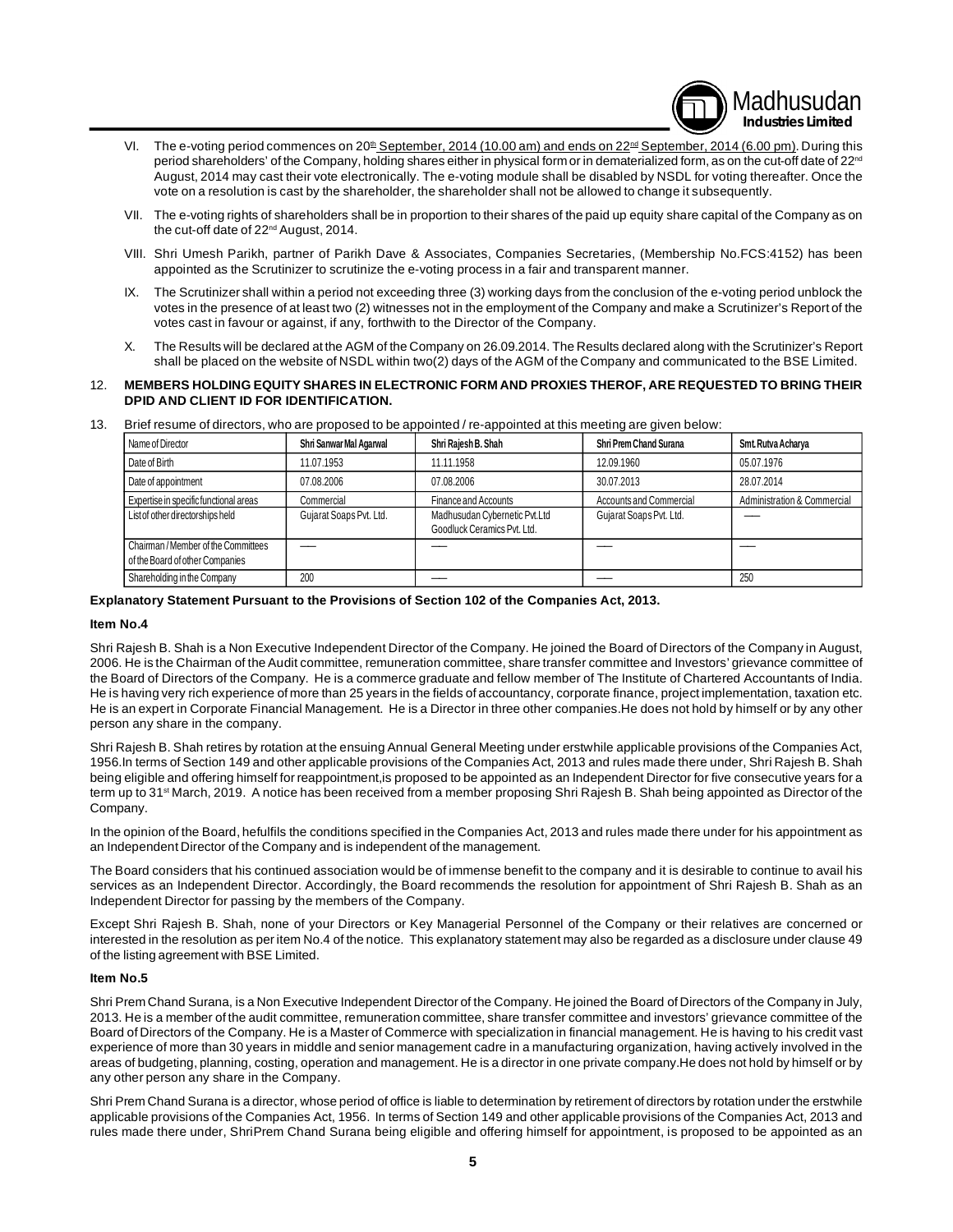Independent Director for five consecutive years for a term up to 31st March, 2019. A notice has been received from a member proposing Shri Prem Chand Surana being appointed as Director of the Company.

In the opinion of the Board, hefulfils the conditions specified in the Companies Act, 2013 and rules made there under for his appointment as an Independent Director of the Company and is independent of the management.

The Board considers that his continued association would be of immense benefit to the Company and it is desirable to continue to receive his services as an Independent Director. Accordingly, the Board recommends the resolution for appointment of Shri Prem Chand Surana as an Independent Director for passing by the members of the Company.

Except Shri Prem Chand Surana, none of your Directors or Key Managerial Personnel of the Company or their relatives are concerned or interested in the resolution as per the item No.5 of the notice. This explanatory statement may also be regarded as a disclosure under clause 49 of the listing agreement with the BSE Limited.

#### **Item No.6**

The Board of Directors at their meeting held on 28.07.2014 has appointed Smt. Rutva Acharya as an additional director of the Company w.e.f. 28.07.2014 u/s 161 of the Companies Act, 2013 and article 131 of the Articles of Association of the Company. She is a member of the Audit committee and remuneration committee of the Board of Directors of the Company. She is a Science graduate with Chemistry as principle subject and is having experience in handling various aspects of business. She is not a director in any other Company.She holds 250 equity shares in the Company through her relatives.

As per the provisions of Section 161 of the Companies Act, 2013, read with Article 131 of the Articles of Associations of the Company, she will hold office till this Annual General Meeting. However, being eligible and offering herself for reappointment, is proposed to be appointed as an Independent Director for five consecutive years for a term up to 31<sup>st</sup> March, 2019 in terms of Section 149 and other applicable provisions of the Companies Act, 2013. A notice has been received from a member proposing Smt. Rutva Acharya being appointed as Director of the Company.

In the opinion of the Board, Smt. Rutva Acharya fulfils the conditions specified in the Companies Act, 2013 and rules made there under for her appointment as an Independent Director of the Company and is independent of the management.

The Board considers that appointment of Smt. Rutva Acharya would be of immense benefit to the Company and it is desirable to avail her services as an Independent Director. Accordingly, the Board recommends the resolution for appointment of Smt. Rutva Acharya as an Independent Director for passing by the members of the Company.

Except Smt. Rutva Acharya, none of your Directors or Key Managerial Personnel of the Company or their relatives are concerned or interested in the resolution as per item No.6 of the notice. This Explanatory Statement may also be regarded as a disclosure under clause 49 of the listing agreement with the BSE Limited.

Regd. Office : **By Order of the Board of Directors By Order of the Board of Directors** Rakhial Station – 382 315 Taluka - Dehgam, Dist. Gandhinagar. Rutu Shah 28<sup>th</sup> July, 2014 **Company Secretary** Company Secretary **Company Secretary** Company Secretary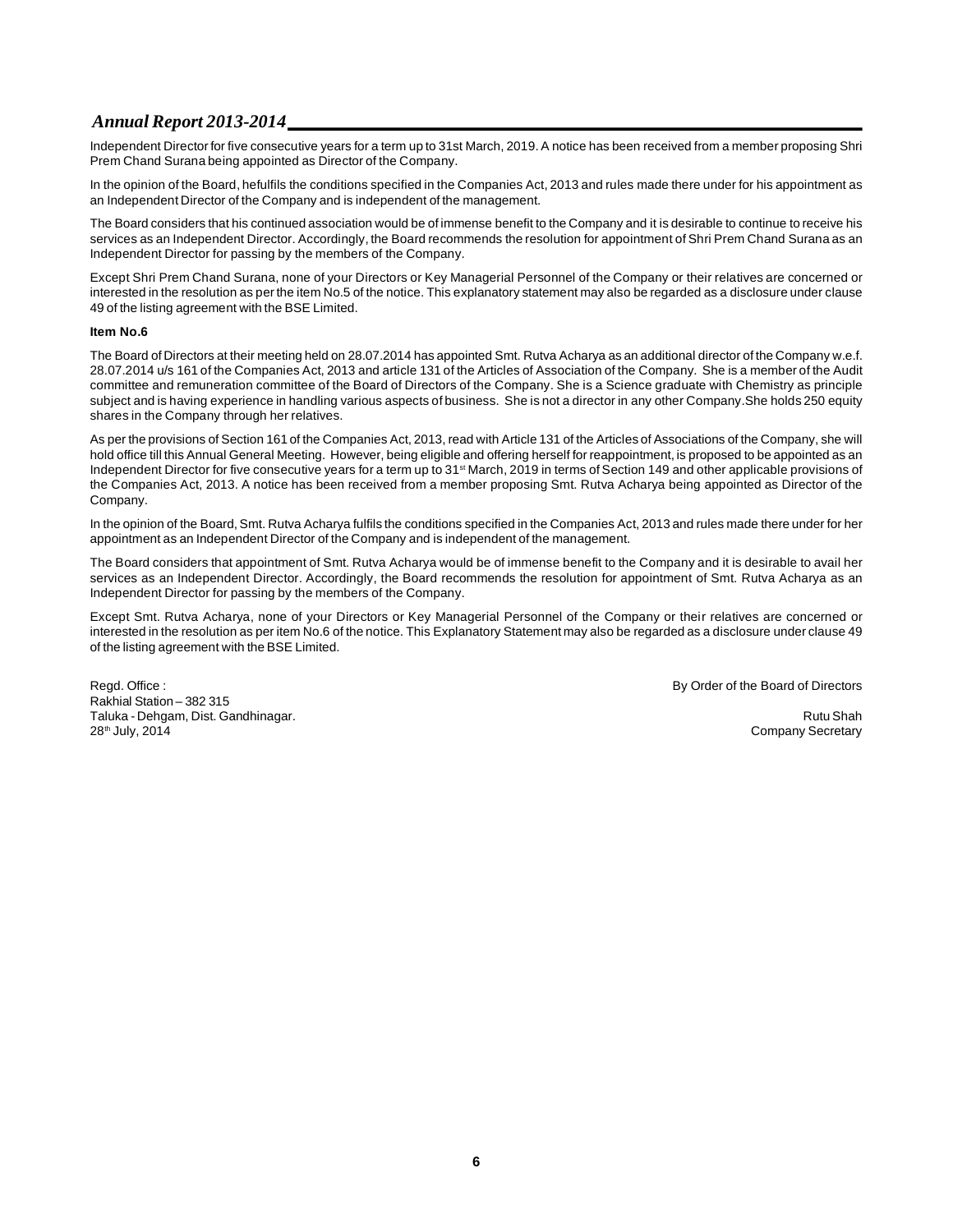

# Directors' Report

#### To

The Members,

The Directors have pleasure in submitting the Annual Report together with the Statement of Accounts of your Company for the year ended 31st March, 2014.

#### **Performance**

The summary of your Company's financial performance is given below:

|                                                                                       | Year ended<br>March 31, 2014<br>(Rs. in lacs) | Year ended<br>March 31, 2013<br>(Rs. in lacs) |
|---------------------------------------------------------------------------------------|-----------------------------------------------|-----------------------------------------------|
| Profit before Depreciation and Taxes & Exceptional item                               | 86.99                                         | 86.92                                         |
| Deducting therefrom Depreciation                                                      | 12.89                                         | 15.33                                         |
| Profit / Loss before tax and Exceptional item                                         | 74.10                                         | 71.59                                         |
| Less: Exceptional Item                                                                | 16.00                                         |                                               |
| Profit before tax                                                                     | 58.10                                         | 71.59                                         |
| Deducting therefrom taxes of:<br><b>Current Tax</b><br>Deferred Tax<br>$\blacksquare$ |                                               |                                               |
| Profit after tax                                                                      | 58.10                                         | 71.59                                         |
| Add: Balance brought forward from previous year                                       | $(-)750.08$                                   | $(-) 821.67$                                  |
| Amount available for Appropriations<br>The proposed appropriations are:               | $\overline{(-)}$ 691.97                       | $(-)750.08$                                   |
| 1. Proposed Dividend                                                                  |                                               |                                               |
| 2. Tax on proposed Dividend                                                           |                                               |                                               |
| 3. Debenture Redemption Reserve                                                       |                                               |                                               |
| 4. Balance Carried forward                                                            | $(-)$ 691.97                                  | $(-)750.08$                                   |
| Total                                                                                 | (-) 691.97                                    | 750.08                                        |

#### **Review of Company's Performance**

The company continued with the horticulture operations during the year. Production of colour capsicum continued till May, 2013. Thereafter we started to produce only green capsicum. The life of the green houses are over and it got damaged due to storm and rain. The total production of colour capsicum and green capsicum during the year was 7.47 MT and 17.64 MT respectively. We have also cultivated vegetables and Golden Rod in the open space available at the factory premises. The rental income of godowns was Rs.79.41 lacs during the year. The rental income will continue to be a recurring source of revenue in the coming years.

#### **Management Discussion and Analysis**

#### **a) Industry structure and developments**

The Company has existing infrastructure readily available for undertaking suitable manufacturing activity in future.

#### **b) Opportunities & threats**

The future of horticulture industries remains bright, but the extreme weather conditions and poor quality of water available in our factory premises continue to be a threat.

#### **c) Segment-wise/Product-wise performance**

During the year, the income from horticulture was Rs.6.71 lacs. The total production of Capsicum was 25.11 MT. While turnover from horticulture division decreased from Rs.6.89 lacs to Rs.6.71 lacs, the overall profit also decreased from Rs.71.59 lacs to Rs.58.10 lacs. This was mainly due to the loss of Rs.15,99,600/- on sale of entire share holding of wholly owned subsidiary – Madhusudan Fiscal Limited during the year. This loss is shown as exceptional item. Madhusudan Fiscal Limited has now ceased to be a subsidiary or a group company and hence no consolidated accounts are prepared as on 31<sup>st</sup> March, 2014.

#### **d) Outlook**

The Company has decided to continue growing Green Capsicum and vegetables in open areas.

## **e) Risks and concerns**

It is a challenging task to market the horticulture products as the commodity is a perishable item and the market is volatile. We supply our produce directly to the main Vendor.

#### **f) Internal control system and their adequacy**

The Company has computerized its accounting system since many years. The system of internal control of the Company is commensurate with the size and complexity of the Company's business. The operations are subject to periodic internal audit by independent Auditors.

#### g) Financial performance with respect to Operational Performance is discussed in the main part of the report.<br> **h)** Material development in Human Resources /Industrial Relations **h) Material development in Human Resources /Industrial Relations**

The Company values and nurtures its human resources and Company would continue to adopt and implement the best HRD practices in future.

#### **Corporate Governance**

Pursuant to clause 49 of the Listing Agreement with the Stock Exchange, Report on Corporate Governance has been included in this Annual Report as a separate annexure.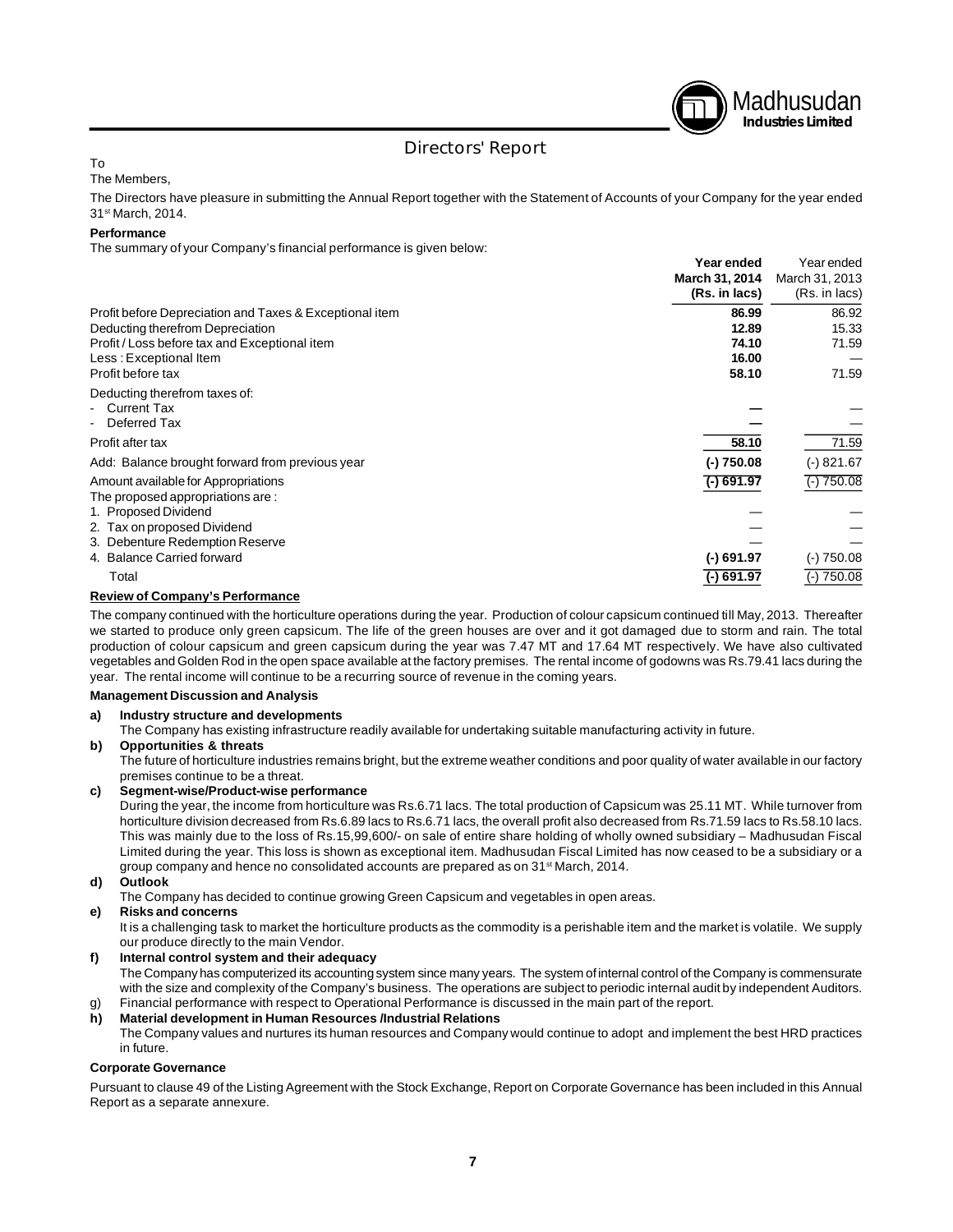#### **Directors' Responsibility Statement**

In compliance of Section 217 (2AA) of the Companies Act, 1956, Directors of your Company confirm:

- that the applicable accounting standards have been followed in the preparation of annual accounts and that there are no material departures;
- that such accounting policies have been selected and applied consistently and such judgements and estimates made are reasonable and prudent so as to give a true and fair view of the state of affairs of the Company as at March 31, 2014 and of the profit of the Company for the year ended on that date;
- that proper and sufficient care has been taken for the maintenance of adequate accounting records in accordance with the provisions of the Companies Act, 1956 for safeguarding the assets of the Company and for preventing and detecting fraud and other irregularities; that the annual accounts have been prepared on a going concern basis.

#### **Dividend**

Your Directors have not recommended any dividend, as consolidation and restructuring process is underway.

#### **Energy Conservation, Technology Absorption and Foreign Exchange Earnings & Outgo**

The details required under the Companies (Disclosure of particulars in the Report of Board of Directors) Rules, 1988 are annexed to this report. **Exchequer**

The Company has contributed Rs.10.14 lac to the exchequer by way of Income tax, VAT and other fiscal levies.

#### **Fixed Deposits**

During the year, the company has repaid Fixed Deposits of Rs.1.80 lacs. There is no Fixed Deposit outstanding as on 31.03.2014.

#### **Subsidiary Company**

During the year, the company has sold its entire shareholding (12,90,000 shares – 100%) in the wholly owned subsidiary company viz. Madhusudan Fiscal Limited on 22.08.2013. Madhusudan Fiscal Limited has now ceased to be a subsidiary company or a group company.

#### **Finance**

The Company has obtained credit facilities from Bank of Baroda.

#### **Employees**

The Company has no employee as specified under Section 217(2A) of the Companies Act, 1956, hence, there is no information required to be provided in this regard.

#### **Directors**

Shri S. N. Mohata has resigned as director w.e.f. 30-07-2013. Board of Directors places on record their appreciation for the contribution made by him to the Company. Shri Prem Chand Surana has been appointed as an Additional Director w.e.f. 30-07-2013.

Shri Sanwarmal Agarwal and Shri Rajesh B. Shah, directors are due to retire at the end of ensuing Annual General Meeting and being eligible offer themselves for re-appointment. Brief resumes of directors as required under clause 49 of the Listing Agreement executed with the Stock Exchange are provided in the notice convening the Annual General Meeting.

#### **Auditors**

M/s. H.V. Vasa & Co., Statutory Auditors of the Company retire at the end of forthcoming Annual General Meeting and being eligible offer themselves for reappointment. The Board recommends their re-appointment at the ensuing Annual General Meeting.

#### **Insurance**

The Company has adequately insured all its assets.

#### **Industrial Relations**

The Company's relations with its employees remained cordial during the year.

The Company has taken adequate steps for the health and safety of its employees.

#### **Appreciation**

Your Directors would like to place on record their gratitude for the co-operation and assistance given by Bank of Baroda and various departments of both State and Central Governments.

For and on behalf of the Board of Directors,

Ahmedabad **Rajesh B. Shah** 29th May, 2014 **Sanwarmal D. Agarwal P. C. Surana Directors** 

#### Annexure to the Directors' Report

Disclosure of particulars with respect to Conservation of Energy, Technology Absorption, Foreign Exchange Earnings and Outgo as required under the Companies (Disclosure of particulars in the Report of Board of Directors) Rules, 1988 and forming part of the Report of the Board of Directors for the year ended 31<sup>st</sup> March, 2014.

| А. | <b>Conservation of Energy</b>       |   |                          |
|----|-------------------------------------|---|--------------------------|
|    | Form - A                            | ÷ | Nil                      |
| В. | <b>Technology Absorption</b>        |   |                          |
|    | Form B                              |   | Nil                      |
| C. | Foreign Exchange earnings and outgo |   |                          |
|    | Total foreign exchange used         |   | Rs. Nil                  |
|    | Total foreign exchange earned       | ٠ | Rs. Nil                  |
|    |                                     |   | $\overline{\phantom{a}}$ |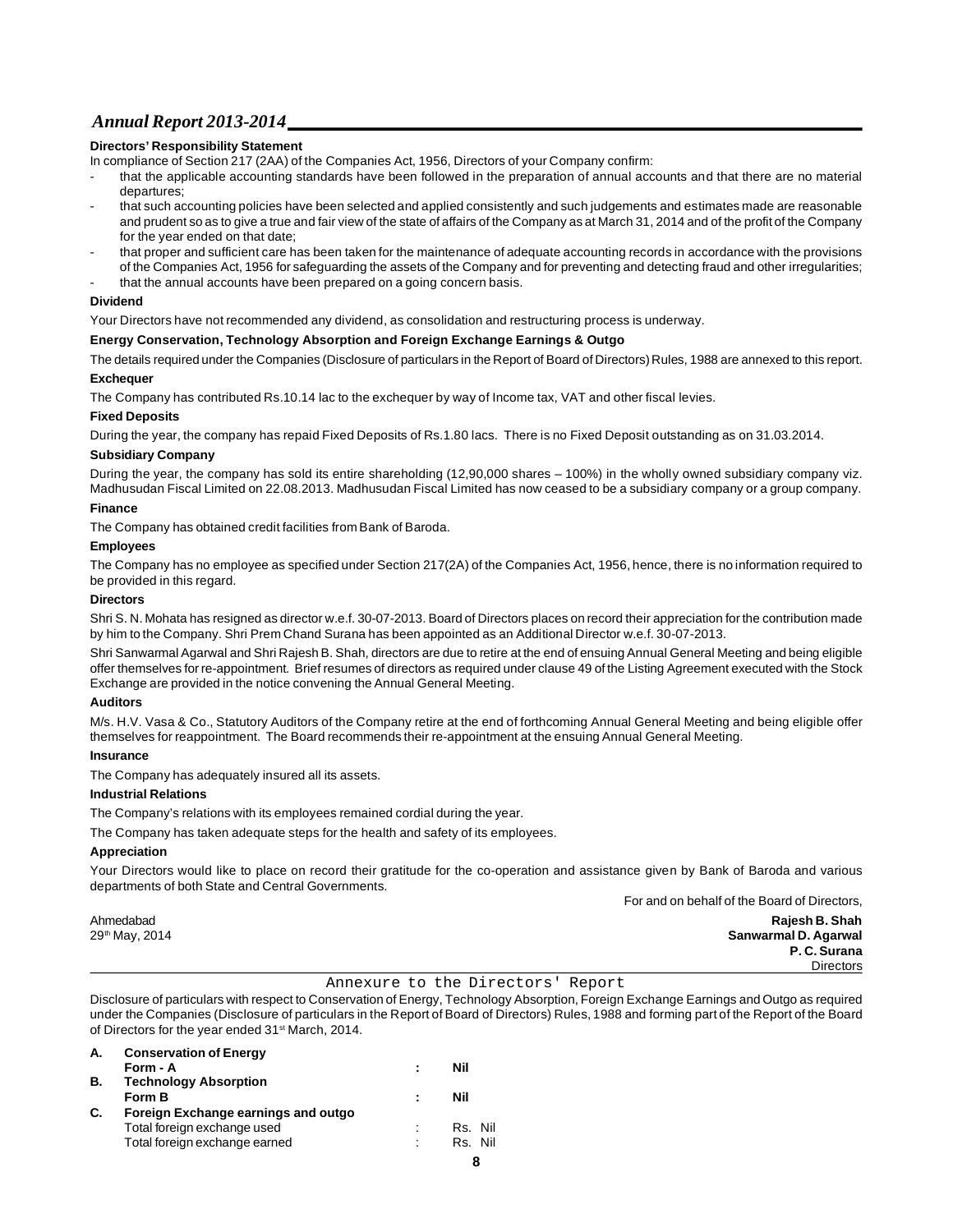

#### Annexure to the Directors' Report

#### **CORPORATE GOVERNANCE REPORT**

#### **(As required by Clause 49 of the Listing Agreement of BSE Ltd.)**

#### **1) Company's Philosophy**

The Company believes in the practice of good Corporate Governance and acting as a good corporate citizen.

The spirit of Corporate Governance has been prevailing in the Company for years together. The Company believes in the values of transparency, professionalism and accountability. The Company recognizes the accountability of the Board and importance of its decisions on its customers, dealers, employees, shareholders, and with every individual, who comes in contact with the Company.

#### **2) Board of Directors**

The Board comprises of two non-executive independent directors and two non-executive directors.

The Company did not have any pecuniary relationship or transactions with the non-executive directors during the period under review.

During the year, 5 Board Meetings were held – on 11.04.2013, 27.05.2013, 30.07.2013, 28.10.2013 and 07.02.2014.

None of the directors on the Board are members in more than ten committees and they do not act as Chairmen of more than five committees across all companies in which they are directors.

The composition of Board of directors and their attendance at the Board meetings during the year and at the last Annual General Meeting as also number of other directorships and Committee Memberships are given below:

|    | Sr. Name of<br>No. Director    | Category of<br>Directorship              | No. of<br><b>Board</b><br>Meetings<br>attended | Atten-<br>dance<br>At<br>last<br>AGM | No. of<br>Other<br>ships | No. of<br>Other<br>director- Committee<br>Member-<br>ships |
|----|--------------------------------|------------------------------------------|------------------------------------------------|--------------------------------------|--------------------------|------------------------------------------------------------|
|    | Shri Rajesh B. Shah            | Non-Executive<br>Independent<br>Director | 5                                              | YES                                  | 3                        |                                                            |
| 2. | Shri Shree Narayan<br>Mohata * | Non-Executive<br>Director                |                                                |                                      | 2                        |                                                            |
| 3. | Shri Sanwarmal<br>Agarwal      | Non-Executive<br>Director                | 5                                              | YES                                  | 1                        |                                                            |
| 4. | Shri P. K.<br>Shashidharan     | Non-Executive<br>Director                | 2                                              | NO.                                  |                          |                                                            |
| 5. | Shri Prem Chand<br>Surana**    | Non-Executive<br>Independent<br>Director | $\mathfrak{p}$                                 | YFS                                  | 1                        |                                                            |

Resigned w.e.f. 30.07.2013.

Appointed w.e.f 30.07.2013.

#### **Code of Conduct**

The Company has in place model code of conduct for the Board members and senior Officers of the Company.

#### CEO/CFO certification

The Board of Directors of the Company comprises only nonexecutive directors. No CEO/CFO was appointed by the Company for the period upto 31.03.2014.

#### Whistle Blower Policy

The Company has finalized a whistle-Blower policy and it will be implemented shortly.

#### **3) Audit Committee**

The Audit Committee consists of 4 (four) independent directors, Shri Rajesh B. Shah – Chairman, Shri P. K. Shashidharan, Shri Prem Chand Surana and Shri S. M. Agarwal. The Company Secretary is also Secretary to the Audit Committee. During the year under review, 4 (four) Committee Meetings were held on – 27.05.2013, 30.07.2013, 28.10.2013 and 07.02.2014.

#### **Terms of reference:**

The role and terms of reference of the Audit Committee cover the matters specified for Audit Committee under Clause 49 of Listing Agreement and section 292A of the Companies Act, 1956.

#### **4) Remuneration Committee**

The Remuneration Committee consists of Shri Rajesh B. Shah – Chairman, Shri P. K. Shashidharan, Shri Prem Chand Surana and Shri S. M. Agarwal.

The Committee fixes the Remuneration of Executive / Wholetime Directors, which include all elements of remuneration package i.e. salary, benefits, bonus, pension, retirement scheme, share options and such other benefits.

The Committee also decides the fixed component and performance linked incentives, performance criteria, service contracts, notice period, severance fees etc. of the remuneration package of working directors, as and when necessary. Presently the Company has no Executive / whole time director. No committee meeting was held during the year.

#### **5) Remuneration Policy**

Remuneration of employees largely consists of basic remuneration and perquisites.

The component of the total remuneration varies for different grades and is governed by Industry pattern, qualifications and experience of the employee, responsibilities handled by him and his individual performance, etc.

The objectives of the remuneration policy are to motivate employees to excel in their performance, recognize their contribution and to retain talent in the organization and accord merit.

#### **6) Details of remuneration for the year ended 31.03.2014**

#### **(i) Whole-time Directors**

The Company has no Whole-time Director

#### **(ii) Non-Executive Directors**

Remuneration by way of sitting fees for attending Board Meetings are paid to the non-executive directors. Due to inadequate profit for the year ended 31.03.2014 no commission was paid to the Non-Executive Directors. The details of remuneration paid to them during the year are as under:

| <b>Name</b>             | <b>Sitting Fees (Rs.)</b> |
|-------------------------|---------------------------|
| Shri Rajesh B. Shah     | 10.000                    |
| Shri Prem Chand Surana  | 4.000                     |
| Shri Sanwar Mal Agarwal | 10.000                    |
| Shri P. K. Shashidhaan  | 4.000                     |
| Total                   | 28,000                    |

#### **(iii) Shareholding of Non-Executive Directors**

| <b>Name</b>             | No. of | % of total               |
|-------------------------|--------|--------------------------|
|                         |        | Shares held shareholding |
| Shri Rajesh B. Shah     | NIL    | NIL                      |
| Shri Sanwar Mal Agarwal | 200    | 0.00                     |
| Shri Prem Chand Surana  | NIL    | NIL                      |
| Shri P. K. Shashidharan | NIL    | NII                      |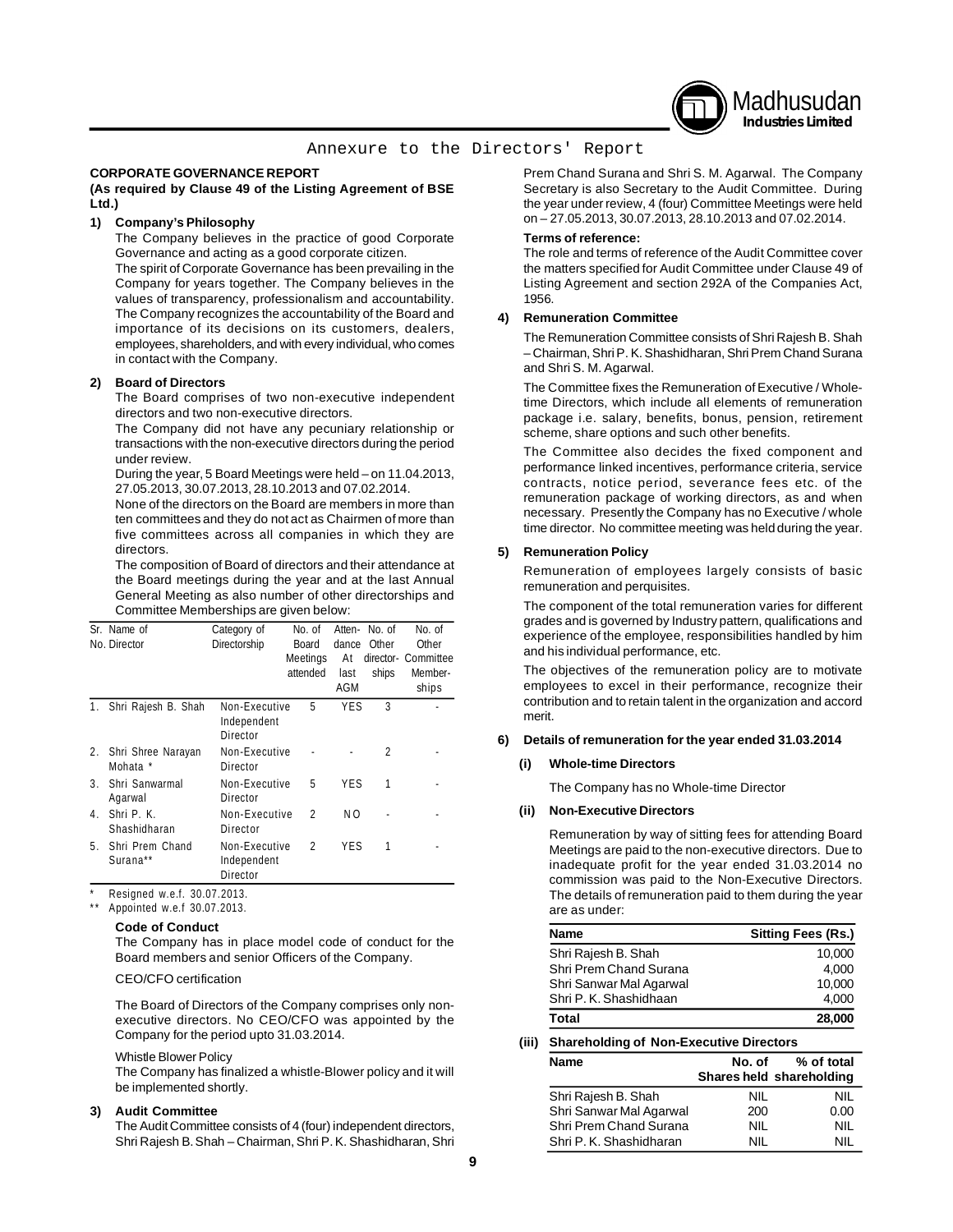#### **7) Share Transfer Committee**

In accordance with the Listing Agreement with the Stock Exchange, the Board had delegated the powers of share transfers to the Share Transfer Committee. In order to expedite the process of share transfers/ transmissions / splits / consolidation, the Committee meets at least once in a 10 days.

The share transfer committee, consists of four directors, Shri Rajesh B. Shah – Chairman, Shri P. K. Shashidharan, Shri Prem Chand Surana and Shri S. M. Agarwal.

The Company has appointed MCS Limited, Ahmedabad, a SEBI registered Share Transfer Agent as Registrar and Share Transfer Agent.

#### **8) Shareholders' / Investors' Grievance Committee**

The Board has formed a Shareholders' / Investors' Grievance Committee consisting of Shri Rajesh B. Shah – Chairman, Shri P. K. Shashidharan, Shri Prem Chand Surana and Shri Sanwar Mal Agarwal.

All investor complaints, which cannot be settled at the level of Company Secretary and Compliance Officer, will be forwarded to the Shareholders' Grievance Committee for final settlement.

During the year ended 31.03.2014, the Company had received 15 complaints / queries from the Shareholders.

All the complaints received from the Shareholders were resolved. There is no complaint pending as of 31.03.2014, which is not attended / replied by the Company.

The Company confirms that there were no share transfers lying pending as on date, which were received upto 31.03.2014 and all requests for dematerialisation and rematerialisation of shares as on that date were confirmed / rejected into the NSDL / CDSL system. During the year, one Committee Meeting was held on 27.05.2013.

#### **9) General Body Meetings**

The last three Annual General Meetings were held as under:

| <b>Financial</b><br>Year ended | Date                             | Time | Venue                                                                |
|--------------------------------|----------------------------------|------|----------------------------------------------------------------------|
|                                | 31.03.2013 21.09.2013 11.30 a.m. |      | Rakhial Station,<br>Tal: Dehgam,<br>Dist. Gandhinagar,<br>PIN:382315 |
|                                | 31.03.2012 24.09.2012 11.30 a.m. |      | Rakhial Station.<br>Tal: Dehgam,<br>Dist. Gandhinagar,<br>PIN:382315 |
| 31.03.2011                     | 17.09.2011 11.30 a.m.            |      | Rakhial Station,<br>Tal: Dehgam,<br>Dist. Gandhinagar,<br>PIN:382315 |

No resolution is required to be passed during current year and up to the date of Annual General Meeting through postal ballot.

#### **10) Disclosures**

- 1. There were no transactions of material nature with the directors or the management or their subsidiaries or relatives etc. during the year, which could have potential conflict with the interests of the Company at large.
- 2. There were no instances of non-compliance of any matter related to the capital market, during the last three years.
- 3. As per the amended clause 5A of the Listing Agreement executed with Stock Exchange, the Company has no unclaimed shares as the Company has not offered / issued any shares to the public since 1993.

#### **11) Means of Communication**

- 1. Quarterly results are published in leading daily newspapers viz. Financial Express / Indian Express and a local language newspaper viz. Financial Express /Jai Hind. The annual results (Annual Reports) are posted to all the members of the Company either electronically or in a physical form.
- 2. Management Discussion & Analysis forms part of this Annual Report, which is also being sent to all the members of the Company.
- 3. The official news releases, if any, sent first to Stock Exchange and then to the press.
- 4. The Company submits its financial results, shareholding pattern and other information to the BSE Limited. These information are also uploaded by the BSE Ltd., on its website http://www.bseindia.com.

#### **12) General Shareholders' Information**

#### **1. Annual General Meeting :**

| Date and Time: | 26.09.2014: 11.30 a.m.         |
|----------------|--------------------------------|
| Venue          | Rakhial Station.               |
|                | Taluka – Dehgam,               |
|                | Dist. Gandhinagar, Pin-382315. |
|                |                                |

#### **2. Financial Calendar 2014-15** (tentative)

| <b>Annual General Meeting</b>                                                                                   | 3rd / 4th week of<br>September, 2015                                  |
|-----------------------------------------------------------------------------------------------------------------|-----------------------------------------------------------------------|
| Results for quarter ending                                                                                      | By 15th day of                                                        |
| June 30, 2014<br>September 30, 2014<br>December 31, 2014<br>Results for year ending<br>March 31, 2015 (Audited) | August, 2014<br>November, 2014<br>February, 2015<br>By 30th May, 2015 |
| <b>Book Closure date</b>                                                                                        | 19.09.2014 to 26.09, 2014                                             |

- 
- **4. Dividend payment by the Company** In view of insufficient profit and accumulated losses of previous years, no dividend is recommended by the Board of Directors for the year ended 31.03.2014.

#### **5. Listing on Stock Exchange**

The Company's shares are listed at BSE Limited and company has paid listing fees for the year 2013-14 and 2014-15.

### BSE Limited

Stock Code : 515059.

#### Scrip ID : MADHUIN **6. Share price at BSE Ltd.**

| <b>Month</b>     | High (Rs.) | Low (Rs.) |
|------------------|------------|-----------|
|                  |            |           |
| April 2013       | 13.55      | 11.22     |
| May 2013         | 12.88      | 12.24     |
| June 2013        | 12.15      | 11.55     |
| <b>July 2013</b> |            |           |
| August 2013      |            |           |
| September 2013   |            |           |
| October 2013     |            |           |
| November 2013    | 11.50      | 11.50     |
| December 2013    | 10.93      | 10.93     |
| January 2014     | 11.45      | 10.36     |
| February 2014    | 10.50      | 9.98      |
| March 2014       | 10.40      | 8.00      |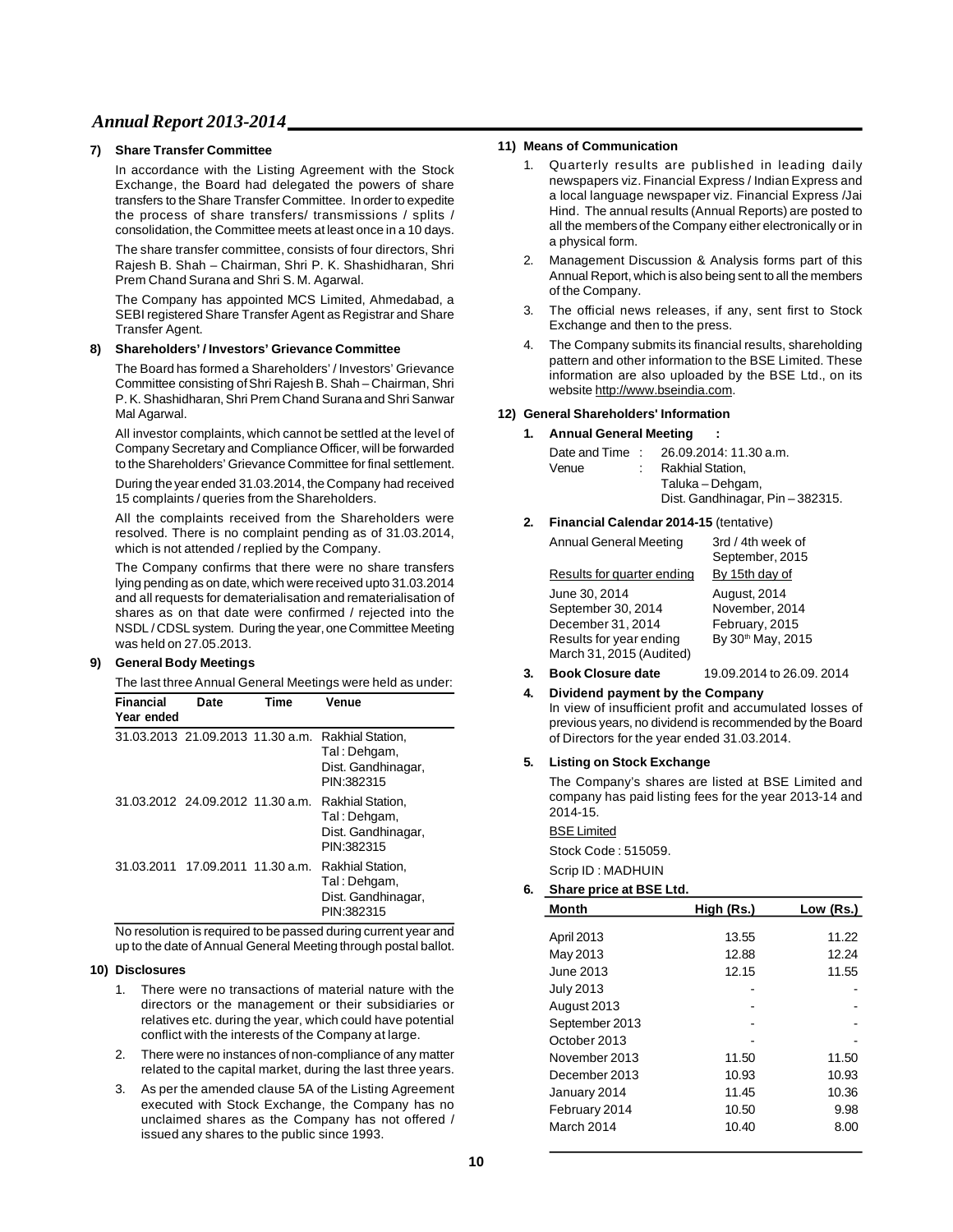### **7. Share Transfer**

Entire Share Transfer work and dematerialisation / rematerialisation work is assigned to R & T Agent, MCS Limited, Ahmedabad, a SEBI registered Share Transfer Agent. Request for Share transfer, dematerialisation and rematerialisation should be sent directly to MCS Limited, 101, Shatdal Complex, 1<sup>st</sup> Floor, Opp. Bata Show Room, Ashram Road, Ahmedabad–380 009. Shareholders have option to open their accounts with either NSDL or CDSL as the Company has entered into agreements with both of these depositories.

#### **13) Share Transfer System**

The share transfer/s is normally effected within a period of 10- 13 days from the date of receipt, provided the documents being complete in all respects. The Company has formed Share Transfer Committee of directors, which meets atleast once in 10 days for effecting transfer of shares and other related matters.

#### **14) Distribution of Shareholding as on 31.03.2014**

| <b>Shares</b>      | No. of<br><b>Shareholders</b> | Total No. of<br><b>Shares</b> |
|--------------------|-------------------------------|-------------------------------|
| $1 - 500$          | 5139                          | 661326                        |
| $501 - 1000$       | 130                           | 105243                        |
| 1001 – 2000        | 63                            | 96521                         |
| $2001 - 3000$      | 17                            | 42431                         |
| $3001 - 4000$      | 11                            | 38325                         |
| $4001 - 5000$      | 7                             | 33272                         |
| $5001 - 10,000$    | 18                            | 136241                        |
| $10.001 - 50.000$  | 15                            | 416894                        |
| 50001-1,00,000     | 3                             | 236448                        |
| 1,00,001 And Above | 11                            | 3608299                       |
| Total              | 5414                          | 5375000                       |

#### **15) Pattern of Shareholding as on 31.03.2014.**

| Sr.<br>No. | Category                     | <b>No. of Shares</b> | (%)    |
|------------|------------------------------|----------------------|--------|
| 1.         | <b>NRI</b>                   | 1374                 | 0.03   |
| 2.         | Financial Institutions/Banks | 271117               | 5.04   |
| 3.         | <b>Mutual Funds</b>          | 275                  | 0.01   |
| 4.         | Promoters                    | 3137980              | 58.38  |
| 5.         | <b>Bodies Corporate</b>      | 131884               | 2.45   |
| 6.         | <b>Others</b>                | 1832370              | 34.09  |
|            | Total                        | 5375000              | 100.00 |

#### **16) Dematerialisation of Shares as on 31.03.2014**

As on 31st March 2014, 90.84% of the Company's total shares representing 48,82,432 Shares were held in dematerialized form and the balance 9.16% representing 4,92,568 shares were in paper form.

The ISIN Number in NSDL and CDSL is "INE 469C01023".

#### **17) Locations**

The Company's Regd. Office is located at Rakhial Station, Taluka Dehgam, Dist. Gandhinagar, Pin – 382315 and Ahmedabad office is located at 'Madhusudan House', Opp. Navrangpura Telephone Exchange, Ahmedabad-380 006.

Madhusudan **Industries Limited**

#### **18) Address for Correspondence**

The Company's Registered Office is situated at Rakhial Station, Taluka Dehgam, Dist. Gandhinagar, Pin–382315. Shareholders' correspondence should be addressed either to the Registered Office of the Company as stated above and / or to the Ahmedabad Office of the Company at "Madhusudan House", Opp. Navrangpura Telephone Exchange, Ahmedabad - 380 006 or to the Registrar and Share Transfer Agent, MCS Limited, 101, Shatdal Complex, 1<sup>st</sup> Floor, Opp. Bata Show Room, Ashram Road, Ahmedabad–380 009.

|                                                         | <b>AUDITORS' CERTIFICATE</b>                                                                                                                                                                                                                                                                                               |
|---------------------------------------------------------|----------------------------------------------------------------------------------------------------------------------------------------------------------------------------------------------------------------------------------------------------------------------------------------------------------------------------|
| To,<br>The Members of<br>Madhusudan Industries Ltd.     |                                                                                                                                                                                                                                                                                                                            |
| Agreement of the said Company with Stock Exchanges.     | We have examined the compliance of conditions of Corporate<br>Governance by Madhusudan Industries Limited, for the year<br>ended 31 <sup>st</sup> March 2014, as stipulated in Clause 49 of the Listing                                                                                                                    |
| of opinion on the financial statements of the Company.  | The compliance of conditions of Corporate Governance is the<br>responsibility of the management. Our examination was limited<br>to procedures and implementation thereof, adopted by the<br>Company for ensuring the compliance of the conditions of the<br>Corporate Governance. It is neither an audit nor an expression |
| as stipulated in the above mentioned Listing Agreement. | In our opinion and to the best of our information and according to<br>the explanations given to us, we certify that the Company has<br>generally complied with the conditions of Corporate Governance                                                                                                                      |
| affairs of the Company.                                 | We further state that such compliance is neither an assurance<br>as to the future viability of the company nor the efficiency or<br>effectiveness with which the management has conducted the                                                                                                                              |
|                                                         | For H.V. Vasa & Co.<br><b>Chartered Accountants</b><br>Firm Registration No. 131054W                                                                                                                                                                                                                                       |
| Ahmedabad                                               | Tushar H. Vasa                                                                                                                                                                                                                                                                                                             |

29<sup>th</sup> May, 2014 **Proprietor** Membership No. 16831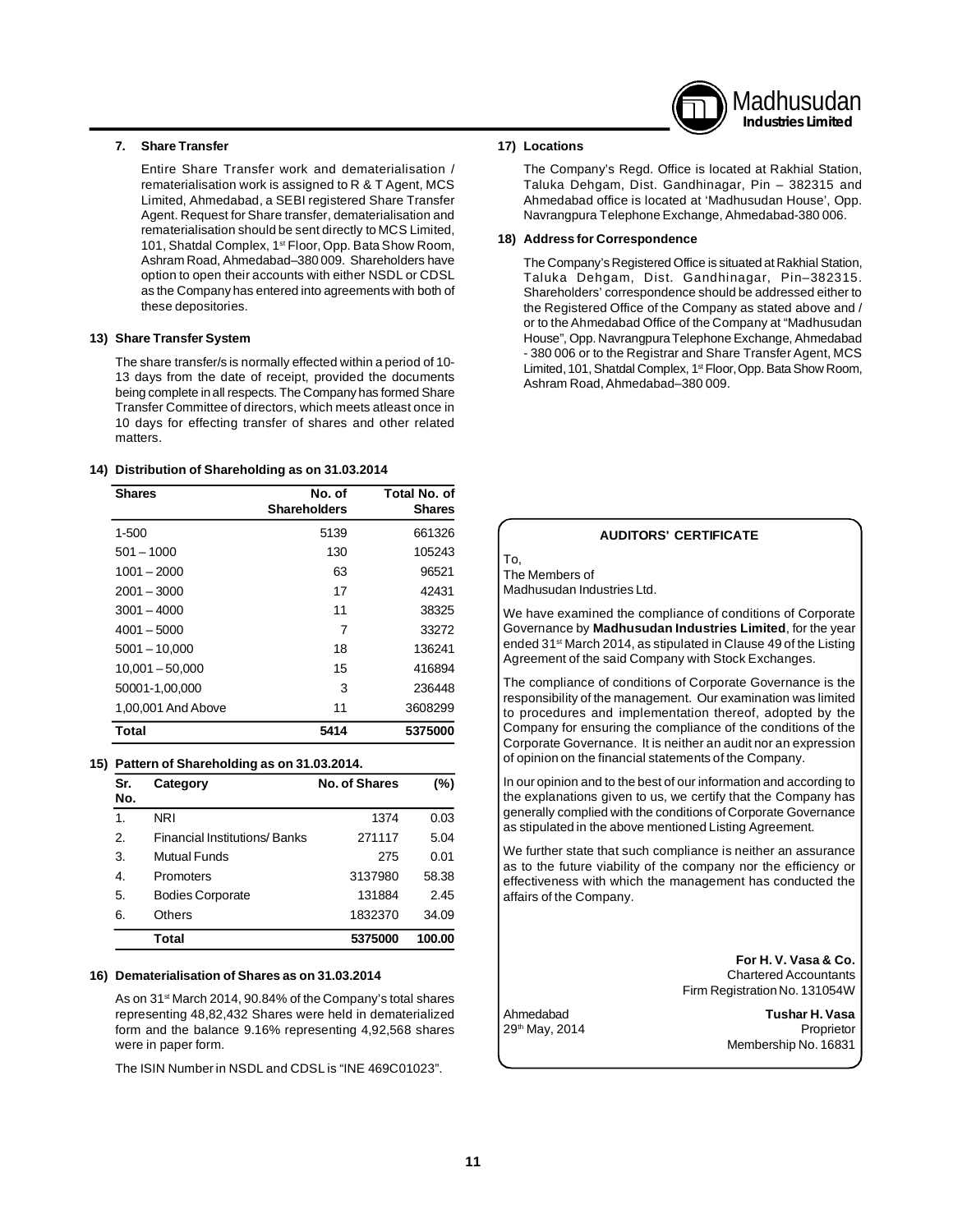#### **Auditors' Report**

#### To,

The Members of **Madhusudan Industries Limited**

We have audited the accompanying financial statements of **MADHUSUDAN INDUSTRIES LIMITED** ("the Company"), which comprise the Balance Sheet as at March 31, 2014, the Statement of Profit and Loss and Cash Flow Statement for the year then ended, and a summary of significant accounting policies and other explanatory information.

The Company's Management is responsible for the preparation of these financial statements that give a true and fair view of the financial position, financial performance and cash flows of the Company in accordance with the Accounting Standards notified under Companies Act, 1956 (which continue to be applicable in respect of Section 133 of the Companies Act, 2013 in terms of General Circular 15/2013 dated 13<sup>th</sup> September, 2013 of the Ministry of Corporate Affairs) and in accordance with the accounting principles generally accepted in India. This responsibility includes the design, implementation and maintenance of internal control relevant to the preparation and presentation of the financial statements that give a true and fair view and are free from material misstatement, whether due to fraud or error.

Our responsibility is to express an opinion on these financial statements based on our audit. We conducted our audit in accordance with the Standards on Auditing issued by the Institute of Chartered Accountants of India. Those Standards require that we comply with ethical requirements and plan and perform the audit to obtain reasonable assurance about whether the financial statements are free from material misstatement.

An audit involves performing procedures to obtain audit evidence about the amounts and disclosures in the financial statements. The procedures selected depend on the auditor's judgment, including the assessment of the risks of material misstatement of the financial statements, whether due to fraud or error. In making those risk assessments, the auditor considers internal control relevant to the Company's preparation and fair presentation of the financial statements in order to design audit procedures that are appropriate in the circumstances, but not for the purpose of expressing an opinion on the effectiveness of the Company's internal control. An audit also includes evaluating the appropriateness of accounting policies used and the reasonableness of the accounting estimates made by management, as well as evaluating the overall presentation of the financial statements.

We believe that the audit evidence we have obtained is sufficient and appropriate to provide a basis for our audit opinion.

In our opinion and to the best of our information and according to the explanations given to us, the financial statements give the information required by the Act in the manner so required and give a true and fair view in conformity with the accounting principles generally accepted in India:

- a) in the case of the Balance Sheet, of the state of affairs of the Company as at March 31, 2014;
- b) in the case of the Profit and Loss Account, of the profit for the year ended on that date; and
- c) in the case of the Cash Flow Statement, of the cash flows for the year ended on that date.
- 1. As required by the Companies (Auditor's Report) Order, 2003 ("the Order") issued by the Central Government of India in terms of sub-section (4A) of section 227 of the Act, we give in the Annexure a statement on the matters specified in paragraphs 4 and 5 of the Order.
- 2. As required by section 227(3) of the Act, we report that:
	- a) we have obtained all the information and explanations which to the best of our knowledge and belief were necessary for the purpose of our audit;
	- b) in our opinion proper books of account as required by law have been kept by the Company so far as appears from our examination of those books
	- c) the Balance Sheet, Statement of Profit and Loss, and Cash Flow Statement dealt with by this Report are in agreement with the books of account.
	- d) in our opinion, the Balance Sheet, Statement of Profit and Loss, and Cash Flow Statement comply with the

Accounting Standards notified under the Act (which continue to be applicable in respect of Section 133 of the Companies Act, 2013 in terms of General Circular 15/2013 dated 13th September, 2013 of the Ministry of Corporate Affairs);

on the basis of written representations received from the directors as on March 31, 2014, and taken on record by the Board of Directors, none of the directors is disqualified as on March 31, 2014, from being appointed as a director in terms of clause (g) of sub-section (1) of section 274 of the Companies Act, 1956.

> **For and on behalf of H. V. Vasa & Co.** Chartered Accountants Firm Registration No. 131054W

**(Tushar H. Vasa)** Place : Ahmedabad Proprietor Date : 29<sup>th</sup> May, 2014 Membership No. 16831

#### **The Annexure referred to in paragraph 1 of Our Report of even date to the members of MADHUSUDAN INDUSTRIES LIMITED on the accounts of the company for the year ended 31st March, 2014.**

On the basis of such checks as we considered appropriate and according to the information and explanation given to us during the course of our audit, we report that:

- In respect of its fixed assets :
	- (a) The company has maintained proper records, showing full particulars including quantitative details and situation of its fixed assets on the basis of available information, other than furniture and fixtures.
	- (b) As explained to us, fixed assets have been physically verified by the management at reasonable intervals in a phased periodical manner, which in our opinion is reasonable, having regard to the size of the Company and the nature of its assets. No material discrepancies between the book records and the physical inventory have been noticed in respect of the assets physically verified.
	- (c) In our opinion, there was no substantial disposal of fixed assets during the year, which would affect the going concern of the company.
- 2. In respect of its inventories :
	- (a) As explained to us, inventories have been physically verified by the management at reasonable intervals during the year.
	- (b) In our opinion and according to the information and explanations given to us, the procedures of physical verification of inventories followed by the management are reasonable and adequate in relation to the size of the company and the nature of its business.
	- (c) The Company has maintained proper records of inventories. As explained to us, there were no material discrepancies noticed on physical verification of inventories as compared to book records.
- 3. In respect of loans, secured or unsecured, granted or taken by the Company to / from companies, firms or other parties covered in the register maintained under Section 301 of the Companies Act, 1956 :
	- (a) According to the information and explanations given to us and on the basis of our examination of the books of account, the Company has not granted any loans, secured or unsecured, to companies, firms or other parties listed in the register maintained under Section 301 of the Companies Act, 1956. Consequently, the provision of clauses iii(b), iii(c) and iii(d) of the order are not applicable to the Company.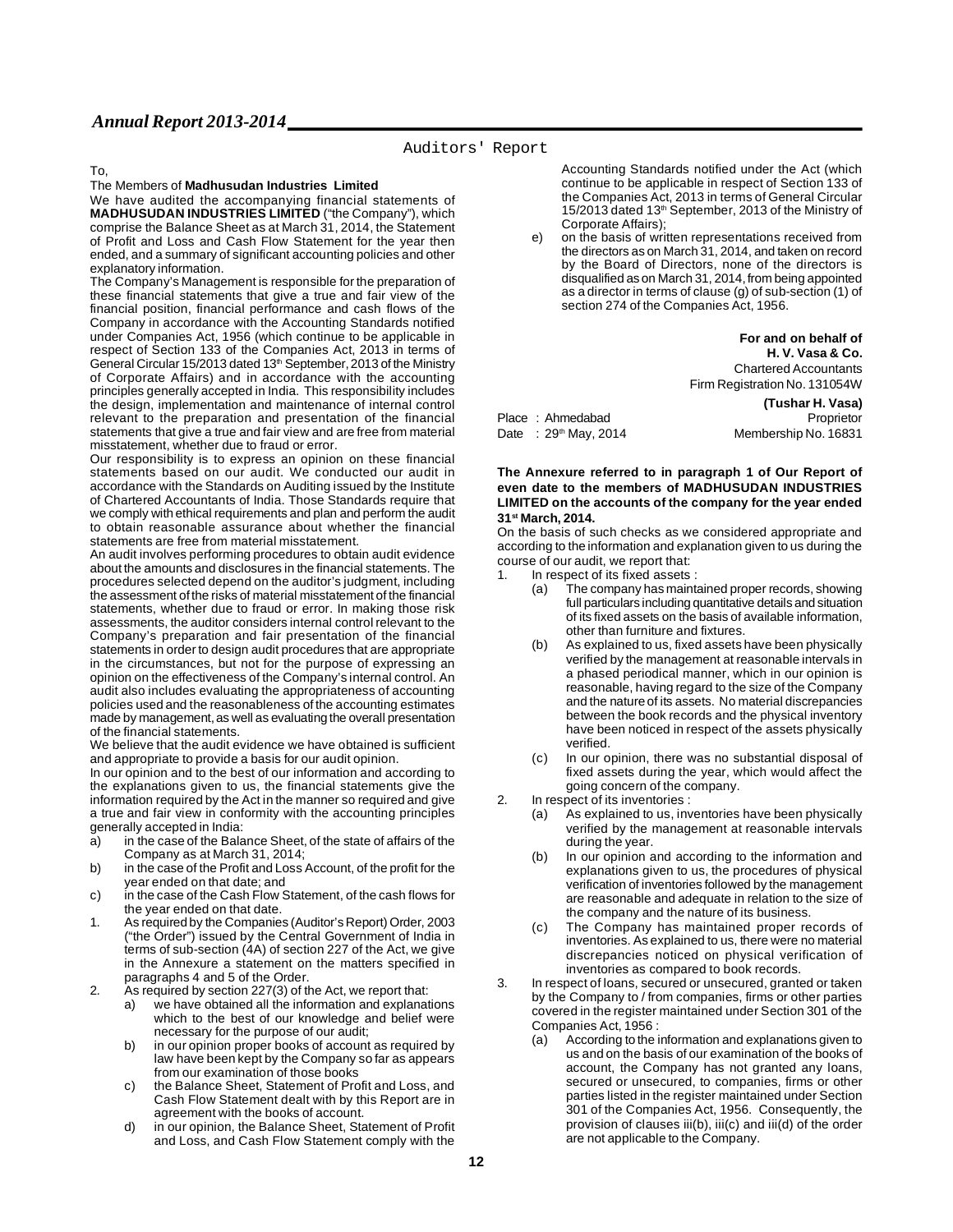

- (b) The Company had taken unsecured loan of Rs. 45 lacs from a Company covered in the register maintained under section 301 of the Act. The Maximum amount involved during the year was Rs. 45 lacs and at the year end balance of loan from such company was Rs. Nil.
- (c) In our opinion and according to the information and explanations given to us, the rate of interest and other terms and conditions on which the loans have been taken from company listed in the register maintained under section 301 of the Companies Act. 1956 are not prima facie, prejudicial to the interest of the Company.
- (d) The payment of principal amount and interest have been regular as per stipulations.
- (e) There were no overdue amounts remaining outstanding as at the year end.
- 4. In our opinion and according to the information and explanations given to us, there are adequate internal control systems commensurate with its size of the company and the nature of business for the purchase of inventories, fixed assets and also for sale of goods and services. Further, on the basis of our examination, and according to the information and explanations given to us, we have neither come across nor have we have been informed of any instance of major weakness in the aforesaid internal control systems.
- 5. In respect of transactions covered under section 301 of the Companies Act, 1956:
	- a) In our opinion and according to the information and explanations given to us, the particulars of contracts or arrangements referred to in section 301 of the Companies Act, 1956 have been entered into the register maintained under that section.
	- b) In our opinion and according to the information and explanations given to us, the transactions made in pursuance of contracts or arrangements entered in the register maintained under section 301 of the Companies Act 1956 and exceeding the value of Rs. five lacs in respect of each party have been made at prices which appear reasonable having regard to the prevailing market prices at the relevant time.
- 6. In our opinion and according to the information and explanations given to us, the Company has complied with the provisions of Section 58A, 58AA or any other relevant provisions of the Companies Act, 1956 and Companies (Acceptance of Deposits) Rules, 1975 with regard to the deposits accepted from the public. According to the information and explanations given to us, in this regard, no order under the aforesaid sections has been passed by the Company Law Board or National Company Law Tribunal or Reserve Bank of India or any Court or any other Tribunal on the company.
- 7. In our opinion, the internal audit system of the Company is commensurate with its size and the nature of its business.
- 8. According to the information and explanations given to us, the Central Government has not prescribed the maintenance of cost records for the company under section 209(1)(d) of the companies Act, in respect of business activities of the company in the previous year.
- 9. In respect of statutory dues :
	- (a) According to the records of the company, undisputed statutory dues including Provident Fund, Investor Education and Protection Fund, Employees' State Insurance, Income-tax, Sales-tax, Wealth Tax, Service Tax, Custom Duty, Excise Duty, Cess and other statutory dues have been generally regularly deposited with the appropriate authorities. According to the information and explanations given to us, no undisputed amounts payable in respect of the aforesaid dues were outstanding as at 31<sup>st</sup> of March, 2014 for a period of more than six months from the date they became payable.
		- (b) According to the information and explanations given to us, following disputed statutory dues have not been

deposited on account of disputed matter pending before appropriate authorities are as under :

| Sr. Name of<br>No. the Statute     | Nature of<br>the Dues         | Forum where<br>dispute is<br>pending        | Amount<br>(Rs.) In<br>Lacs |
|------------------------------------|-------------------------------|---------------------------------------------|----------------------------|
| Gujarat Sales Sales-tax<br>Tax Act |                               | <b>Gujarat Sales</b><br><b>Tax Tribunal</b> | 139.34                     |
| <b>Central Excise</b><br>Act       | Central<br>Excise Duty CESTAT |                                             | 97.76                      |

- 10. The Company does not have accumulated losses at the end of the financial year and has not incurred any cash losses during the financial year covered by our audit or in the immediately preceding financial year.
- 11. As per the Books and records maintained by the company and according to the information and explanations given to us, we are of the opinion that, the Company has not defaulted in repayment of dues to bank.
- 12. In our opinion and according to the information and explanations given to us, no loans and advances have been granted by the Company on the basis of security by way of pledge of shares, debentures and other securities.
- In our opinion, the Company is not a chit fund or a nidhi / mutual benefit fund / society. Therefore, clause 4(xii) of the Companies (Auditor's Report) Order, 2003 is not applicable to the Company.
- 14. In our opinion and according to the information and explanations given to us, the Company has not dealt in or is trading in Shares, securities, debentures and other investments. The company has invested surplus funds in marketable securities and mutual funds. According to the information and explanations given to us, proper records have been maintained of the transactions and contracts and timely entries have been made therein. The Investments in the marketable securities and mutual funds have been held by the company in its own name.
- 15. According to the information and explanations given to us, the Company has not given any guarantees for loan taken by others from bank or financial institutions.
- 16. In our opinion and according to the information and explanations given to us, there are no term loans availed by the company during the year.
- 17. According to the cash flow statement and other records examined by us and the information and explanations given to us, on the overall examination of the Balance Sheet of the Company, we report that no funds raised on short-term basis have been used for long-term investment (fixed assets, etc.)
- 18. During the year, the Company has not made any preferential allotment of shares to parties and companies covered in the Register maintained under Section 301 of the Companies Act, 1956.
- 19. As the Company has not issued any debentures, clause (xix) of the order is not applicable to the company.
- 20. The Company has not raised any money by public issue during the year.
- 21. In our opinion and according to the information and explanations given to us, no fraud on or by the Company has been noticed or reported during the year, that causes the financial statements to be materially misstated.

 **For and on behalf of H. V. Vasa & Co.** Chartered Accountants Firm Registration No. 131054W

**(Tushar H. Vasa)** Place : Ahmedabad Proprietor Date : 29<sup>th</sup> May, 2014 Membership No. 16831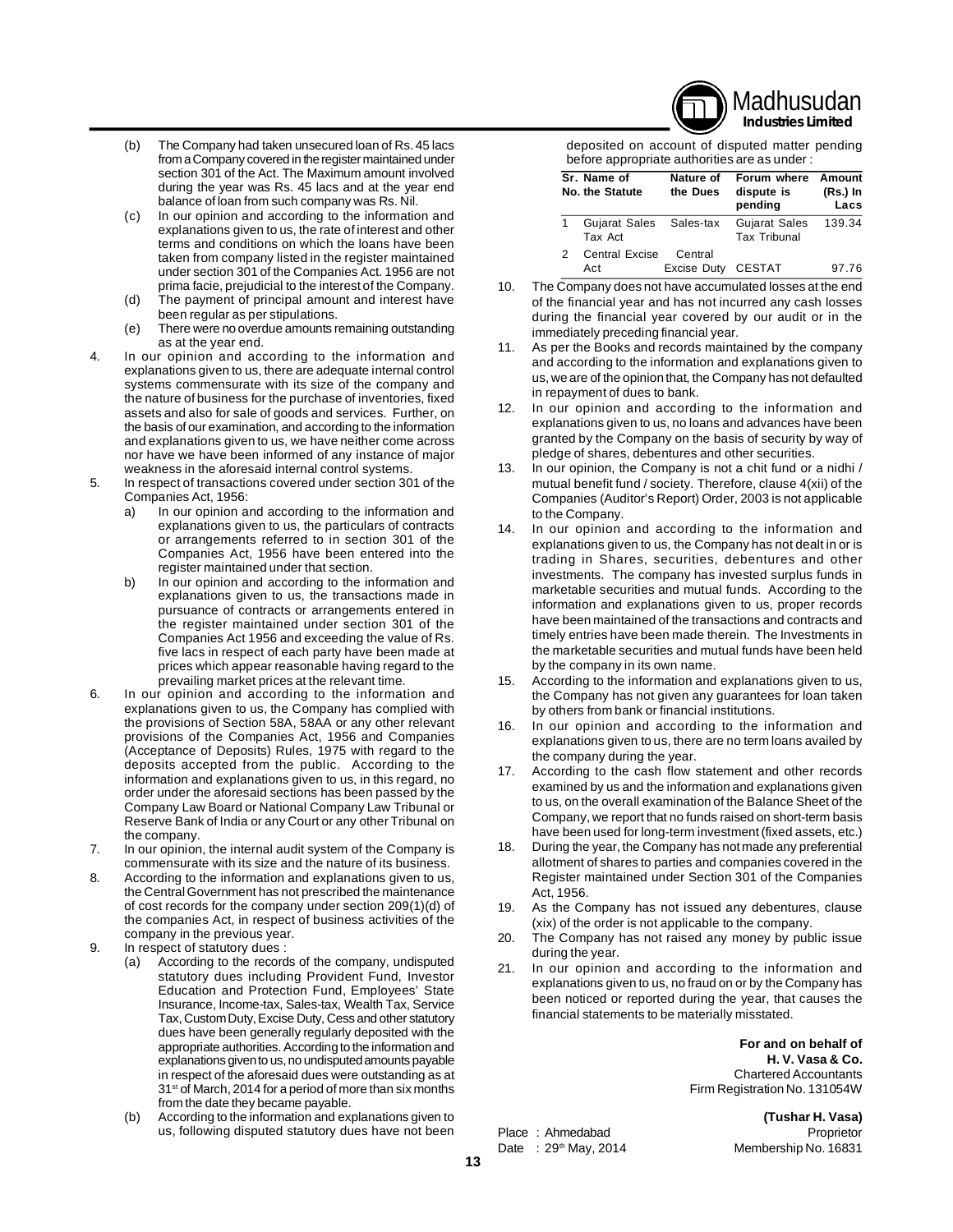Proprietor

Ahmedabad 29th May, 2014

Membership No. 16831

|    |              |                                         |                                           |  | Balance Sheet as at 31st March, 2014 |                                         |                                         |
|----|--------------|-----------------------------------------|-------------------------------------------|--|--------------------------------------|-----------------------------------------|-----------------------------------------|
|    |              | <b>Particulars</b>                      |                                           |  | <b>Note</b>                          | As at 31st<br><b>March, 2014</b><br>Rs. | As at 31st<br><b>March, 2013</b><br>Rs. |
| т. |              |                                         | <b>EQUITY AND LIABILITIES</b>             |  |                                      |                                         |                                         |
|    | 1            |                                         | Shareholders' funds                       |  |                                      |                                         |                                         |
|    |              | (a)                                     | Share Capital                             |  | 1                                    | 2,68,75,000                             | 2,68,75,000                             |
|    |              | (b)                                     | Reserves and Surplus                      |  | 2                                    | 10,93,61,113                            | 10,35,50,707                            |
|    | $\mathbf{2}$ |                                         | <b>Non-current liabilities</b>            |  |                                      |                                         |                                         |
|    |              | (a)                                     | Long-term borrowings                      |  |                                      |                                         |                                         |
|    |              | (b)                                     | Other Long Term Liabilities               |  | 3                                    | 18,30,800                               | 17,04,000                               |
|    |              | (c)                                     | Long Term Provisions                      |  | 4                                    | 53,02,982                               | 53,02,982                               |
|    | 3            |                                         | <b>Current liabilities</b>                |  |                                      |                                         |                                         |
|    |              | (a)                                     | Short-term borrowings                     |  | 5                                    |                                         | 51,26,047                               |
|    |              | (b)                                     | Other current liabilities                 |  | 6                                    | 32,49,296                               | 46,84,145                               |
|    |              | (c)                                     | Short-term provisions                     |  | $\overline{7}$                       | 4,10,542                                | 4,09,246                                |
|    |              |                                         | <b>TOTAL</b>                              |  |                                      | 14,70,29,733                            | 14,76,52,127                            |
|    |              |                                         |                                           |  |                                      |                                         |                                         |
| Ш  |              | <b>ASSETS</b>                           |                                           |  |                                      |                                         |                                         |
|    | 1            |                                         | <b>Non-current assets</b>                 |  |                                      |                                         |                                         |
|    |              | (a)                                     | <b>Fixed assets</b>                       |  |                                      |                                         |                                         |
|    |              |                                         | Tangible assets<br>(i)                    |  | 8                                    | 1,38,52,956                             | 1,51,34,562                             |
|    |              |                                         | Capital work-in-progress<br>(ii)          |  |                                      | 30,66,975                               |                                         |
|    |              | (b)                                     | Non-current investments                   |  | 9                                    | 1,93,12,882                             | 1,93,14,129                             |
|    |              | (c)                                     | Long-term loans and advances              |  | 10                                   | 3,32,27,228                             | 3,34,39,858                             |
|    | 2            |                                         | <b>Current assets</b>                     |  |                                      |                                         |                                         |
|    |              | (a)                                     | <b>Current Investments</b>                |  | 11                                   | 2,93,34,411                             | 3,58,75,841                             |
|    |              | (b)                                     | Inventories                               |  | 12                                   | 40,025                                  | 45,075                                  |
|    |              | (c)                                     | Trade receivables                         |  | 13                                   | 1,70,38,315                             | 1,70,15,911                             |
|    |              | (d)                                     | Cash and cash equivalents                 |  | 14                                   | 2,75,05,471                             | 1,33,18,360                             |
|    |              | (e)                                     | Short-term loans and advances             |  | 15                                   | 23,26,825                               | 1,23,98,309                             |
|    |              | (f)                                     | Other current assets                      |  | 16                                   | 13,24,645                               | 11,10,082                               |
|    |              |                                         | <b>TOTAL</b>                              |  |                                      | 14,70,29,733                            | 14,76,52,127                            |
|    |              |                                         | <b>Significant Accounting Policies</b>    |  |                                      |                                         |                                         |
|    |              |                                         | Notes to Accounts on Financial Statements |  | 23 to 35                             |                                         |                                         |
|    |              |                                         |                                           |  |                                      |                                         |                                         |
|    |              |                                         | As per our report of even date attached   |  |                                      |                                         |                                         |
|    |              | For and on behalf of<br>H.V. Vasa & Co. | <b>Chartered Accountants</b>              |  | Rajesh B. Shah                       | Director                                |                                         |
|    |              | <b>Tushar H. Vasa</b>                   | Firm Registration No. 131054W             |  | Sanwarmal D. Agarwal                 | Director                                |                                         |

**B. K. Patodia** Company Secretary

| Rajesh B. Shah              | Director |
|-----------------------------|----------|
| Sanwarmal D. Agarwal        | Director |
| P. C. Surana                | Director |
| Ahmedabad<br>29th May, 2014 |          |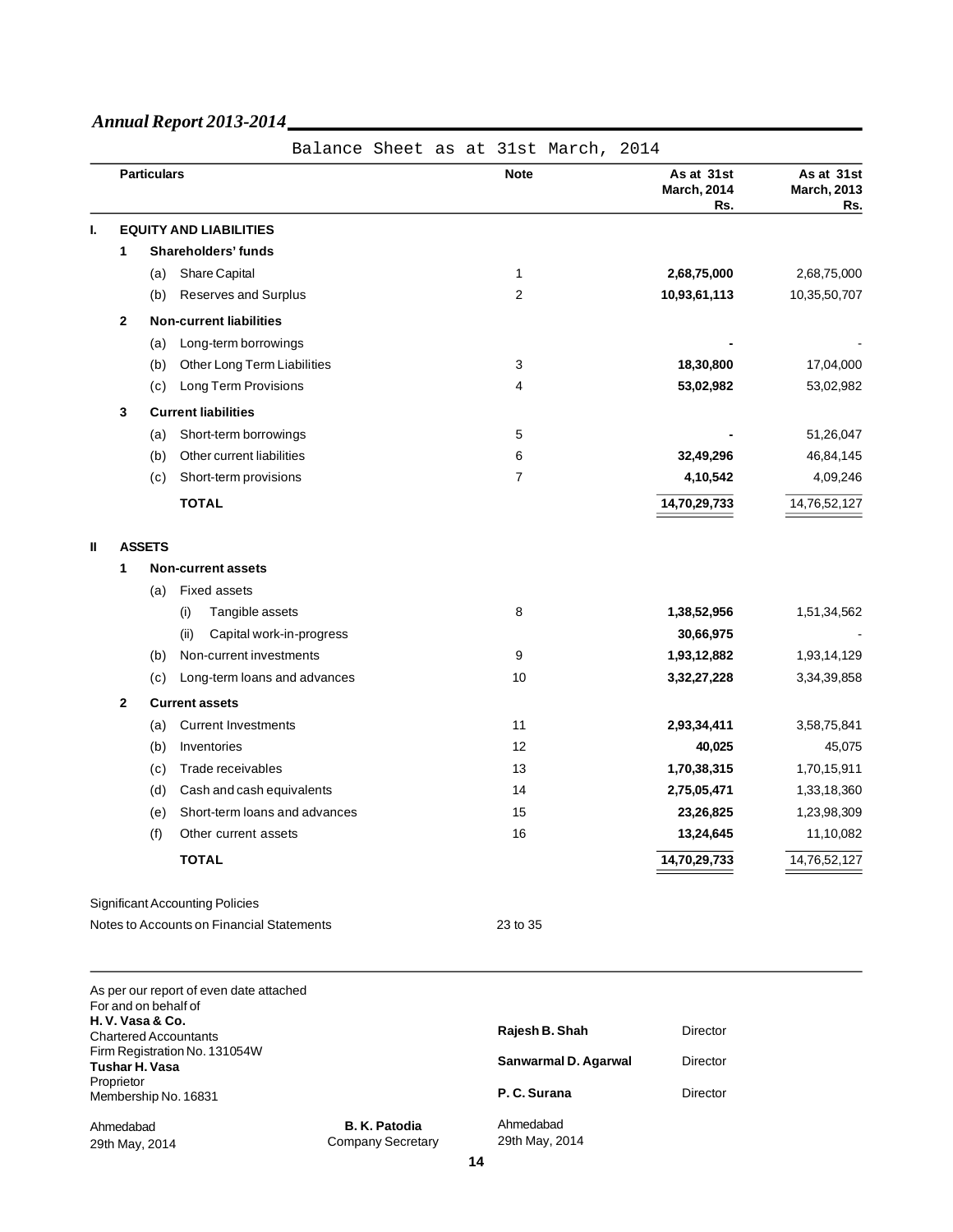

|      | Statement of Profit and Loss for the year ended 31st March, 2014                    |                      |                |                |
|------|-------------------------------------------------------------------------------------|----------------------|----------------|----------------|
|      | <b>Particulars</b>                                                                  | <b>Note</b>          | 2013-14<br>Rs. | 2012-13<br>Rs. |
| ı    | Revenue from operations                                                             | 17                   | 86,12,184      | 84,23,347      |
| Ш    | Other income                                                                        | 18                   | 52,84,026      | 65,11,943      |
| Ш    | Total Revenue (I + II)                                                              |                      | 1,38,96,210    | 1,49,35,290    |
| IV   | Expenses:                                                                           |                      |                |                |
|      | Purchases of stock-in-trade                                                         |                      |                |                |
|      | Changes in inventories of finished goods,<br>work-in-progress and stock-in-trade    | 19                   |                | 7,595          |
|      | Employee benefits expenses                                                          | 20                   | 28,45,302      | 32,82,611      |
|      | Finance costs                                                                       | 21                   | 26,049         | 6,57,434       |
|      | Depreciation and amortisation expenses                                              |                      | 12,89,206      | 15,32,868      |
|      | Other expenses                                                                      | 22                   | 23,25,647      | 22,95,102      |
|      | <b>Total expenses</b>                                                               |                      | 64,86,204      | 77,75,610      |
| V    | Profit / (Loss) before tax                                                          |                      | 74,10,006      | 71,59,680      |
|      | <b>Less: Exceptional Items</b>                                                      |                      | 15,99,600      |                |
|      | Profit / (Loss) before tax after Exceptional Item                                   |                      | 58,10,406      | 71,59,680      |
| VI   | Tax expense:                                                                        |                      |                |                |
|      | Current tax expense for current year<br>(a)                                         |                      |                |                |
|      | (Less): MAT credit (where applicable)<br>(b)                                        |                      |                |                |
|      | Deferred tax<br>(c)                                                                 |                      |                |                |
| VII  | Profit / (Loss) for the year                                                        |                      | 58,10,406      | 71,59,680      |
| VIII | Earning per Equity Share of Rs. 5/- each                                            |                      |                |                |
|      | Basic and Diluted (Before Exceptional Item)                                         |                      | 1.38           | 1.33           |
|      | Basic and Diluted (After Exceptional Item)                                          |                      | 1.08           | 1.33           |
|      | Weighted average number of shares outstanding                                       |                      | 53,75,000      | 53,75,000      |
|      | <b>Significant Accounting Policies</b><br>Notes to Accounts on Financial Statements | 23 to 35             |                |                |
|      | As per our report of even date attached<br>For and on behalf of<br>H.V. Vasa & Co.  |                      |                |                |
|      | <b>Chartered Accountants</b>                                                        | Rajesh B. Shah       | Director       |                |
|      | Firm Registration No. 131054W<br><b>Tushar H. Vasa</b>                              | Sanwarmal D. Agarwal | Director       |                |
|      | Proprietor<br>Membership No. 16831                                                  | P. C. Surana         | Director       |                |
|      | <b>B. K. Patodia</b><br>Ahmedabad                                                   | Ahmedabad            |                |                |

Ahmedabad 29th May, 2014

**B. K. Patodia** Company Secretary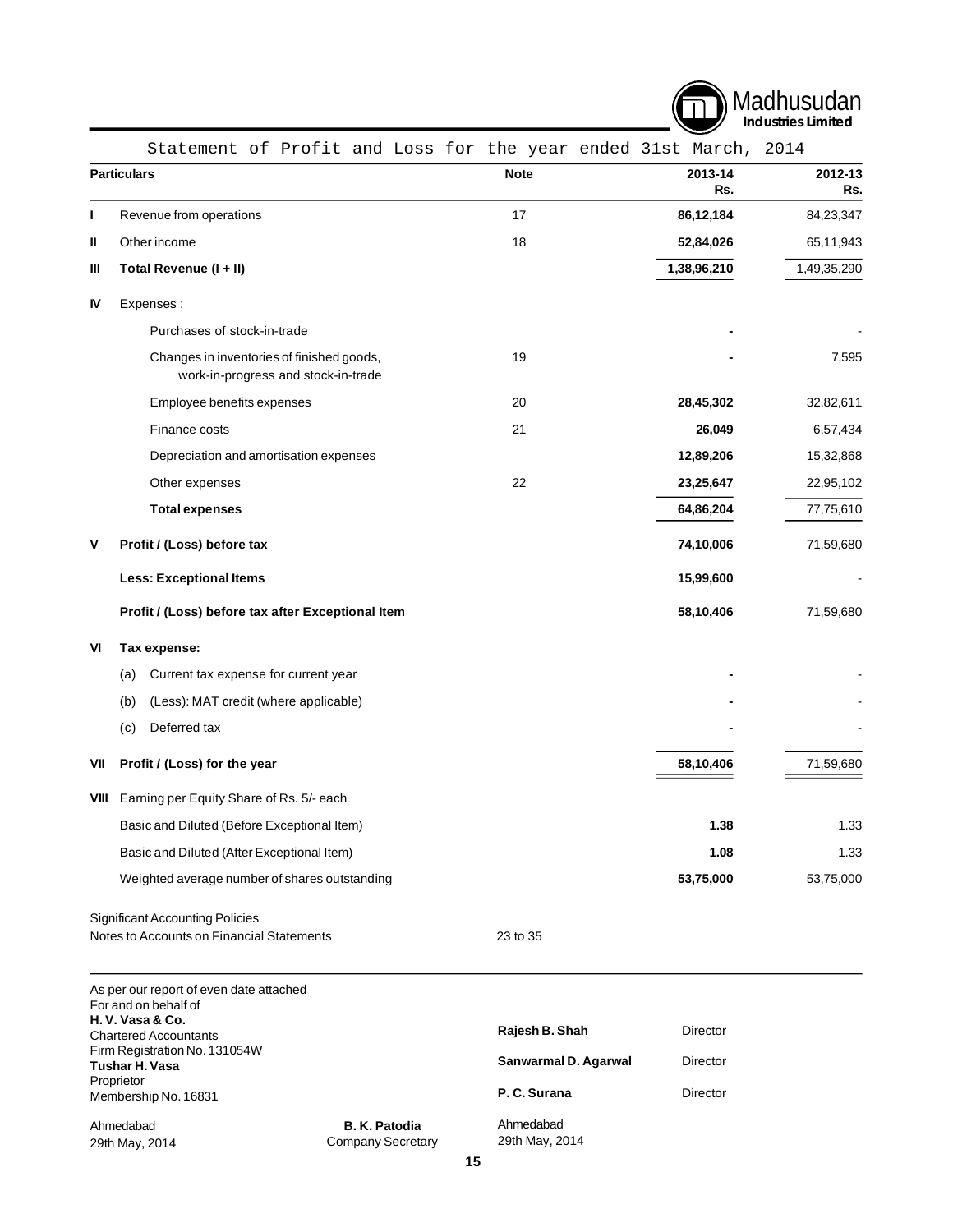|    |                                                                       |                              | Year ended March 31, 2014  |                               | Year ended March 31, 2013 |  |
|----|-----------------------------------------------------------------------|------------------------------|----------------------------|-------------------------------|---------------------------|--|
|    |                                                                       | Rs.                          | Rs.                        | Rs.                           | Rs.                       |  |
| А. | Cash flow from operating activities                                   |                              |                            |                               |                           |  |
|    | Net profit before tax after Extra-ordinary items                      |                              | 58,10,406                  |                               | 71,59,680                 |  |
|    | Adjusted for                                                          |                              |                            |                               |                           |  |
|    | Depreciation                                                          | 12,89,206                    |                            | 15,32,868                     |                           |  |
|    | Interest Charged                                                      | 26,049                       |                            | 6,57,434                      |                           |  |
|    | <b>Interest Received</b>                                              | (27, 55, 915)                |                            | (23,05,537)                   |                           |  |
|    | <b>Dividend Received</b><br>$\overline{a}$                            | (10, 21, 514)                |                            | (18,08,602)                   |                           |  |
|    | Profit on Sale of Investments<br>Loss on Sale of Subsidiary Company   | (5, 34, 150)                 |                            | (11, 83, 124)                 |                           |  |
|    | (Profit) / Loss on Sale of Fixed Assets (Net)                         | (15,99,600)                  |                            | (70, 521)                     |                           |  |
|    |                                                                       |                              |                            |                               |                           |  |
|    |                                                                       |                              | (45, 95, 924)<br>12,14,482 |                               | (31, 77, 482)             |  |
|    | Operating profit before working capital changes                       |                              |                            |                               | 39,82,198                 |  |
|    | Adjusted for changes in working capital                               |                              |                            |                               |                           |  |
|    | Inventories<br>÷,<br>Trade and other receivable                       | 5,050<br>(22, 404)           |                            | 26,942<br>1,06,952            |                           |  |
|    | Short-term loans and advances                                         | 1,00,71,484                  |                            | 79,870                        |                           |  |
|    | <b>Other Current Assets</b>                                           | (2, 14, 563)                 |                            | (3,31,999)                    |                           |  |
|    | Long-term loans and advances<br>÷                                     | (34, 88, 927)                |                            | (5,73,589)                    |                           |  |
|    | Long Term Provision<br>ä,<br><b>Short Term Provision</b>              | 1,296                        |                            |                               |                           |  |
|    | <b>Other Current Liabilities</b>                                      | (14, 34, 849)                |                            | (7, 36, 769)<br>(23, 29, 522) |                           |  |
|    | Other Long Term Liabilities                                           | 1,26,800                     |                            |                               |                           |  |
|    |                                                                       |                              | 50,43,887                  |                               | (37, 58, 115)             |  |
|    | Cash generated from operations                                        |                              | 62,58,369                  |                               | 2,24,083                  |  |
|    | Direct taxes paid                                                     |                              | 37,01,557                  |                               | 3,08,515                  |  |
|    | Net Cash From Operating Activities<br>Total (A)                       |                              | 99,59,926                  |                               | 5,32,598                  |  |
| В. | Cash flow from Investing activities                                   |                              |                            |                               |                           |  |
|    | Purchase of fixed assets                                              | (30, 74, 575)                |                            |                               |                           |  |
|    | Proceeds from sale of fixed assets                                    |                              |                            | 75,000                        |                           |  |
|    | <b>Purchase of Current Investments</b><br>Sale of Current Investments | (3,57,93,198)<br>4,44,69,625 |                            | (1,75,54,493)<br>2,62,86,509  |                           |  |
|    | Interest received                                                     | 27,55,915                    |                            | 23,05,537                     |                           |  |
|    | Dividend received                                                     | 10,21,514                    |                            | 18,08,602                     |                           |  |
|    | Total (B)<br>Net Cash Used in Investing Activities                    |                              | 93,79,281                  |                               | 1,29,21,155               |  |
| C. | Cash flow from financing activities                                   |                              |                            |                               |                           |  |
|    | Proceeds from borrowings / Repayment of Loan                          | (51, 26, 047)                |                            | (63, 64, 860)                 |                           |  |
|    | Interest paid                                                         | (26, 049)                    |                            | (6, 57, 434)                  |                           |  |
|    | Net Cash Used in Financing Activities<br>Total (C)                    |                              | (51, 52, 096)              |                               | (70, 22, 294)             |  |
|    |                                                                       |                              |                            |                               |                           |  |
|    | Net Changes in Cash & Cash Equivalents (A+B+C)                        |                              | 1,41,87,111                |                               | 64,31,459                 |  |
|    | Cash & Cash Equivalents - Opening Balance                             |                              | 1,33,18,360                |                               | 68,86,901                 |  |
|    | Cash & Cash Equivalents - Closing Balance                             |                              | 2,75,05,471                |                               | 1,33,18,360               |  |
|    |                                                                       |                              |                            |                               |                           |  |

# Cash Flow Statement for the year ended 31st March, 2014

| As per our report of even date attached<br>For and on behalf of |                   |                      |          |
|-----------------------------------------------------------------|-------------------|----------------------|----------|
| H.V.Vasa & Co.                                                  |                   | Rajesh B. Shah       | Director |
| <b>Chartered Accountants</b>                                    |                   |                      |          |
| Firm Registration No. 131054W                                   |                   | Sanwarmal D. Agarwal | Director |
| Tushar H. Vasa                                                  |                   |                      |          |
| Proprietor                                                      |                   | P. C. Surana         | Director |
| Membership No. 16831                                            |                   |                      |          |
| Ahmedabad                                                       | B. K. Patodia     | Ahmedabad            |          |
| 29th May, 2014                                                  | Company Secretary | 29th May, 2014       |          |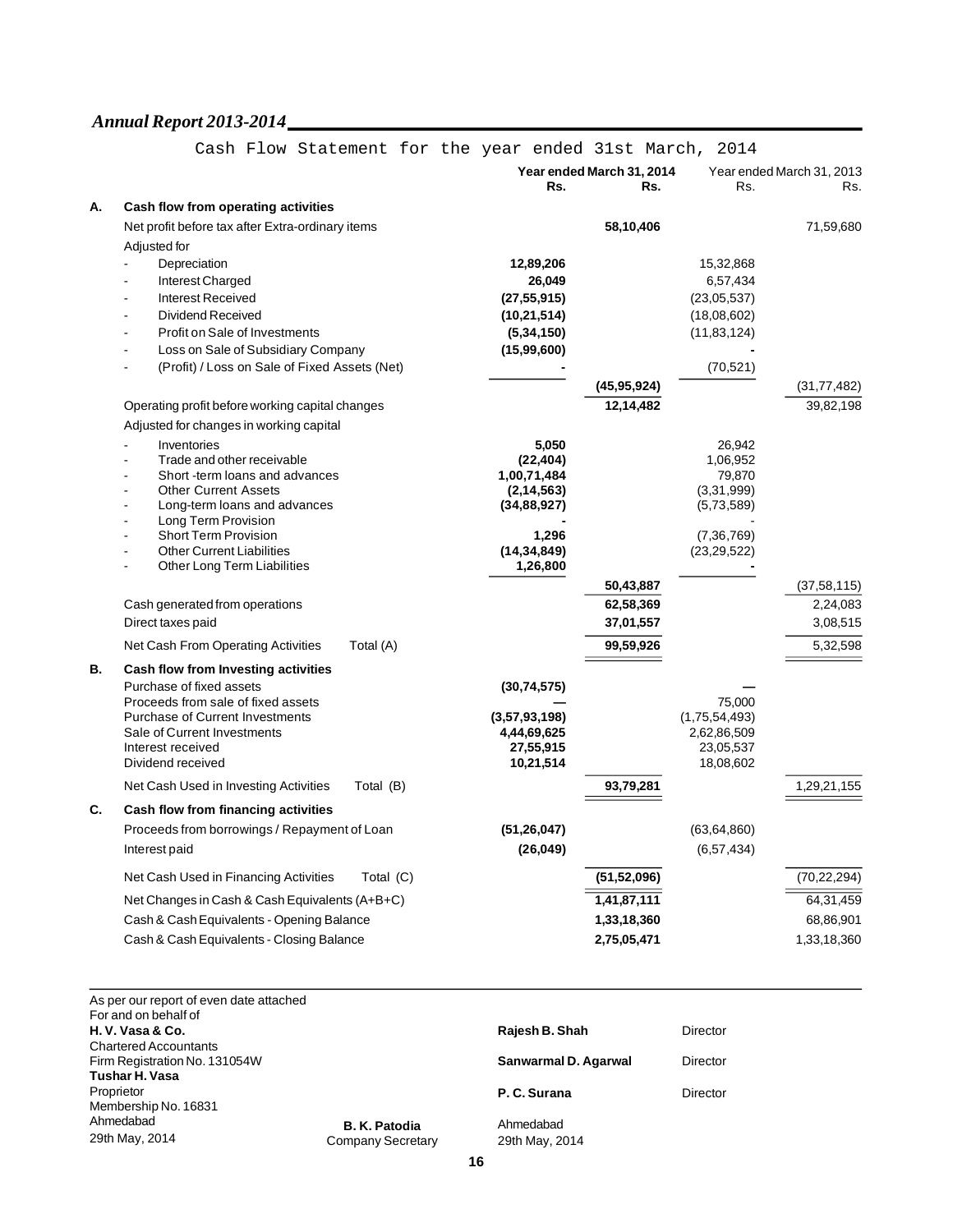

|  |                                                                                  | As at 31st<br><b>March, 2014</b><br>Rs. | As at 31st<br><b>March, 2013</b><br>Rs. |
|--|----------------------------------------------------------------------------------|-----------------------------------------|-----------------------------------------|
|  | <b>Share Capital</b>                                                             |                                         |                                         |
|  | Authorised, Issued, Subscribed & Paid up Share Capital<br>A<br><b>Authorised</b> |                                         |                                         |
|  | 2,60,00,000 (2,60,00,000) Equity Shares of Rs. 5/- each                          | 13,00,00,000                            | 13,00,00,000                            |
|  | <b>Issued, Subscribed and Paid Up</b>                                            |                                         |                                         |
|  | 53,75,000 (53,75,000) Equity Shares of Rs. 5/- each fully paid                   | 2,68,75,000                             | 2,68,75,000                             |
|  | Total                                                                            | 2,68,75,000                             | 2,68,75,000                             |
|  |                                                                                  |                                         |                                         |

Notes 1 to 35 annexed to and forming part of the Accounts as at 31st March, 2014

B The company has only one class of equity shares havings a par value of Rs. 5/- per share. Each shareholder is eligible for one vote per share. The dividend proposed by the Board of Directors is subject to the approval of shareholders, except in case of interim dividend. In the event of liquidation, the equity shareholders are eligible to receive the remaining assets of the Company, after distribution of all preferential amounts, in proportion of their shareholding.

C The company has neither issued any shares nor bought back during the year.

D The company has not issued any Bonus shares for the period of five years immediately precceding 31-3-2014.

E Details of shares, more than 5% of the aggregate shares held by shareholders in the Company

| Name of the Shareholder |                                   | As at 31st March, 2014 |              | As at 31st March, 2013 |              |
|-------------------------|-----------------------------------|------------------------|--------------|------------------------|--------------|
|                         |                                   | <b>No. of Shares</b>   | % of Holding | No. of Shares          | % of Holding |
|                         | Vikram Investment Company Limited | 9,36,640               | 17.43        | 9.36.640               | 17.43        |
|                         | Madhusudan Holdings Ltd.          | 4,40,600               | 8.20         | 4,40,600               | 8.20         |
|                         | Smt. Smiti Somany                 | 6,13,120               | 11.41        | 6,13,120               | 11.41        |
|                         | Shri Vikram Somany                | 4,58,264               | 8.53         | 4.58.264               | 8.53         |

|                                                           | As at 31st<br><b>March, 2014</b><br>Rs. | As at 31st<br><b>March, 2013</b><br>Rs. |
|-----------------------------------------------------------|-----------------------------------------|-----------------------------------------|
| <b>Reserves and Surplus</b>                               |                                         |                                         |
| <b>Capital Reserve</b><br>a.                              |                                         |                                         |
| As per last Balance Sheet                                 |                                         | 14,63,400                               |
| Less: Transfer to General Reserve                         |                                         | 14,63,400                               |
|                                                           |                                         |                                         |
| <b>General Reserve</b><br>b.<br>As per last Balance Sheet | 17,85,58,211                            | 17,70,94,811                            |
| Add: Transfer from Capital Reserve                        |                                         | 14,63,400                               |
|                                                           | 17,85,58,211                            | 17,85,58,211                            |
| <b>Profit and Loss Account</b><br>C <sub>1</sub>          |                                         |                                         |
| As per last Balance Sheet                                 | $-7,50,07,504$                          | $-8,21,67,184$                          |
| Add: Profit for the Year                                  | 58,10,406                               | 71,59,680                               |
|                                                           | $-6,91,97,098$                          | $-7,50,07,504$                          |
| <b>Total</b>                                              | 10,93,61,113                            | 10,35,50,707                            |
| <b>Other Long Term Liabilities</b>                        |                                         |                                         |
| Deposits from Dealers, Agents, Tenants etc                | 18,30,800                               | 17,04,000                               |
| <b>Total</b>                                              | 18,30,800                               | 17,04,000                               |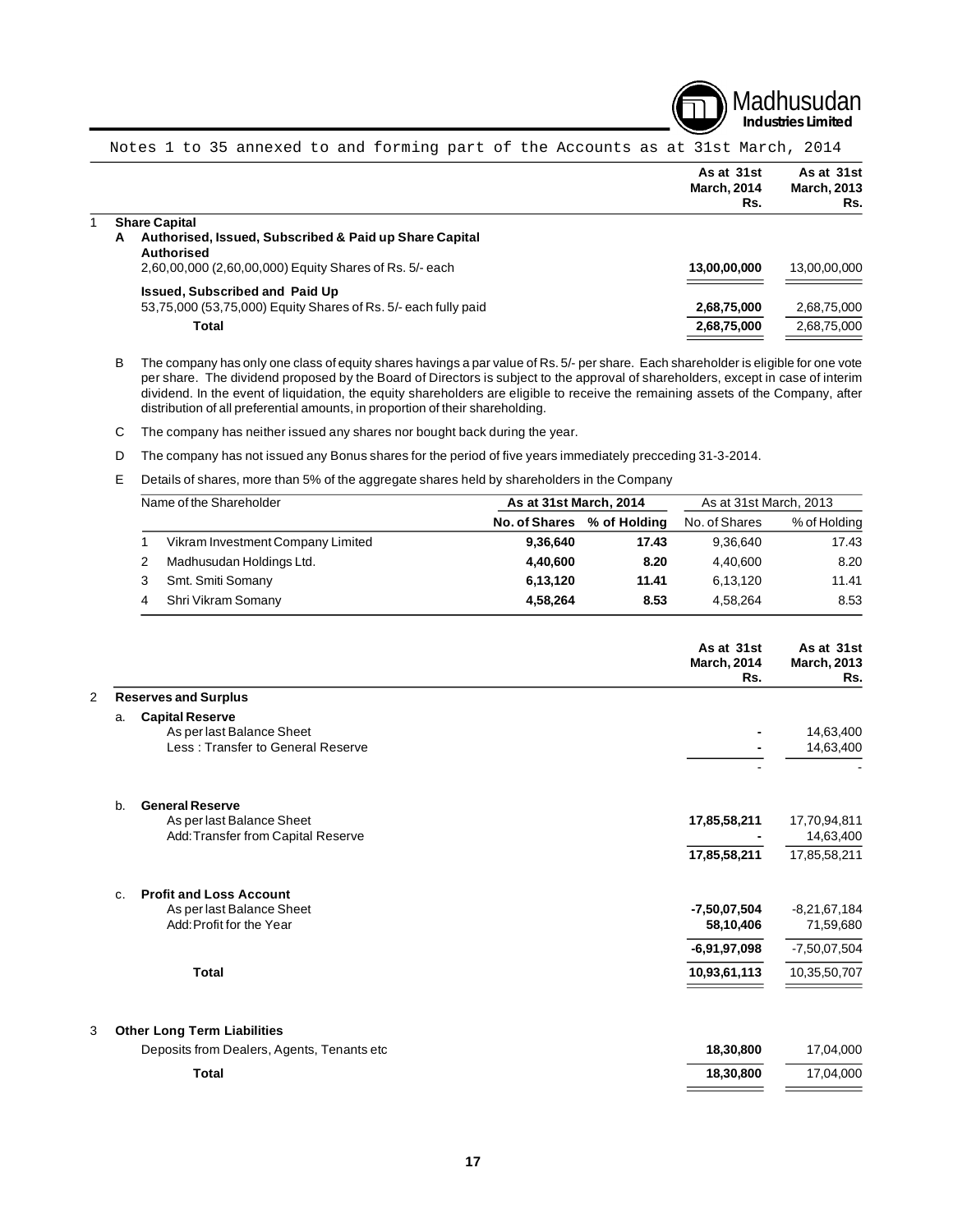|   |                                                                                                                                                                                                                                 | As at 31st<br><b>March, 2014</b><br>Rs. | As at 31st<br><b>March, 2013</b><br>Rs. |
|---|---------------------------------------------------------------------------------------------------------------------------------------------------------------------------------------------------------------------------------|-----------------------------------------|-----------------------------------------|
| 4 | <b>Long Term Provisions</b>                                                                                                                                                                                                     |                                         |                                         |
|   | <b>Provision for Taxation</b>                                                                                                                                                                                                   | 53,02,982                               | 53,02,982                               |
|   | <b>Total</b>                                                                                                                                                                                                                    | 53,02,982                               | 53,02,982                               |
|   |                                                                                                                                                                                                                                 |                                         |                                         |
| 5 | <b>Short Term Borrowings</b>                                                                                                                                                                                                    |                                         |                                         |
|   | <b>Secured</b>                                                                                                                                                                                                                  |                                         |                                         |
|   | Working Capital Loans from Bank<br>Cash Credit / WCDL                                                                                                                                                                           |                                         | 6,26,010                                |
|   |                                                                                                                                                                                                                                 |                                         |                                         |
|   | <b>Unsecured</b>                                                                                                                                                                                                                |                                         |                                         |
|   | Inter Corporate Loan from Subsidiary Company                                                                                                                                                                                    |                                         | 45,00,037                               |
|   | <b>Total</b>                                                                                                                                                                                                                    |                                         | 51,26,047                               |
|   | Working Capital loans were secured by hypothication of Stocks, Book Debts, all movable assets<br>and by mortgate of fixed assets of the company situated at Village Rakhial, Dehgam, Gujarat and<br>guarantee of two directors. |                                         |                                         |
| 6 | <b>Other Current Liabilities</b><br>Interest accrued but not due on Borrowings                                                                                                                                                  | 11,792                                  | 1,31,776                                |
|   | Matured Unclaimed Fixed Deposits<br><b>Unpaid Preference Shares</b>                                                                                                                                                             | 29,000                                  | 1,80,000<br>29,000                      |
|   | Deposits from Dealers, Agents etc                                                                                                                                                                                               | 1,01,500                                | 1,00,500                                |
|   | <b>Statutory Dues</b>                                                                                                                                                                                                           | 50,902                                  | 16,674                                  |
|   | Advance against Sales                                                                                                                                                                                                           | 3,04,685                                | 2,99,332                                |
|   | Other Payables                                                                                                                                                                                                                  | 27,51,417                               | 39,26,863                               |
|   | <b>Total</b>                                                                                                                                                                                                                    | 32,49,296                               | 46,84,145                               |
|   |                                                                                                                                                                                                                                 |                                         |                                         |
| 7 | <b>Short Term Provisions</b><br>Provision for Employees' benefits                                                                                                                                                               | 1,96,575                                | 1,95,279                                |
|   | <b>Other Provisions</b>                                                                                                                                                                                                         | 2,13,967                                | 2,13,967                                |
|   | <b>Total</b>                                                                                                                                                                                                                    | 4,10,542                                | 4,09,246                                |
|   |                                                                                                                                                                                                                                 |                                         |                                         |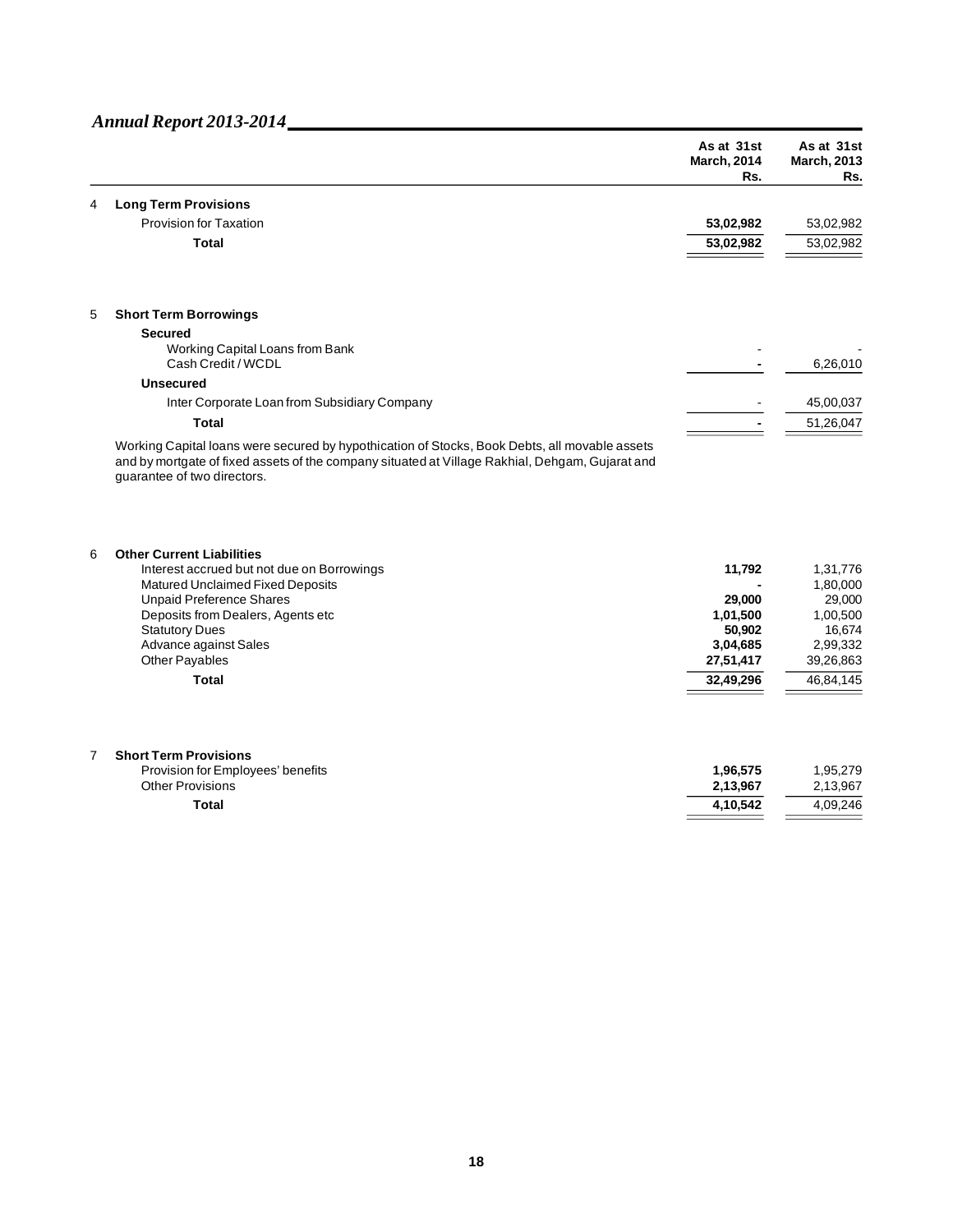| ċ |
|---|
| é |
|   |
|   |
|   |
|   |
|   |
|   |
|   |

|                                            |                            | <b>Gross Block</b> |                                     |                             |                            | Depreciation                   |                      |                                  |                             | Net Block                   |
|--------------------------------------------|----------------------------|--------------------|-------------------------------------|-----------------------------|----------------------------|--------------------------------|----------------------|----------------------------------|-----------------------------|-----------------------------|
| Particulars                                | As at<br>1/4/2013<br>(Rs.) | Additions<br>(Rs.) | Adjustments<br>Deductions/<br>(Rs.) | 31/3/2014<br>(Rs.)<br>As at | 1/4/2013<br>As at<br>(Rs.) | Additions Deductions/<br>(Rs.) | Adjustments<br>(Rs.) | 31/3/2014<br>Upto<br>(Rs.)       | 31/3/2014<br>As at<br>(Rs.) | 31/3/2013<br>As at<br>(Rs.) |
| TANGIBLE ASSETS                            |                            |                    |                                     |                             |                            |                                |                      |                                  |                             |                             |
| Freehold Land                              | 8,44,888                   | ı                  | ı                                   | 8,44,888                    |                            |                                |                      | $\blacksquare$                   | 8,44,888                    | 8,44,888                    |
| Buildings                                  | 2,27,62,507                |                    |                                     | 2,27,62,507                 | 1,22,28,727                | 8,94,181                       |                      | 1,31,22,908                      | 96,39,599                   | 1,05,33,780                 |
| Plant & Machinery                          | 44,55,774                  | 7,600              | 53,280                              | 44,10,094                   | 14,05,244                  | 2,58,750                       | 53,280               | 16, 10, 714                      | 27,99,380                   | 30,50,530                   |
| Electric Installation                      | 1, 13, 188                 |                    |                                     | 1, 13, 188                  | 1,08,141                   |                                |                      | 1,08,141                         | 5,047                       | 5,047                       |
| Laboratory Equipments                      | 5,38,827                   |                    |                                     | 5,38,827                    | 5,27,198                   | 3,235                          |                      | 5,30,433                         | 8,394                       | 11,629                      |
| Weighing Machinery                         | 3,87,654                   |                    |                                     | 3,87,654                    | 2,95,607                   | 12,804                         |                      | 3,08,411                         | 79,243                      | 92,047                      |
| Furniture, Fixtures & Equipments 44,54,073 |                            |                    |                                     | 44,54,073                   | 40,45,556                  | 67,896                         |                      | 41, 13, 452                      | 3,40,621                    | 4,08,517                    |
| Vehicles                                   | 7,93,161                   |                    | $\blacksquare$                      | 7,93,161                    | 6,05,037                   | 52,340                         |                      | 6,57,377                         | 1,35,784                    | 1,88,124                    |
| Total                                      | 3,43,50,072                | 7,600              | 53,280                              | 3,43,04,392                 | 1,92,15,510                | 12,89,206                      | 53,280               | 2,04,51,436                      | 1,38,52,956                 | 1,51,34,562                 |
| Previous Year                              | 3,47,50,372                | 6,604              | 4,06,904                            | 3,43,50,072                 | 1,80,85,067                | 15,32,868                      |                      | 4,02,425 1,92,15,510 1,51,34,562 |                             |                             |
| Capital Work In Progress                   |                            |                    |                                     |                             |                            |                                |                      |                                  | 30,66,975                   |                             |

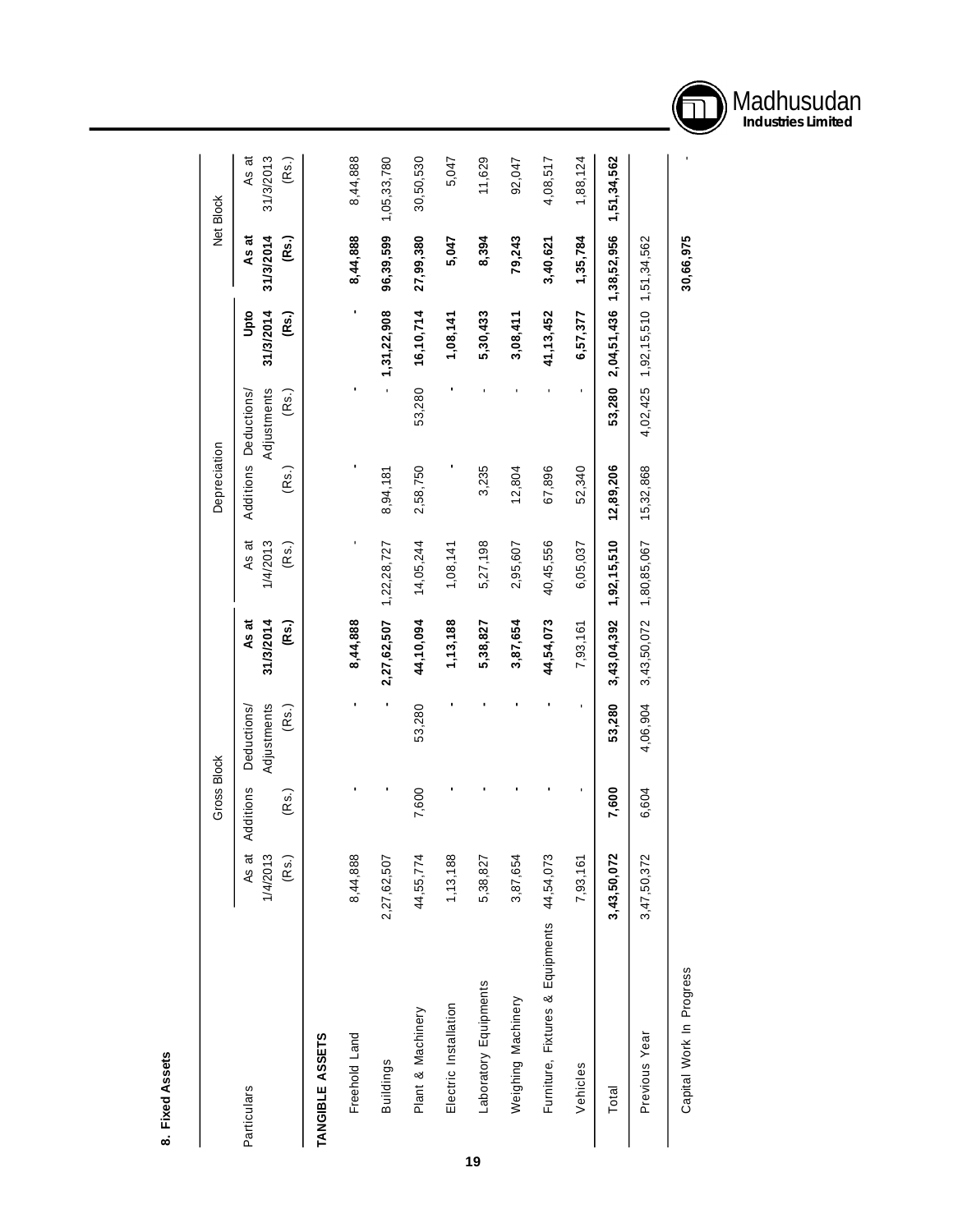|                                                                                            | As at 31st<br><b>March, 2014</b><br>Rs. | As at 31st<br><b>March, 2013</b><br>Rs. |
|--------------------------------------------------------------------------------------------|-----------------------------------------|-----------------------------------------|
| Non Current Investments (Long Term Investments)                                            |                                         |                                         |
| <b>Investment in Subsidiary Company</b>                                                    |                                         |                                         |
| 0 (12,90,000) Fully paid Equity shares of                                                  |                                         |                                         |
| Madhusudan Fiscal Ltd of Rs. 10/- each (Unquoted)                                          |                                         | 1,29,00,000                             |
| <b>Investments in Government Securities - Unquoted</b>                                     |                                         |                                         |
| (Deposited with Government Departments)                                                    |                                         |                                         |
| <b>National Savings Certificates</b>                                                       | 37,000                                  | 37,000                                  |
| <b>Non-Trade Other Investments (Quoted)</b>                                                |                                         |                                         |
| In fully paid Equity Shares of Rs. 10/- each                                               |                                         |                                         |
| 37<br>(37) Aditya Birla Nuvo Ltd                                                           | 3,172                                   | 3,172                                   |
| 1,000<br>(1,000)<br>Clutch Auto Ltd                                                        | 69,013                                  | 69,013                                  |
| 300<br>(300)<br>Dynamatic Forgings India Ltd                                               | 5,736                                   | 5,736                                   |
| 100<br>(100)<br>Eicher Motors Ltd                                                          | 4,465                                   | 4,465                                   |
| <b>Essar Steels Ltd</b><br>322<br>(322)                                                    | 28,207                                  | 28,207                                  |
| 69<br>(69)<br>Eurotex Ltd                                                                  | 4,140                                   | 4,140                                   |
| 10<br>(10)<br>Euro Ceramics Ltd                                                            | 639                                     | 639                                     |
| 200<br>(200)<br>Gujarat Refactories Ltd                                                    | 3,370                                   | 3,370                                   |
| 50<br>(50)<br>Hanuman Tea Co Ltd                                                           | 2,224                                   | 2,224                                   |
| I G Petro Ltd<br>1,300<br>(1,300)                                                          | 1,13,874                                | 1,13,874                                |
| 200<br>Lan Esseda Software Systems Ltd<br>(200)                                            | 27,104                                  | 27,104                                  |
| 10<br>(10)<br>Nitco Ltd                                                                    | 953                                     | 953                                     |
| 300<br>Orkey Silk Mills Ltd<br>(300)                                                       | 11,841                                  | 11,841                                  |
| 100<br>(100)<br>Orient Bell Ltd                                                            | 5,210                                   | 5,210                                   |
| 670<br>(670)<br>Premier Ind. (India) Ltd                                                   | 29,762                                  | 29,762                                  |
| 1,072<br>(1,072)<br>Reliance Industries Ltd                                                | 5,98,979                                | 5,98,979                                |
| 1,700<br>(1,700)<br><b>SREI Infrastructure Finance Ltd</b><br>Ultra Tech Cement Ltd        | 1,01,213                                | 1,01,213                                |
| 36<br>(36)                                                                                 | 11,365                                  | 11,365                                  |
| 1,000<br>(1,000)<br>Unicorn Organics Ltd<br>200<br>(200)<br>Western India Sugar & Chem Ltd | 35,509<br>8,000                         | 35,509<br>8,000                         |
| 200<br>XLO Machine Ltd<br>(200)                                                            | 4,180                                   | 4,180                                   |
| <b>Tata Communications Ltd</b><br>145                                                      | 20,807                                  |                                         |
| 400<br><b>Melstar Information Tech Ltd</b><br>$\blacksquare$                               | 1,140                                   |                                         |
| 1112<br>Entegra Ltd<br>$\frac{1}{2}$                                                       | 3,948                                   |                                         |
| 150<br><b>MW Unitex Ltd</b>                                                                | 1,230                                   |                                         |
|                                                                                            | 10,96,081                               | 10,68,956                               |
| In fully paid Equity Shares of Rs. 5/- each                                                |                                         |                                         |
| 17065<br>- Cera Sanitaryware Ltd                                                           | 1,30,57,520                             |                                         |
| 300<br>Shree Rama Multi-Tech Ltd                                                           | 2,670                                   |                                         |
|                                                                                            | 1,30,60,190                             |                                         |
| In fully paid Equity Shares of Rs. 2/- each                                                |                                         |                                         |
| (180) Larsen & Toubro Ltd<br>180                                                           | 2,273                                   | 2,273                                   |
| 415<br>(415) HSIL Ltd.                                                                     | 13,315                                  | 13,315                                  |
| 10<br>Kajaria Ceramics Ltd<br>(10)                                                         | 339                                     | 339                                     |
| 500<br>Somany Ceramics Ltd<br>(500)                                                        | 2,624                                   | 2,624                                   |
| West Coast Paper Mills Ltd<br>1,000<br>(1,000)<br>2500<br>Dairy Den Ltd                    | 1,03,949                                | 1,03,949                                |
|                                                                                            | 1,22,500                                | 1,22,500                                |
| In fully paid Equity Shares of Re. 1/- each<br>2,000 (2,000) Electro Steel & Casting Ltd   | 1,25,902                                |                                         |
| 86<br>Zee Entertainment Enterprises Ltd<br>$\blacksquare$                                  | 20,820                                  | 1,25,902                                |
| 20<br>Siticable Network Ltd                                                                | 326                                     |                                         |
| 18<br>Zee News Ltd                                                                         | 198                                     |                                         |
| Dish TV India Ltd<br>23                                                                    | 1,133                                   |                                         |
| 11<br>Zee Learn Ltd                                                                        | 203                                     |                                         |
|                                                                                            | 1,48,582                                | 1,25,902                                |
| In fully paid Preference Shares of Re. 1/- each                                            |                                         |                                         |
| 1806<br>- Zee Entertainment Enterprises Ltd                                                |                                         |                                         |
| <b>Indian Depository Receipt</b>                                                           |                                         |                                         |
| 2,500 (2,500) Standard Chartered PLC                                                       | 3,02,564                                | 3,02,564                                |
|                                                                                            |                                         |                                         |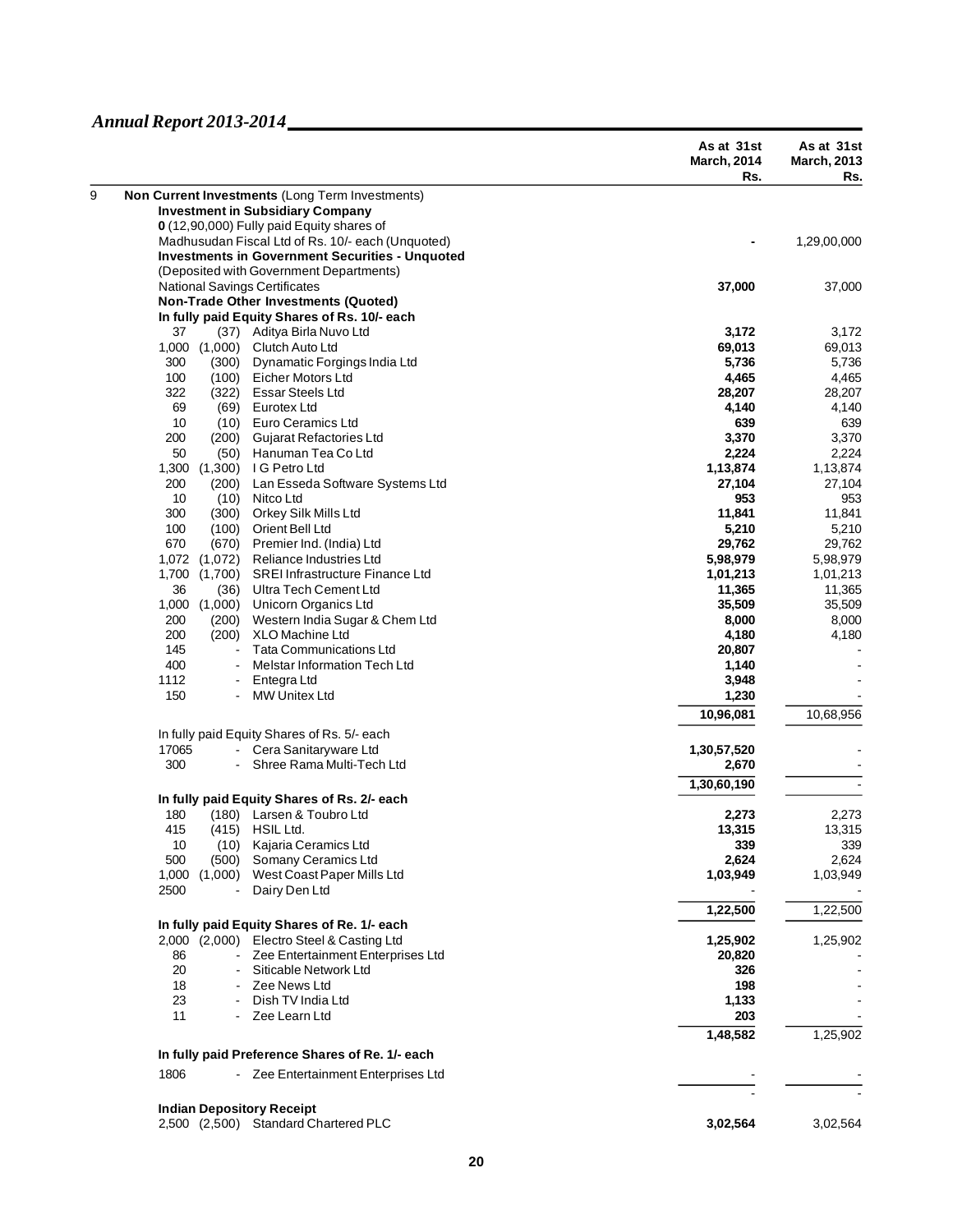|    |                                                                                                                                                 |                                         | Madhusudan<br><b>Industries Limited</b> |
|----|-------------------------------------------------------------------------------------------------------------------------------------------------|-----------------------------------------|-----------------------------------------|
|    |                                                                                                                                                 | As at 31st<br><b>March, 2014</b><br>Rs. | As at 31st<br><b>March, 2013</b><br>Rs. |
|    | In Units of Mutual Funds of Rs. 10/- each                                                                                                       |                                         |                                         |
|    | 700<br>(700)<br>UTI Equity Fund                                                                                                                 | 8,826                                   | 8,826                                   |
|    | 1,200 (1,200) UTI Master Plus Fund                                                                                                              | 23,353                                  | 23,353                                  |
|    | 1,427 (1,427) UTI Master Share Fund                                                                                                             | 30,233                                  | 30,233                                  |
|    |                                                                                                                                                 | 62,412                                  | 62,412                                  |
|    | In Fully paid Non - Convertible Debentures<br>40<br>(40) Western India Sugar & Chem Ltd of Rs. 50/- each                                        | 2,000                                   | 2,000                                   |
|    | 51094 (70491)<br>Milestone Bullion Scheme                                                                                                       | 5,10,940                                | 7,04,910                                |
|    |                                                                                                                                                 | 5,12,940                                | 7,06,910                                |
|    | In Bonds                                                                                                                                        |                                         |                                         |
|    | 10.90% Tata Motors Finance - 2020<br>2<br>(2)                                                                                                   | 20,59,796                               | 20,70,096                               |
|    | 4<br>(4) 11.69% Tata Teleservices - 2025                                                                                                        | 20,79,325                               | 20,86,297                               |
|    |                                                                                                                                                 | 41,39,121                               | 41,56,393                               |
|    |                                                                                                                                                 | 1,94,81,390                             | 1,94,82,637                             |
|    | Less: Provision in Dimunition in value of Investments                                                                                           | 1,68,508                                | 1,68,508                                |
|    | <b>Total</b>                                                                                                                                    | 1,93,12,882                             | 1,93,14,129                             |
|    |                                                                                                                                                 | 1,46,23,821                             |                                         |
|    | Aggregate amount of quoted investments<br>Market Value of quoted investments                                                                    | 1,79,97,409                             | 15,13,826<br>21,93,961                  |
|    | Aggregate amount of unquoted investments                                                                                                        | 46,89,061                               | 1,78,00,303                             |
|    | 10 Long Term Loans and Advances                                                                                                                 |                                         |                                         |
|    | (Unsecured and Considered Good)                                                                                                                 |                                         |                                         |
|    | Capital Advances<br><b>Security Deposits</b>                                                                                                    | 2,03,71,331                             | 1,68,79,024                             |
|    | Loans and Advances                                                                                                                              | 5,32,854<br>31,92,647                   | 5,36,234<br>31,92,647                   |
|    | Advance Income Tax (including for earlier years)                                                                                                | 91,30,396                               | 1,28,31,953                             |
|    | <b>Total</b>                                                                                                                                    | 3,32,27,228                             | 3,34,39,858                             |
| 11 | <b>Current Investments</b>                                                                                                                      |                                         |                                         |
|    | Fixed Deposits with Housing Development Finance Corporation Ltd                                                                                 | 45,00,000                               |                                         |
|    | Mutual Funds (Units of Rs. 10/- each, unless otherwise specified)                                                                               |                                         |                                         |
|    | (85,665.334) DSP Black Rock Mutual Fund -<br>$\sim$<br>Equity Fund - Reg - G                                                                    |                                         | 15,00,000                               |
|    | - (2,39,499.543) Kotak Bond (Deposit) Quarterly Dividend                                                                                        |                                         | 30.00.000                               |
|    | - (1,49,564.767) BNP Paribas Income Gold Fund                                                                                                   |                                         | 15,00,000                               |
|    | (4,944.107) HDFC Top 200 Fund - Growth                                                                                                          |                                         | 10,00,000                               |
|    | 1.594<br>(1.594) LIC Mutual Fund Floater MIP Fund - Quarterly Plan<br>- LIC Nomura Mutual Fund MIP - Quarterly Dividend Plan<br>0.022           | 16                                      | 16                                      |
|    | - (1,43,341.775) Birla Sun Life Gold Fund Growth-Regular Plan                                                                                   |                                         | 15,00,000                               |
|    | (17,354.146) HDFC Equity Fund - Dividend<br>6,589.481                                                                                           | 3,33,318                                | 9,09,367                                |
|    | 10,581.351<br>(9,312.553) HDFC Growth Fund - Dividend                                                                                           | 3,46,103                                | 3,18,166                                |
|    | (80,032.440) IDFC - SSIF - Medium Term - Plan A - Growth                                                                                        |                                         | 15,00,000                               |
|    | - (6,11,381.809) HDFC Cash Management Fund - TAP - Retail - Daily Dividend<br>- (3,12,431.226) Axis Triple Advantage Fund-Dividend Reinvestment |                                         | 61,33,077<br>31,78,422                  |
|    | - (2,85,952.455) Canara Robeco Mutual Fund Collection                                                                                           |                                         | 32,76,445                               |
|    | - (3,66,064.000) LIC Nomura MF FMP Series 52-377 days - Growth Plan                                                                             |                                         | 36,60,640                               |
|    | (1,183.339) SBI SHF Ultra Short Term Fund-Retail Plan-Growth<br>1,183.339                                                                       | 15,99,708                               | 15,99,708                               |
|    | (Units of Rs. 1000/- each)                                                                                                                      |                                         |                                         |
|    | (83,346.530) UTI Bond Fund - Growth<br>- (1,28,416.804) DSP BR Short Term Fund-Regular Plan-Monthly Dividend                                    |                                         | 10,00,000<br>14,00,000                  |
|    | 2,94,743.881 (1,21,249.913) Birla Sun Life Dynamic Bond Fund-Quarterly Dividend                                                                 | 34,26,663                               | 14,00,000                               |
|    | 3,00,000.000 (3,00,000.000) HDFC FMP 400D March 2013(1) series 23-Regular-Growth                                                                | 30,00,000                               | 30,00,000                               |
|    | 78.962<br>- IDFC Money Manager Fund-Treasury Plan - Growth                                                                                      | 1,466                                   |                                         |
|    | - Birla Sun Life Income Plus - Quarterly Dividend<br>3,47,786.241<br>- ICICI Prudential Income - Regular Plan<br>3,35,871.512                   | 45,00,000<br>46,88,788                  |                                         |
|    | 2,33,343.409<br>- UTI Bond Fund - Dividend Reinvest                                                                                             | 30,70,110                               |                                         |
|    | - Reliance Liquid Fund<br>30.085                                                                                                                | 33,519                                  |                                         |
|    | 80,534.102<br>- ICICI Prudential Regular Saving Fund-Regular Plan                                                                               | 10,00,000                               |                                         |
|    | 1,43,472.000<br>- Birla Sunlife Fixed Term Plan - Series JR (490 Days) - Growth Regular                                                         | 14,34,720                               |                                         |
|    | 1,40,000.000<br>- DSP Black Rock Dynamic Assets Allocation Fund                                                                                 | 14,00,000                               |                                         |
|    |                                                                                                                                                 | 2,48,34,411                             | 3,58,75,841                             |
|    | <b>Total</b>                                                                                                                                    | 2,93,34,411                             | 3,58,75,841                             |
|    | Aggregate amount of quoted investments                                                                                                          | 2,48,34,411                             | 3,58,75,841                             |
|    | Market Value of quoted investments                                                                                                              | 2,43,88,904                             | 3,61,31,677                             |
|    | Aggregate amount of unquoted investments                                                                                                        | 45,00,000                               |                                         |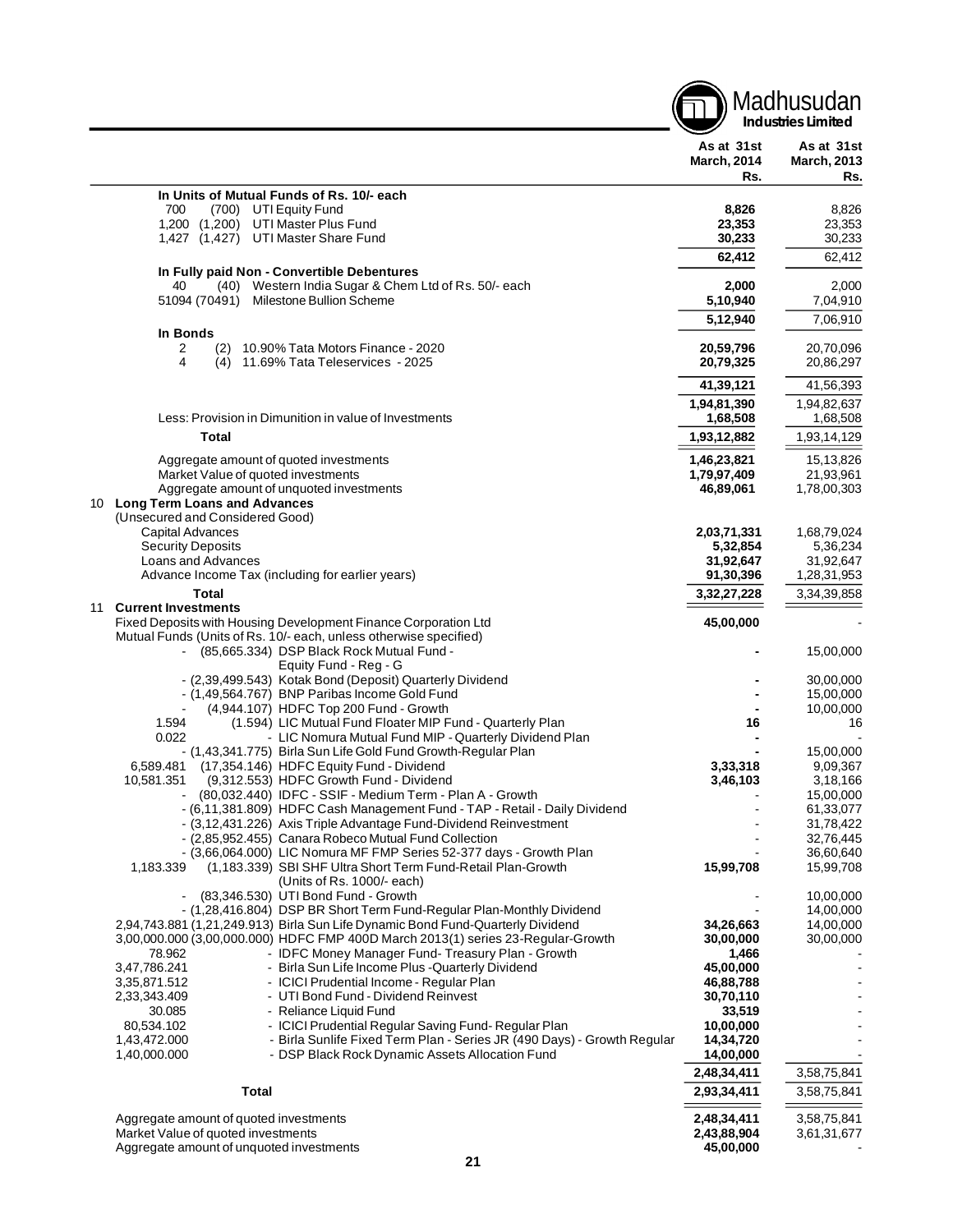|    |                                                                                       | As at 31st<br><b>March, 2014</b><br>Rs. | As at 31st<br><b>March, 2013</b><br>Rs. |
|----|---------------------------------------------------------------------------------------|-----------------------------------------|-----------------------------------------|
| 12 | Inventories                                                                           |                                         |                                         |
|    | Stores, Chemicals and Packing Materials<br>Stock-in-Trade                             | 40,025                                  | 45,075                                  |
|    | <b>Total</b>                                                                          | 40,025                                  | 45,075                                  |
|    | 13 Trade Receivables (Unsecured and Considered Good)                                  |                                         |                                         |
|    | Over Six months                                                                       | 1,69,44,558                             | 1,69,34,805                             |
|    | <b>Others</b>                                                                         | 93,757                                  | 81,106                                  |
|    | <b>Total</b>                                                                          | 1,70,38,315                             | 1,70,15,911                             |
|    | 14 Cash and Cash Equivalents                                                          |                                         |                                         |
|    | Cash on Hand<br>Balance with Banks in Current Accounts                                | 42,957<br>13,86,423                     | 74,165<br>46,39,973                     |
|    | <b>Fixed Deposits with Banks</b>                                                      | 2,60,76,091                             | 86,04,222                               |
|    | <b>Total</b>                                                                          | 2,75,05,471                             | 1,33,18,360                             |
|    |                                                                                       |                                         | 57,00,000                               |
|    | Fixed Deposit maturing within - 3 months<br>Fixed Deposit maturing within - 12 months | 34,83,499<br>2,25,77,624                | 29,04,222                               |
|    | 15 Short Term Loans and Advances (Unsecured and Considered Good)                      |                                         |                                         |
|    | <b>Balances with Excise Authorities</b>                                               | 1,62,210                                | 1,62,210                                |
|    | Inter Corporate Deposits<br><b>Others</b>                                             | 21,64,615                               | 1,00,00,000<br>22,36,099                |
|    | <b>Total</b>                                                                          | 23,26,825                               | 1,23,98,309                             |
|    |                                                                                       |                                         |                                         |
| 16 | <b>Other Current Assets</b><br>Interest Accrued on Fixed Deposits & Advances          | 13,24,645                               | 11,10,082                               |
|    | <b>Total</b>                                                                          | 13,24,645                               | 11,10,082                               |
|    |                                                                                       |                                         |                                         |
|    |                                                                                       | 2013-14                                 | 2012-13                                 |
|    |                                                                                       | Rs.                                     | Rs.                                     |
|    | 17 Revenue From Operations<br>Sale of Products                                        | 6,70,897                                | 6,89,296                                |
|    | <b>Other Operating Revenues</b>                                                       |                                         |                                         |
|    | Rent                                                                                  | 79,41,287                               | 77,34,051                               |
|    | Total                                                                                 | 86,12,184                               | 84,23,347                               |
|    | <b>Particulars of Sale of Products</b><br>Horticulture                                | 6,70,897                                | 6,89,296                                |
| 18 | Other Income                                                                          |                                         |                                         |
|    | Interest Income<br>Dividend Income:                                                   | 27,55,915                               | 23,05,537                               |
|    | Current Investment (Mutual Fund)                                                      | 9,75,859                                | 17,58,014                               |
|    | Long Term Investment                                                                  | 45,655<br>10,21,514                     | 50,588<br>18,08,602                     |
|    | Net Gain on:                                                                          |                                         |                                         |
|    | Sale of Investments<br>Sale of Fixed Assets                                           | 5,34,150                                | 11,83,124<br>70,521                     |
|    |                                                                                       | 5,34,150                                | 12,53,645                               |
|    | Other Incomes                                                                         | 9,72,447                                | 11,44,159                               |
|    | <b>Total</b>                                                                          | 52,84,026                               | 65,11,943                               |
|    |                                                                                       |                                         |                                         |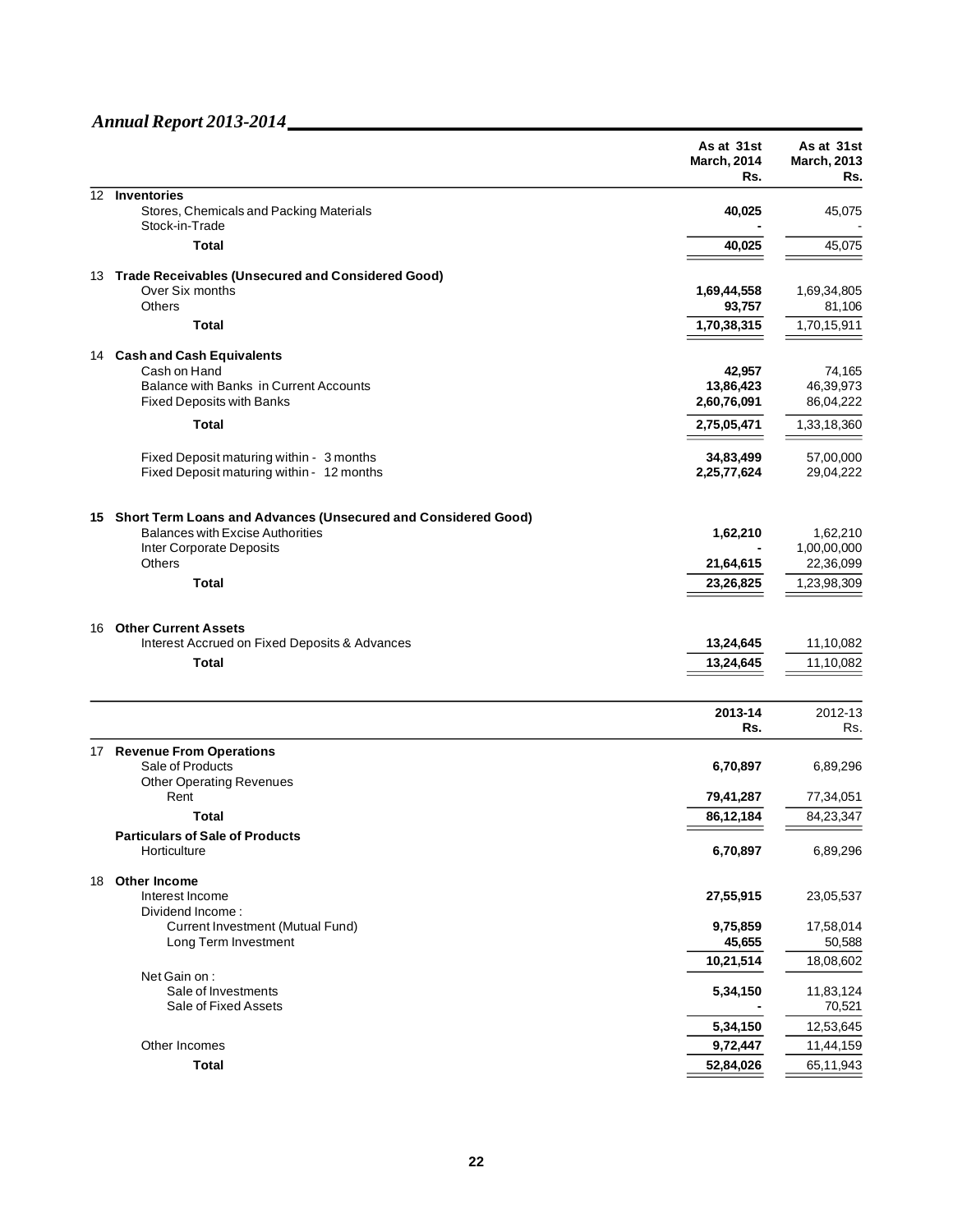|    |                                                         |                    | <b>Industries Limited</b> |
|----|---------------------------------------------------------|--------------------|---------------------------|
|    |                                                         | 2013-14<br>Rs.     | 2012-13<br>Rs.            |
| 19 | <b>Changes in Inventories of Finished Goods,</b>        |                    |                           |
|    | Work in Progress and Stock in Trade                     |                    |                           |
|    | <b>Opening Stock</b>                                    |                    |                           |
|    | Work In Progress                                        |                    |                           |
|    | Stock In Trade                                          |                    | 7,595                     |
|    |                                                         |                    | 7,595                     |
|    | <b>Closing Stock</b>                                    |                    |                           |
|    | Work In Progress                                        |                    |                           |
|    | Stock In Trade                                          |                    |                           |
|    |                                                         |                    |                           |
|    | <b>Total</b>                                            |                    | 7,595                     |
|    |                                                         |                    |                           |
| 20 | <b>Employees Benefit Expenses</b>                       |                    |                           |
|    | Salaries, Wages and Bonus                               | 19,75,676          | 22,82,781                 |
|    | Contribution to Provident and Other funds               | 3,45,474           | 5,19,388                  |
|    | Staff and Labour Welfare Expenses                       | 5,24,152           | 4,80,442                  |
|    | <b>Total</b>                                            | 28,45,302          | 32,82,611                 |
| 21 | <b>Finance Costs</b>                                    |                    |                           |
|    | <b>Interest Expenses</b>                                | 26,049             | 6,57,434                  |
|    | Other borrowing costs                                   |                    |                           |
|    | <b>Total</b>                                            | 26,049             | 6,57,434                  |
| 22 | <b>Other Expenses</b>                                   |                    |                           |
|    | Stores, Spare Parts and Packing Materials               | 1,75,574           | 3,37,104                  |
|    | Power, Fuel and Electricity Expenses                    | 2,17,060           | 3,18,551                  |
|    | Repairs - Building                                      | 3,410              | 915                       |
|    | Repairs - Plant & Machinery                             | 6,906              | 14,060                    |
|    | Repairs - Others                                        | 21,140             | 10,941                    |
|    | Rent                                                    | 46,396             | 41,097                    |
|    | Insurance                                               | 30,049             | 41,344                    |
|    | Rates and Taxes                                         | 1,78,246           | 1,57,256                  |
|    | Legal & professional Expenses                           | 6,71,285           | 3,47,132                  |
|    | <b>Telephone Expenses</b>                               | 93,096             | 1,05,735                  |
|    | Vehicle Expenses                                        | 40,752             | 96,899                    |
|    | Miscelleneous Expenses<br><b>Directors Sitting Fees</b> | 8,13,733<br>28,000 | 8,00,068<br>24,000        |
|    | Total                                                   | 23,25,647          | 22,95,102                 |
|    |                                                         |                    |                           |

**A** Madhusudan

#### 23 **Transfer of Ceramic Division to Cera Sanitaryware Ltd. [Madhusudan Oils and Fats Limited (MOFL)]**

The Honourable High Court of Judicature at Gujarat vide its order dated 30.10.2001 has sanctioned Scheme of Arrangement (the Scheme) as approved by the shareholders in the Court-convened meeting held on 13.10.2001. Under which all the assets (movable and immovable) as per Clause 2 of Scheme, liabilities and debts as described in the Scheme pertaining to the Ceramic business (described as the "Ceramic Division" in the Scheme) were transferred to Cera Sanitaryware Ltd. [Madhusudan Oils and Fats Limited (MOFL)] at book value w.e.f. 01.04.2001.

#### 24 **Import of Chemicals**

The Company had sold Chemicals on highsea sale arrangement. This material purchased from M/s. Tianjin Kaiyong Chemicals Co. Ltd. Jin Nam, China, did not meet the specification of the order given hence are rejected. The company is persuing recovery of purchase amount Rs.16,76,549/- which is included in "Loans and Advances".

25 Company has sold its entire share holding of wholly owned subsidiary - Madusudan Fiscal Limited during the year. Loss of Rs. 15,99,600/- on sale of same is shown as exceptional item. Madusudan Fiscal limited has now ceased to be subsidiary or a group company and hence no consolidated accounts are prepared as on 31st March, 2014.

#### 26 **Value of Stores, Chemicals and Packing Material Consumed**

| <b>Particulars</b> |          | Year Ended 31st March, 2014 |          | Year Ended 31st March, 2013 |
|--------------------|----------|-----------------------------|----------|-----------------------------|
|                    | Amount   | % of                        | Amount   | $%$ of                      |
|                    | Rs.      | <b>Consumption</b>          | Rs.      | Consumption                 |
| Imported           | -        |                             | $\sim$   | -                           |
| Indegenous         | 1,75,574 | 100                         | 3,37,104 | 100                         |
|                    | 1,75,574 | 100                         | 3,37,104 | 100                         |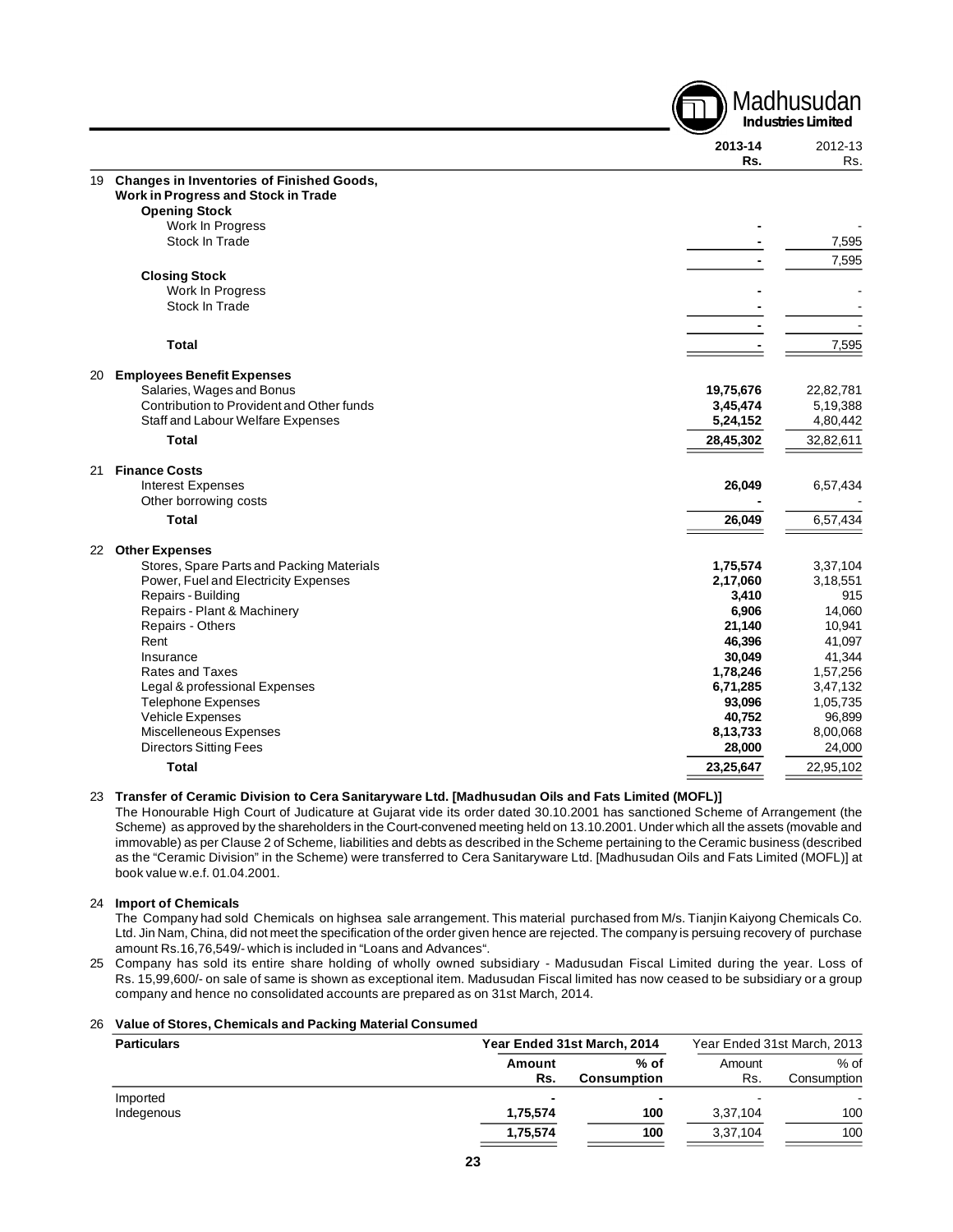27 There is no expenditure in foreign currency for import of Raw Materials, Components and Spare Parts, Capital Goods, Royalty, Knowhow, Professional and consultation fees, interest during the year.

|                                           | 2013-14<br>Rs. | 2012-13<br>Rs. |
|-------------------------------------------|----------------|----------------|
| 28 Payment to the Auditors                |                |                |
| <b>Audit Fees</b><br>a.                   | 33.708         | 33,708         |
| Certification and Consultation Fees<br>b. | 5,618          | 5.618          |
| <b>Other Services</b><br>C.               | 28,090         | 39,326         |
| Total                                     | 67.416         | 78,652         |
|                                           |                |                |

29 There are no earnings in foreign exchange in respect of Export of Goods, Royalty, Know-how, Professional and Consultation Fees, Interest, Dividend or and other income during the year.

#### 30 **Related Parly Disclosures**

As per Accounting Standard 18, the disclosures of transactions with the related parties are given below.

1 Relationships :

| (a) Subsidiary Company | Madhusudan Fiscal Ltd.  |
|------------------------|-------------------------|
| (b) Associates         | Cera Sanitaryware Ltd.  |
|                        | Gujarat Soaps Pvt. Ltd. |

- (c) Key Management Personnel **Figure 2018**
- (d) Relatives of Key Management Personnel

Note : Related party relationship is as identified by the Company and relied upon by the Auditors

2 Transactions during the year with related parties

| <b>Nature of Transactions</b> |                                | Subsidiary     | Associates    | Key        | Total         |
|-------------------------------|--------------------------------|----------------|---------------|------------|---------------|
| (Excluding Reimbursement)     |                                | Company        |               | Management |               |
|                               |                                |                |               | Personnel  |               |
|                               |                                | Rs.            | Rs.           | Rs.        | Rs.           |
| Purchase                      | Material<br>$\blacksquare$     | $\blacksquare$ | 95,300        |            | 95,300        |
|                               |                                | $(\cdot)$      | $(\cdot)$     | $(\cdot)$  | $(\cdot)$     |
| Income                        |                                |                |               |            |               |
|                               | Rent                           |                | 78,63,357     |            | 78,63,357     |
|                               |                                | $(\text{-})$   | (76, 55, 796) | $(\cdot)$  | (76, 55, 796) |
|                               | Service Charges                |                | 6,16,836      |            | 6,16,836      |
|                               |                                | $(\cdot)$      | (5,88,258)    | $(\cdot)$  | (5,88,258)    |
|                               | <b>Other Services</b>          |                | 6,18,639      |            | 6,18,639      |
|                               |                                | $(\cdot)$      | (5,88,267)    | $(\cdot)$  | (5,88,267)    |
| Expenses                      |                                |                |               |            |               |
|                               | <b>Director Sitting Fees</b>   |                |               | 28,000     | 28,000        |
|                               |                                | $(\text{-})$   | $(\cdot)$     | (24,000)   | (24,000)      |
| Finance                       |                                |                |               |            |               |
|                               | Loans / Advance Given          | 45,00,037      | 41,621        |            | 45,41,658     |
|                               |                                | $(\cdot)$      | (33,984)      | $(\cdot)$  | (33,984)      |
|                               | Fixed Deposit / Loan Received  |                |               |            |               |
|                               |                                | $(\cdot)$      | $(\cdot)$     | $(\cdot)$  | $(\cdot)$     |
|                               | <b>Rent Deposit Received</b>   |                | 1,26,800      |            | 1,26,800      |
|                               |                                | $(\cdot)$      | $(\cdot)$     | $(\cdot)$  | $(\cdot)$     |
|                               | Balance at the end of the year |                |               |            |               |
|                               | Receivables                    |                | 3,81,965      |            | 3,81,965      |
|                               |                                | $(\cdot)$      | (3, 40, 344)  | $(\cdot)$  | (3, 40, 344)  |
|                               | Payables                       |                | 18,30,800     |            | 18,30,800     |
|                               |                                | (45,00,037)    | (17,04,000)   | $(\cdot)$  | (62, 04, 037) |
|                               |                                |                |               |            |               |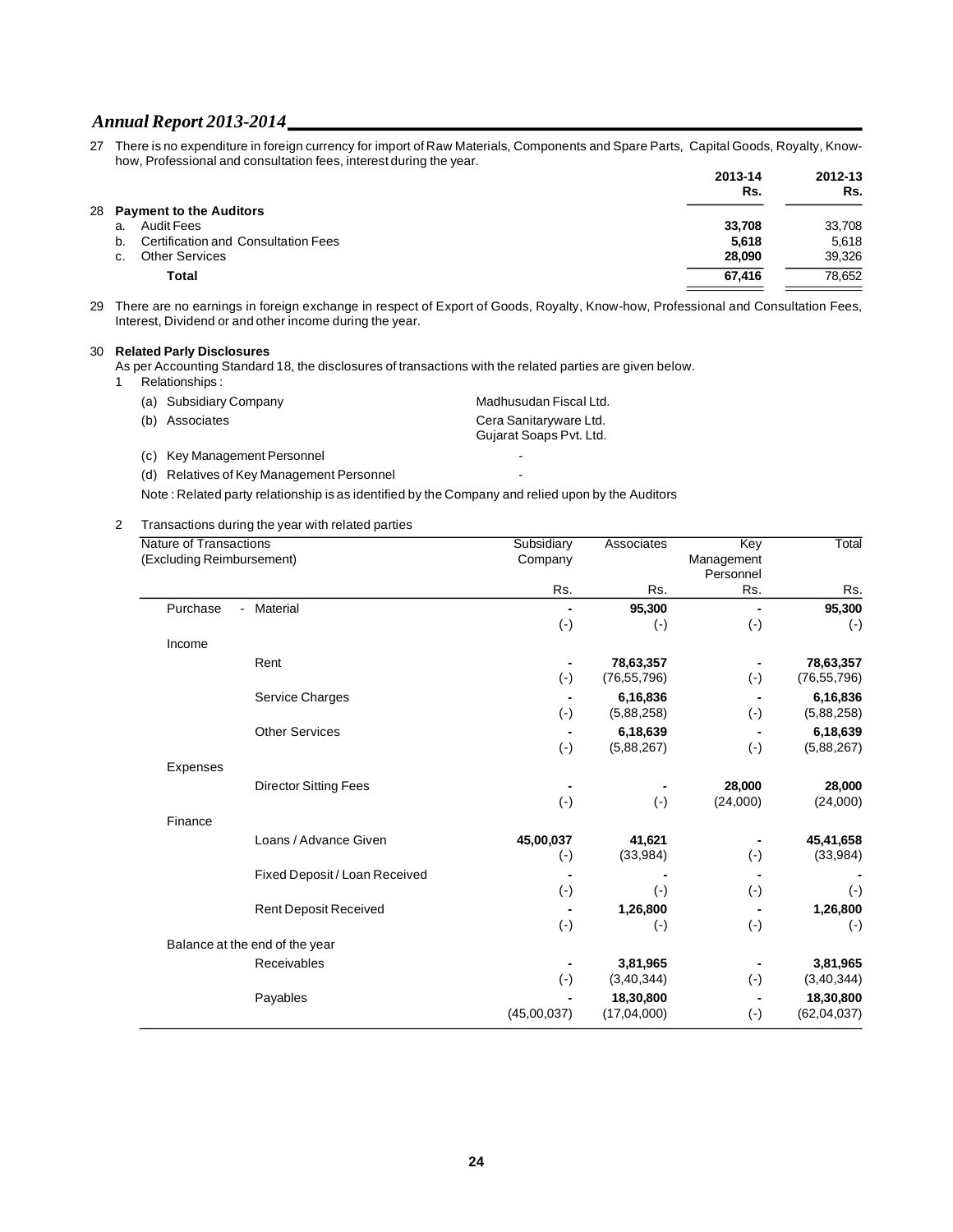

#### 3 Disclosure in Respect of Material Related Party Transactions during the year

| Particulars               | 2013-14   | 2012-13   |
|---------------------------|-----------|-----------|
|                           | Rs.       | Rs.       |
| Purchase:                 |           |           |
| Cera Sanitaryware Limited | 95,300    |           |
| Income:                   |           |           |
| Rent:                     |           |           |
| Cera Sanitaryware Limited | 78,63,357 | 76,55,796 |
| Service Charges:          |           |           |
| Cera Sanitaryware Limited | 6,16,836  | 5,88,258  |
| Other Services:           |           |           |
| Cera Sanitaryware Limited | 6,18,639  | 5,88,267  |
| Finance:                  |           |           |
| Loans / Advance Given:    |           |           |
| Gujarat Soaps Pvt. Ltd.   | 41,621    | 33,984    |
| Rent Deposit Received:    |           |           |
| Cera Sanitaryware Limited | 1,26,800  |           |

#### 31 **Employee Benefits**

The company has with effect from 1st April 2007, adopted Accounting Standard 15, Employee benefits (revised 2005), issued by the Institute of Chartered Accountants of India (the revised AS 15). Consequently, the disclosure as required as per revised AS 15 are as under :

#### **a Brief description of the plans :**

The company has various schemes for long-term benefits such as provident fund, gratuity and leave encashment. In case of funded scheme, the funds are recognised by the income tax authorities and administered through trustees / appropriate authorities.

The company defined contribution plans are Provident Fund (exempted employees) recognised by the Income Tax Authorities and administered through trustees. Since the company has no further obligation beyond making contributions and interest shortfall.

Further the pattern of investment for investible funds is as prescribed by the Government. Accordingly other related disclosures in respect of provident fund have not been made.

The company's other defined contribution plans are Provident Fund (non exempted employees), Employees' Pension Scheme (under the Provisions of the employees' Provident Funds and Miscellneous Provisions Act, 1952), state plans namely Employees' State Insurance Fund, Since company has no further obligation beyond making contributions.

The Company's defined benefit are Gratuity and leave encashment for all its employees. Gratuity fund is recognised by the Income Tax Authorities and is administered through trustees.

Liabilities for Defined Benefit Plan is provided on the basis of valuations, as Balance Sheet date, carried out by an independent actuary.

#### **b Charge to the Profit and Loss Account based on contributions**

|                                                | 2013-14<br>Rs. | 2012-13<br>Rs.           |
|------------------------------------------------|----------------|--------------------------|
| <b>Provident Fund</b>                          | 1,06,490       | 1,04,333                 |
| <b>Employees Pension Scheme</b><br><b>ESIC</b> | 71,663<br>۰    | 88,040<br>$\blacksquare$ |
|                                                | 1,78,153       | 1,92,373                 |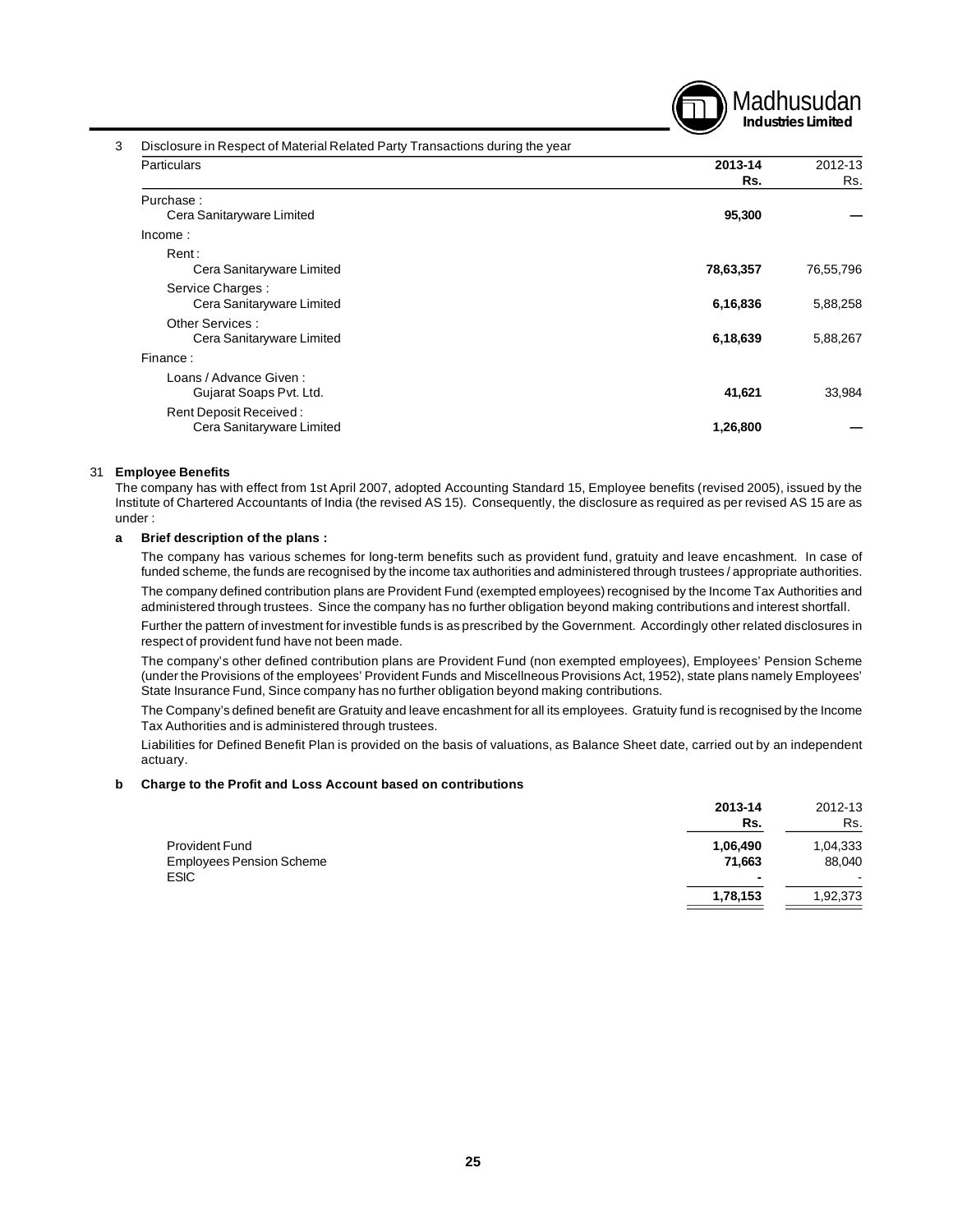**c** Disclosures for defined benefit plans based on actuarial reports as on 31st March, 2014.

| 2013-14<br>Particulars                                                                              |                                   |                                           | 2012-13                    |                                           |
|-----------------------------------------------------------------------------------------------------|-----------------------------------|-------------------------------------------|----------------------------|-------------------------------------------|
|                                                                                                     | Gratuity<br><b>Funded</b><br>Plan | Leave<br>Encashment<br>Non-funded<br>Plan | Gratuity<br>Funded<br>Plan | Leave<br>Encashment<br>Non-funded<br>Plan |
|                                                                                                     | Rs.                               | Rs.                                       | Rs.                        | Rs.                                       |
| <b>Change in Defined Benefits Obligation</b>                                                        |                                   |                                           |                            |                                           |
| Opening defined benefits obligation                                                                 | 13,28,716                         | 1,95,279                                  | 16,77,848                  | 9,32,048                                  |
| Current service cost                                                                                | 78,229                            | 15,967                                    | 80,827                     | 22,139                                    |
| Interest cost                                                                                       | 1,19,584                          | 17,575                                    | 1,38,043                   | 76,683                                    |
| Acturial losses / (gain)                                                                            | 89,756                            | 69,841                                    | 91,154                     | 1,04,559                                  |
| benefits paid                                                                                       | $-31,731$                         | $-1,02,087$                               | $-6,59,156$                | $-9,40,150$                               |
| Closing defined benefits obligation                                                                 | 15,84,554                         | 1,96,575                                  | 13,28,716                  | 1,95,279                                  |
| <b>Change in Fair Value of Assets</b>                                                               |                                   |                                           |                            |                                           |
| Opening fair value of Plan Assets                                                                   | 13,26,387                         |                                           | 16,77,848                  |                                           |
| Expected return on plan assets                                                                      | 1,30,895                          |                                           | 1,35,191                   |                                           |
| Acturial gain / (losses)                                                                            | $-30,895$                         |                                           | $-58,034$                  |                                           |
| Contributions by employer                                                                           | 1,87,734                          |                                           | 2,30,538                   |                                           |
| Benefits paid                                                                                       | $-31,731$                         |                                           | $-6,59,156$                |                                           |
| Closing fair value of plan assets                                                                   | 15,82,390                         |                                           | 13,26,387                  |                                           |
| Movement in net liability recognised in Balance Sheet                                               |                                   |                                           |                            |                                           |
| Net opening liability                                                                               |                                   | 1,95,279                                  |                            | 9,32,048                                  |
| P & L Charge                                                                                        | 1,87,569                          | 1,03,383                                  | 2,32,866                   | 2,03,381                                  |
| Contribution / Benefit Paid                                                                         | $-31,731$                         | $-1,02,087$                               | $-6,59,156$                | $-9,40,150$                               |
| Closing Net (asset) / liability                                                                     |                                   | 1,96,575                                  |                            | 1,95,279                                  |
| <b>Expenses recognised in the Profit and Loss Account</b>                                           |                                   |                                           |                            |                                           |
| <b>Current Service Cost</b>                                                                         | 78,229                            | 15,967                                    | 80,827                     | 22,139                                    |
| Interest on defined benefit obligation                                                              | 1,19,584                          | 17,575                                    | 1,38,043                   | 76,683                                    |
| Expected return on plan assets                                                                      | $-1, 30, 895$                     |                                           | $-1,35,191$                |                                           |
| Net acturial loss / (gain) recognised in the current year                                           | 1,20,651                          | 69,841                                    | 1,49,187                   | 1,04,559                                  |
| <b>Total Expenses</b>                                                                               | 1,87,569                          | 1,03,383                                  | 2,32,866                   | 2,03,381                                  |
| <b>Assets Information</b>                                                                           |                                   |                                           |                            |                                           |
| Government of India Securities                                                                      |                                   |                                           |                            |                                           |
| <b>High Quality Corporate Bonds</b>                                                                 |                                   |                                           |                            |                                           |
| <b>Equity Shares of listed Companies</b>                                                            |                                   |                                           |                            |                                           |
| Property                                                                                            |                                   |                                           |                            |                                           |
| Insurance Company                                                                                   | 100%                              |                                           | 100%                       |                                           |
| <b>Principal acturial assumption</b>                                                                |                                   |                                           |                            |                                           |
| Discount Rate (p.a.)                                                                                | $9.00\%$                          | $9.00\%$                                  | 8.25%                      | 8.25%                                     |
| Expected rate of return on plan assets (p.a)<br>Proportion of employees opting for early retirement | $9.00\%$                          |                                           | 9.00%                      |                                           |
| Annual Increase in Salary Cost & interest cost                                                      | 6.75%                             | 6.75%                                     | 6.00%                      | 6.00%                                     |
| Effect on the aggregate Service Cost & interest cost                                                |                                   |                                           |                            |                                           |
| Effect on defined benefit obligation                                                                |                                   |                                           |                            |                                           |

**d** The Company has provided upto 31-03-2014 Rs. 1.97 Lacs (Rs. 1.95 Lacs) being incremental discounted value of liability for unavailed leave of the employees determined as per Acturial Valuation.

### 32 **Contingent Liabilities and Commitments**

|   |                                                                                                | As at 31st<br><b>March, 2014</b><br>Rs. | As at 31st<br><b>March, 2013</b><br>Rs. |
|---|------------------------------------------------------------------------------------------------|-----------------------------------------|-----------------------------------------|
|   | <b>Contingent Liabilities</b>                                                                  |                                         |                                         |
| А | Claims against the company / disputed liabilities not acknowledged as debts                    | 2.42.57.476                             | 2.42.57.476                             |
|   | <b>Commitments</b>                                                                             |                                         |                                         |
| А | Estimated amount of contracts remaining to be executed on capital account and not provided for | 21.87.178                               | 67.01.094                               |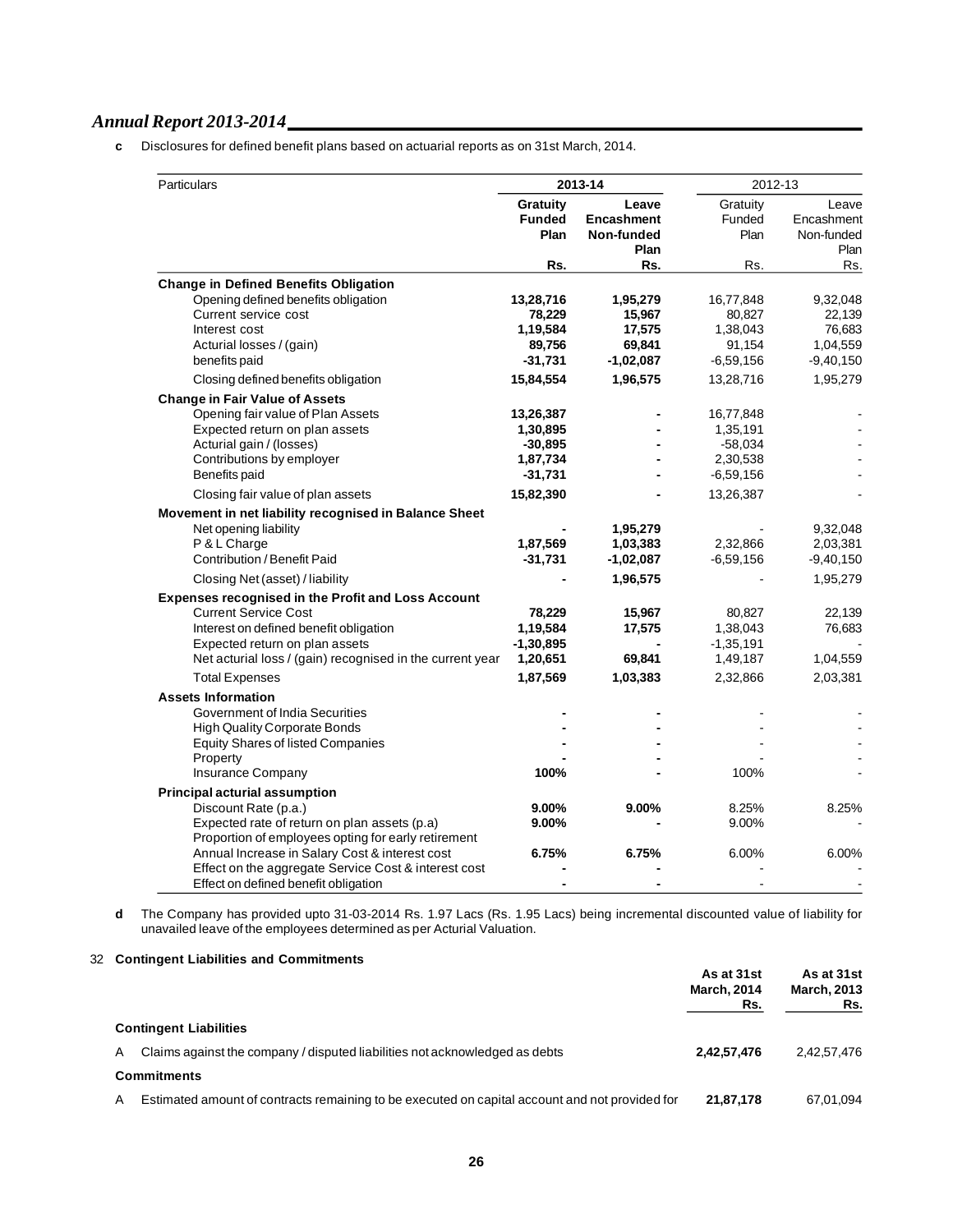

## 33 **Segment Information**

The company is organised into following reportable segments referred to in Statement of Accounting Standard AS - 17 for segmental reporting :

| Particulars                               | Trading/Outsourcing<br>Rs. | Horticulture<br>Rs.   | Total<br>Rs.            |
|-------------------------------------------|----------------------------|-----------------------|-------------------------|
| Revenue                                   |                            |                       |                         |
| External                                  |                            | 6,70,897              | 6,70,897                |
|                                           | $(\cdot)$                  | (6,89,296)            | (6,89,296)              |
| Inter-Segment                             |                            |                       |                         |
| Total                                     | $(\cdot)$                  | $(\cdot)$<br>6,70,897 | $(\cdot)$<br>6,70,897   |
|                                           |                            |                       |                         |
| Result                                    |                            |                       |                         |
| Segment Result                            | 95,60,988                  | $-8,35,727$           | 87,25,261               |
|                                           | (1,07,33,970)              | $(-13, 83, 988)$      | (93, 49, 982)           |
| Less: Depreciation                        | 2,85,811                   | 10,03,395             | 12,89,206               |
| Less : Interest                           | (3,29,237)<br>26,049       | (12,03,631)           | (15, 32, 868)<br>26,049 |
|                                           | (3,73,843)                 | (2,83,591)            | (6, 57, 434)            |
| Less: Exceptional item                    | 15,99,600                  |                       | 15,99,600               |
|                                           | $(\cdot)$                  | $(\cdot)$             | $(\cdot)$               |
| Profit before Tax                         | 76,49,528                  | $-18,39,122$          | 58,10,406               |
|                                           | (1,00,30,890)              | $(-28, 71, 210)$      | (71, 59, 680)           |
| Less: Provision for Tax                   |                            |                       |                         |
|                                           | $(\cdot)$                  | $(\cdot)$             | $(\cdot)$               |
| Net Profit for the year                   | 76,49,528                  | $-18,39,122$          | 58,10,406               |
|                                           | (1,00,30,890)              | $(-28, 71, 210)$      | (71, 59, 680)           |
| Other Information                         |                            |                       |                         |
| <b>Segment Assets</b>                     | 13,74,60,592               | 95,69,141             | 14,70,29,733            |
|                                           | (13,71,22,020)             | (1,05,30,107)         | (14, 76, 52, 127)       |
| <b>Segment Liabilities</b>                | 1,06,57,854                | 1,35,766              | 1,07,93,620             |
|                                           | (1,70,95,465)              | (1,30,955)            | (1,72,26,420)           |
| Capital Expenditure                       |                            | 7,600                 | 7,600                   |
|                                           | $(\cdot)$                  | (6,604)               | (6,604)                 |
| Depreciation                              | 2,85,811                   | 10,03,395             | 12,89,206               |
|                                           | (3,29,237)                 | (12,03,631)           | (15, 32, 868)           |
| Non-cash expenses other than depreciation |                            |                       |                         |
|                                           | $(\cdot)$                  | $(\cdot)$             | $(\cdot)$               |

34 The Company has reclassified previous year figures to conform to this year's classificaton.

35 Significant accounting policies and practices adopted by the Company are disclosed in the statement annexted to these financial statement as Annexure I.

| As per our report of even date attached<br>For and on behalf of |                                    |                             |          |
|-----------------------------------------------------------------|------------------------------------|-----------------------------|----------|
| H.V. Vasa & Co.<br><b>Chartered Accountants</b>                 |                                    | Rajesh B. Shah              | Director |
| Firm Registration No. 131054W<br><b>Tushar H. Vasa</b>          |                                    | Sanwarmal D. Agarwal        | Director |
| Proprietor<br>Membership No. 16831                              |                                    | P. C. Surana                | Director |
| Ahmedabad<br>29th May, 2014                                     | B. K. Patodia<br>Company Secretary | Ahmedabad<br>29th May, 2014 |          |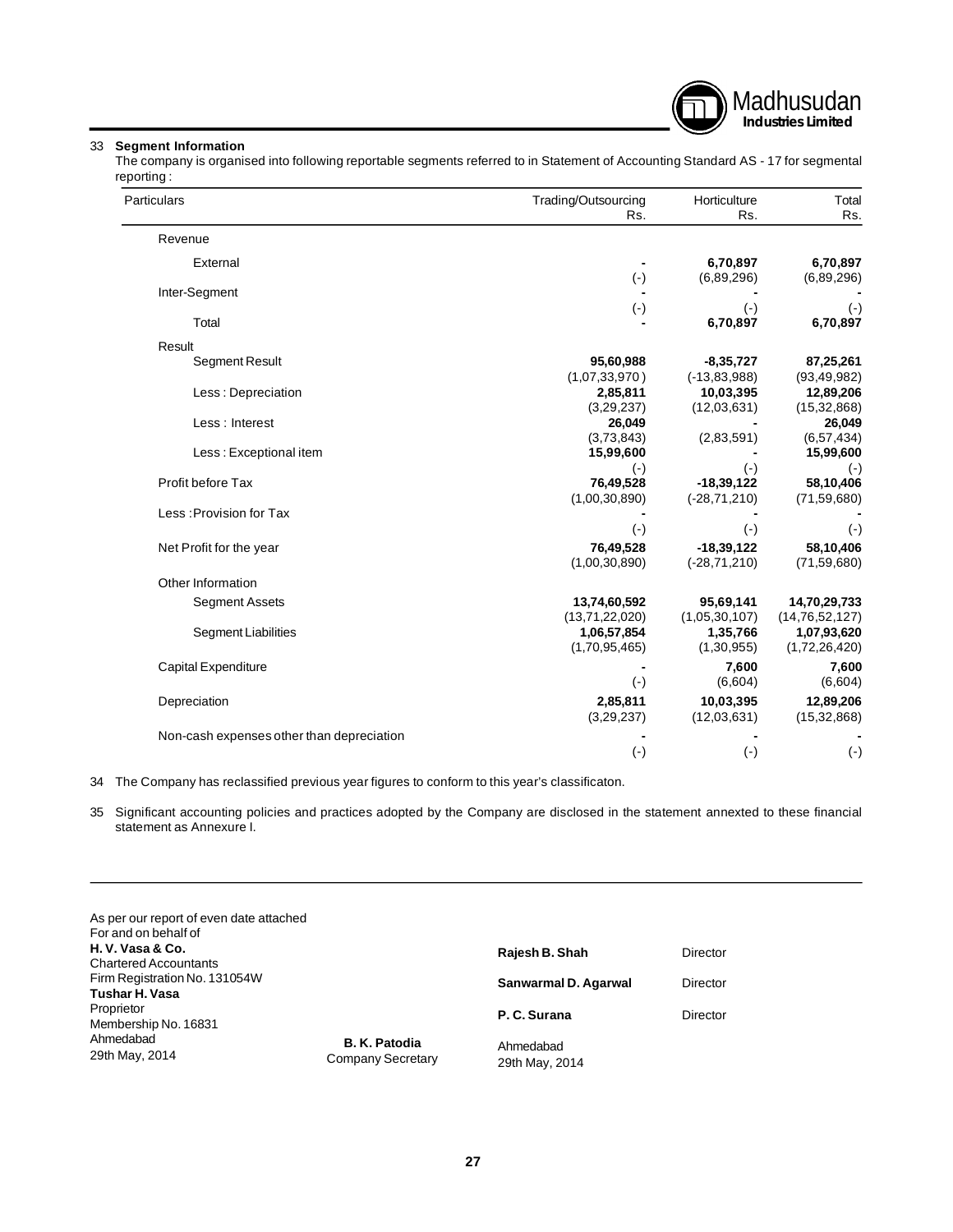#### **Annexure - I**

#### **Significant accounting policies and practices :**

#### **(annexed to and forming part of the financial statement for the year ended 31st March, 2014)**

#### **\* Basis of Accounting**

The Company prepares its financial statements on accrual basis in accordance with generally accepted accounting principles and comply with the Accounting Standards referred to in Section 211 (3C) of the Companies Act, 1956.

#### **\* Sales**

Sales is net of discounts and Value Added Tax

#### **\* Retirement Benefits**

- (i) Contribution to Provident Fund is made at applicable rates.
- (ii) Contribution to approved Gratuity Fund is made of the present liability for future Gratuity as determined on an actuarial valuation. The Company has no further obligation except contribution to the fund.
- (iii) Leave encashment benefit is accounted for on the basis of actuarial valuation.

#### **\* Fixed Assets & Depreciation**

- (a) Fixed Assets are stated at cost. The Company capitalises all costs relating to the acquisition and installation of Fixed Assets.
- (b) Assets acquired under hire purchase instalment credit scheme, the cost of asset is capitalised while the annual financial charges at equated instalments are charged to revenue.
- (c) Depreciation for the year is provided at the rates and in the manner specified in Schedule-XIV of the Companies Act, 1956 as under:
	- (1) On Plant & Machinery and Electric Plant & Installation on straight-line method.
	- (2) On other assets on written down value method.
- (d) Leasehold land is amortised over the period of lease. In respect of other assets taken on lease before 01.04.2001, the value thereof is not capitalised, but the contracted lease rentals are charged to revenue on accrual basis.
- (e) The value of discarded Plant and Machinery has been written down to the lower of net book value and net realisable value.

#### **\* Inventories**

- (a) Raw-materials, packing materials, stores, coal and chemicals are taken at lower of cost or net realisable value following ( FIFO Method )
- (b) Stock-in-Process is valued at cost.
- (c) Finished goods are valued at lower of cost and net realisable value.
- (d) Excise duty on goods manufactured by the Company and remaining in inventory is included as a part of valuation of finished goods.
- (e) By-products are valued at net realisable value.

#### **\* Investments**

Investments are stated at cost.

#### **\* Foreign Currency Transactions**

Foreign currency transactions during the year are recorded at rates of exchange prevailing on the date of transaction.

Gains and losses resulting from the settlement of such transactions and from the translation of monetory assets and liabilities denominated in foreign currencies are recognised in the Profit and Loss account. Exchange differences arising in respect of fixed assets acquired from outside India on or before accounting period commencing before December 2006 were capitalised as part of fixed assets.

#### **\* Borrowing Costs**

Borrowing Costs that are attributable to the acquisition or construction of assets are capitalised as part of the cost of such assets.

#### **\* Taxation**

Provision for tax for the year comprises current income-tax determined to be payable in respect of taxable income and deferred tax being the tax effect of timing differences representing the difference between taxable income and accounting income that originate in one period, and are capable of reversal in one or more subsequent period (s).

#### **\* Contingent Liability**

Contingent liabilities determined on the basis of available information; wherever material are provided for and Contingent liabilities not provided for in the accounts are disclosed by way of notes to the accounts.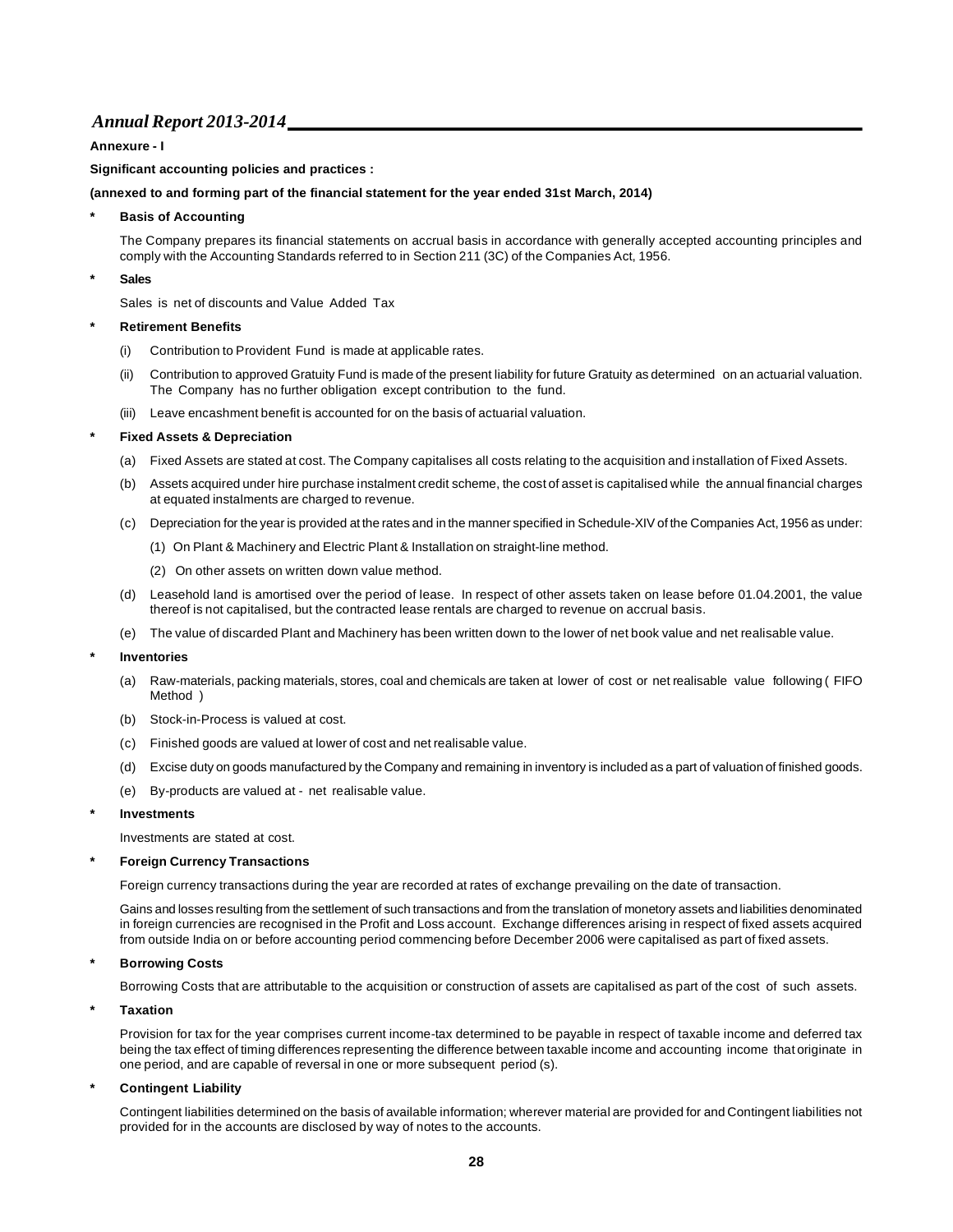# **Madhusudan Industries Limited**

Regd. Office : Rakhial Station - 382 315 Taluka - Dehgam, Dist. Gandhinagar, Gujarat. Phone : (02716) 267409, Fax : 079-26427287 E-mail : madhusudan\_i@yahoo.in CIN : L29199GJ1945PLC000443

| DP ID | Client ID | Folio No. | No. of shares held |
|-------|-----------|-----------|--------------------|
|       |           |           |                    |

#### **ATTENDANCE SLIP**

Annual General Meeting - 2014

at Regd. Office : Rakhial Station - 382 315 Taluka - Dehgam, Dist. Gandhinagar, Gujarat.

Name of the attending Member/Proxy (In block letters) :

------------------------------

I hereby record my presence at the Annual General Meeting held at 11.30 a.m. on 26th September, 2014.

Member's / Proxy's Signature

- - - - - - - - - - - - - - - - - - -

Notes : 1. Please bring this attendance slip to the meeting and handover at the entrance duly filled in. 2. Members are requested to bring copy of Annual Report with them.

# **Madhusudan Industries Limited**

Regd. Office : Rakhial Station - 382 315 Taluka - Dehgam, Dist. Gandhinagar, Gujarat. Phone : (02716) 267409, Fax : 079-26427287 E-mail : madhusudan\_i@yahoo.in CIN : L29199GJ1945PLC000443

(Pursuant to Section 105(6) of the Companies Act, 2013 and rule 19(3) of the Companies (Management and Administration) Rules, 2014)

#### **PROXY FORM**

| Name of the member(s) |                                                                                                                                                                                                                                                                                                                                                                                                             |
|-----------------------|-------------------------------------------------------------------------------------------------------------------------------------------------------------------------------------------------------------------------------------------------------------------------------------------------------------------------------------------------------------------------------------------------------------|
| Registered address    | <u> 1980 - Jan James James Barnett, fransk politik (d. 1980)</u>                                                                                                                                                                                                                                                                                                                                            |
| E-mail Id             |                                                                                                                                                                                                                                                                                                                                                                                                             |
| Folio No. / Client Id |                                                                                                                                                                                                                                                                                                                                                                                                             |
| DP Id                 | <u> 1989 - Andrea Andrea Andrea Andrea Andrea Andrea Andrea Andrea Andrea Andrea Andrea Andrea Andrea Andrea Andr</u>                                                                                                                                                                                                                                                                                       |
|                       | I/We, being a member(s) of shares of Madhusudan Industries Limited, hereby appoint:                                                                                                                                                                                                                                                                                                                         |
|                       | 1. Name: $\frac{1}{\sqrt{1-\frac{1}{2}}\sqrt{1-\frac{1}{2}}\sqrt{1-\frac{1}{2}}\sqrt{1-\frac{1}{2}}\sqrt{1-\frac{1}{2}}\sqrt{1-\frac{1}{2}}\sqrt{1-\frac{1}{2}}\sqrt{1-\frac{1}{2}}\sqrt{1-\frac{1}{2}}\sqrt{1-\frac{1}{2}}\sqrt{1-\frac{1}{2}}\sqrt{1-\frac{1}{2}}\sqrt{1-\frac{1}{2}}\sqrt{1-\frac{1}{2}}\sqrt{1-\frac{1}{2}}\sqrt{1-\frac{1}{2}}\sqrt{1-\frac{1}{2}}\sqrt{1-\frac{1}{2}}\sqrt{1-\frac{1$ |
|                       |                                                                                                                                                                                                                                                                                                                                                                                                             |
|                       | E-mail Id: with a state of the state of the state of the state of the state of the state of the state of the state of the state of the state of the state of the state of the state of the state of the state of the state of                                                                                                                                                                               |
|                       |                                                                                                                                                                                                                                                                                                                                                                                                             |
| 2.                    |                                                                                                                                                                                                                                                                                                                                                                                                             |
|                       |                                                                                                                                                                                                                                                                                                                                                                                                             |
|                       |                                                                                                                                                                                                                                                                                                                                                                                                             |
|                       |                                                                                                                                                                                                                                                                                                                                                                                                             |
| 3.                    |                                                                                                                                                                                                                                                                                                                                                                                                             |
|                       |                                                                                                                                                                                                                                                                                                                                                                                                             |
|                       |                                                                                                                                                                                                                                                                                                                                                                                                             |
|                       |                                                                                                                                                                                                                                                                                                                                                                                                             |

as my/our proxy to attend and vote (on a poll) for me/us and on my/our behalf at the Annual General Meeting of the Company to be held on Friday, the 26<sup>th</sup> September, 2014 at 11.30 a.m. at the registered office of the Company at Rakhial Station - 382 315 Taluka - Dehgam, Dist. Gandhinagar, Gujarat. , and at any adjournment thereof in respect of such resolutions as are indicated below: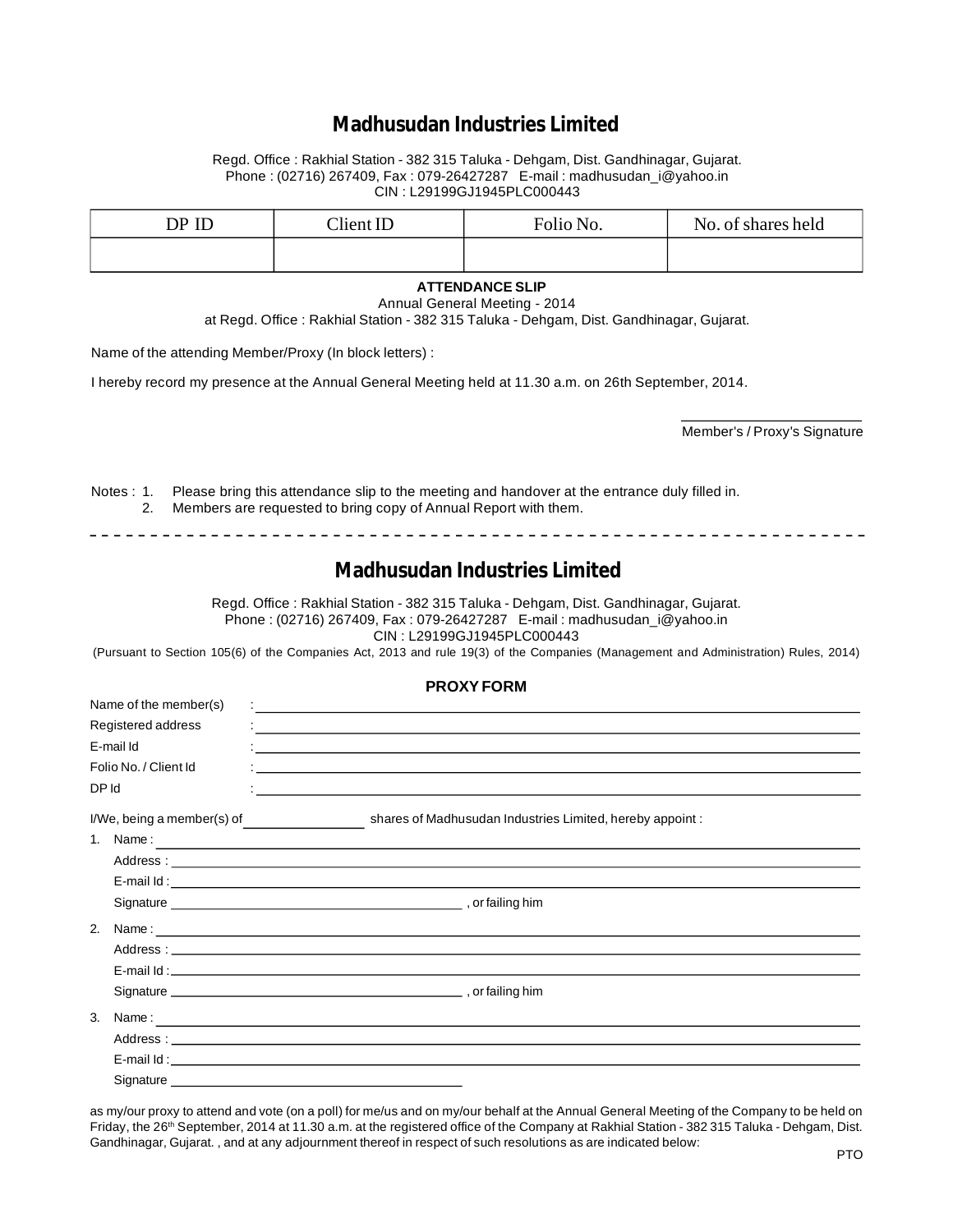|     | <b>Resolutions:</b>                                                                             | For | Against |
|-----|-------------------------------------------------------------------------------------------------|-----|---------|
| . . | To consider and adopt Audited Financial Statements, Reports of Board of Directors and Auditors. |     |         |
|     | Reappointment of Shri Sanwarmal Agarwal as Director, who retires by rotation                    |     |         |
| 3   | Appointment of Auditors and fixing their remuneration                                           |     |         |
| 4.  | Appointment of Shri Rajesh B. Shah as an Independent Director                                   |     |         |
| 5.  | Appointment of Shri Premchand Surana as an Independent Director                                 |     |         |
| 6.  | Appointment of Smt. Rutva Acharya as an Independent Director                                    |     |         |

Signed this \_\_\_\_\_\_\_\_\_\_\_\_\_\_\_\_ day of \_\_\_\_\_\_\_\_\_\_\_\_\_\_\_\_\_\_\_\_ 2014.

Affix Revenue Stamp

Signature of Shareholder(s)

Signature of Proxy Holder(s)<br>
<u>
</u>

Note : This form of proxy in order to be effective should be duly completed and deposited at the Registered Office of the Company, not less than 48 hours before the commencement of the Meeting.